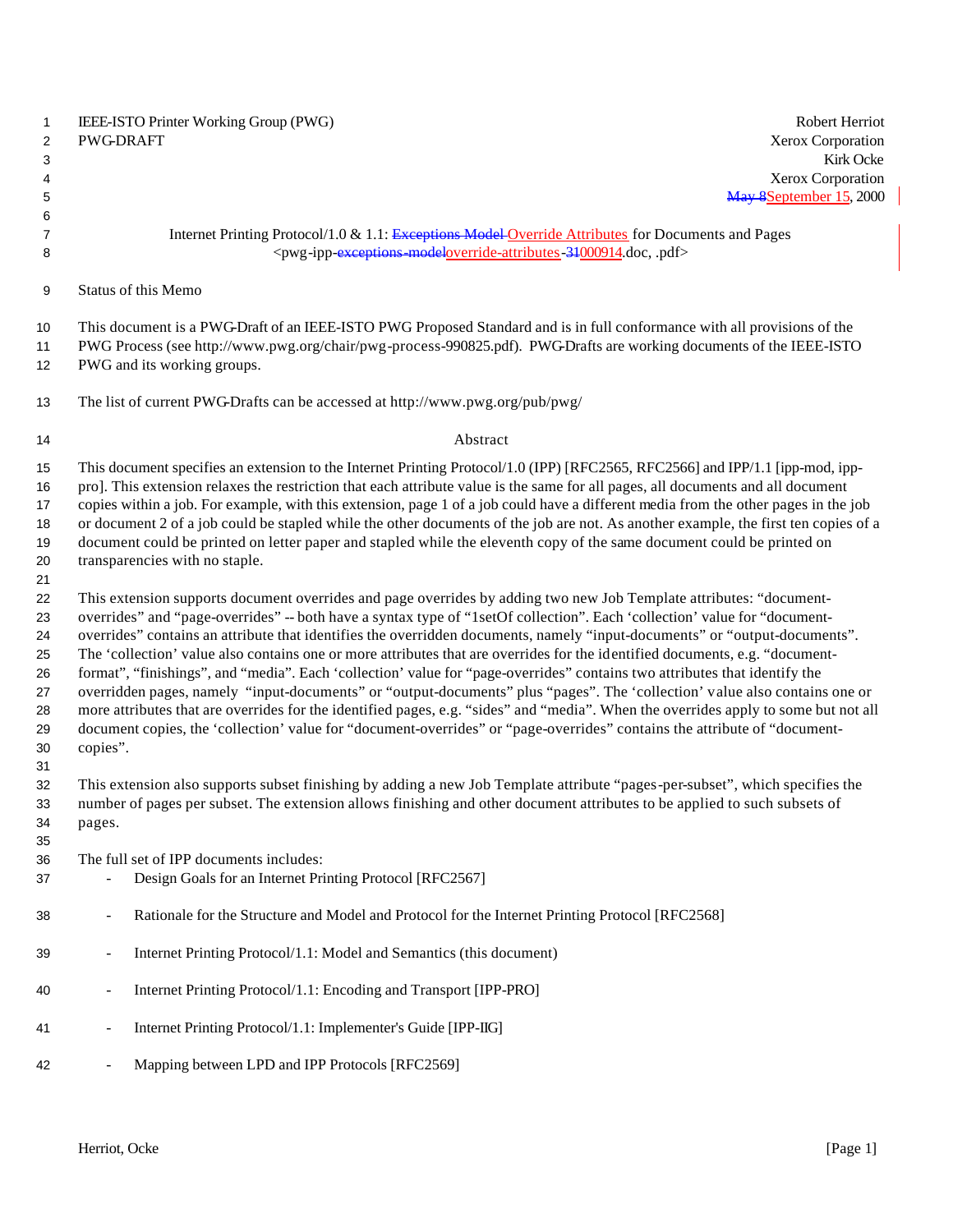The "Design Goals for an Internet Printing Protocol" document takes a broad look at distributed printing functionality, and it

 enumerates real-life scenarios that help to clarify the features that need to be included in a printing protocol for the Internet. It identifies requirements for three types of users: end users, operators, and administrators. It calls out a subset of end user requirements that are satisfied in IPP/1.0. A few OPTIONAL operator operations have been added to IPP/1.1.

 The "Rationale for the Structure and Model and Protocol for the Internet Printing Protocol" document describes IPP from a high level view, defines a roadmap for the various documents that form the suite of IPP specification documents, and gives background and rationale for the IETF working group's major decisions.

The "Internet Printing Protocol/1.1: Encoding and Transport" document is a formal mapping of the abstract operations and

attributes defined in the model document onto HTTP/1.1 [RFC2616]. It defines the encoding rules for a new Internet MIME media

type called "application/ipp". This document also defines the rules for transporting over HTTP a message body whose Content-

Type is "application/ipp". This document defines a new scheme named 'ipp' for identifying IPP printers and jobs.

 The "Internet Printing Protocol/1.1: Implementer's Guide" document gives insight and advice to implementers of IPP clients and IPP objects. It is intended to help them understand IPP/1.1 and some of the considerations that may assist them in the design of their client and/or IPP object implementations. For example, a typical order of processing requests is given, including error

checking. Motivation for some of the specification decisions is also included.

 The "Mapping between LPD and IPP Protocols" document gives some advice to implementers of gateways between IPP and LPD (Line Printer Daemon) implementations.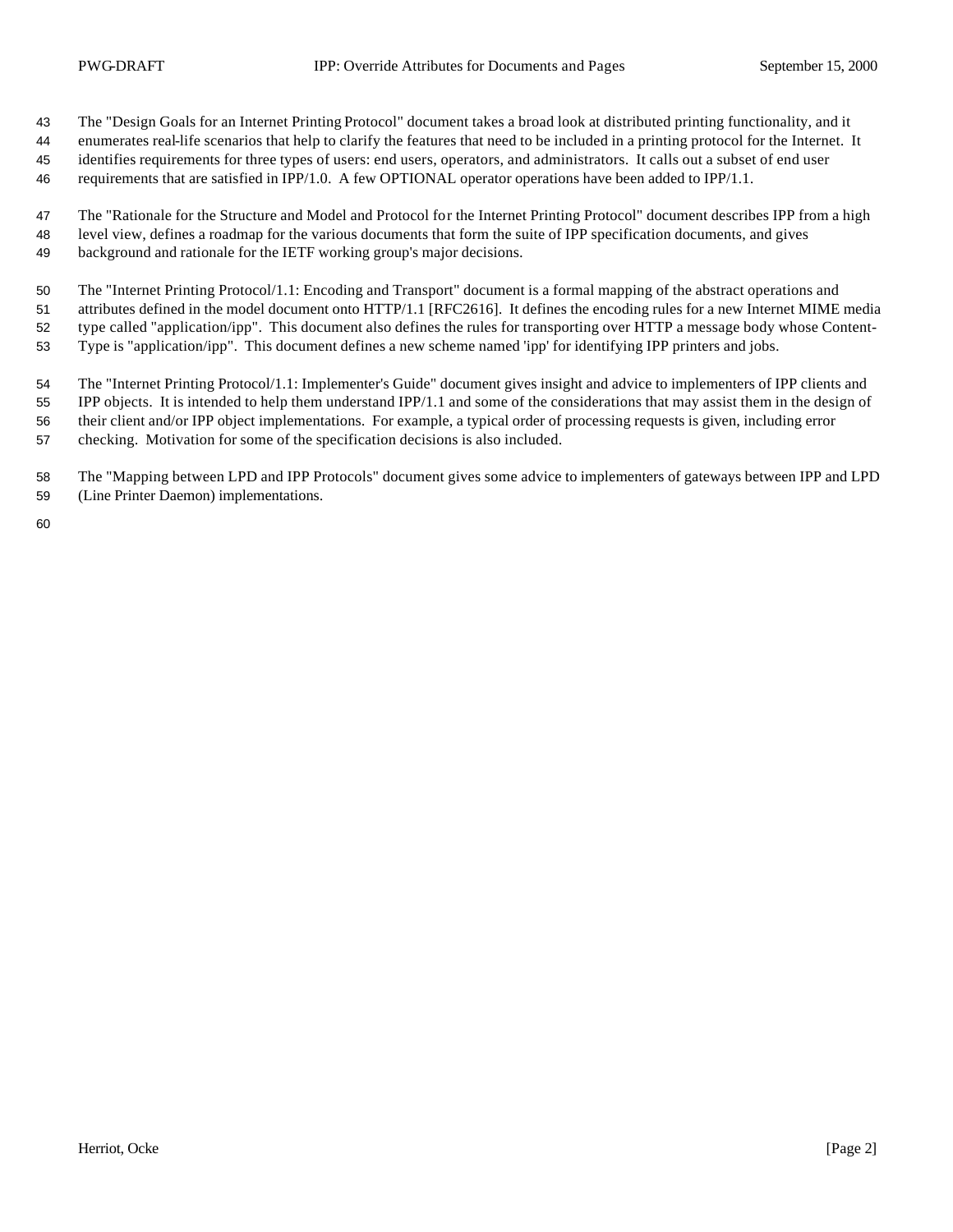| ۰       | ï            |
|---------|--------------|
|         |              |
| i<br>۰. | ٦<br>×<br>۰. |

# **Table of Contents**

| 61  | 1.     |                |  |
|-----|--------|----------------|--|
| 62  | 2.     |                |  |
| 63  | 2.1    |                |  |
| 64  | 2.2    |                |  |
| 65  | 2.3    |                |  |
| 66  | 2.4    | Sheet          |  |
|     |        |                |  |
| 67  | 2.5    |                |  |
| 68  | 2.6    |                |  |
| 69  | 2.7    |                |  |
| 70  | 2.8    |                |  |
| 71  | 2.9    |                |  |
| 72  | 2.10   |                |  |
| 73  | 2.11   |                |  |
| 74  | 2.11.1 |                |  |
| 75  | 2.11.2 |                |  |
| 76  | 2.11.3 |                |  |
| 77  | 2.11.4 |                |  |
| 78  | 2.11.5 |                |  |
| 79  | 2.12   |                |  |
| 80  | 2.13   |                |  |
| 81  | 2.14   |                |  |
| 82  | 2.15   | <b>Affects</b> |  |
| 83  | 2.16   |                |  |
| 84  | 2.16.1 |                |  |
| 85  | 2.16.2 |                |  |
| 86  | 2.17   |                |  |
| 87  | 3.     |                |  |
| 88  | 4.     |                |  |
|     | 4.1    |                |  |
| 89  |        |                |  |
| 90  | 4.2    |                |  |
| 91  | 4.3    |                |  |
| 92  | 4.4    |                |  |
| 93  | 4.5    |                |  |
| 94  | 5.     |                |  |
| 95  | 5.1    |                |  |
| 96  | 5.1.1  |                |  |
| 97  | 5.1.2  |                |  |
| 98  | 5.1.3  |                |  |
| 99  | 5.1.4  |                |  |
| 100 | 5.1.5  |                |  |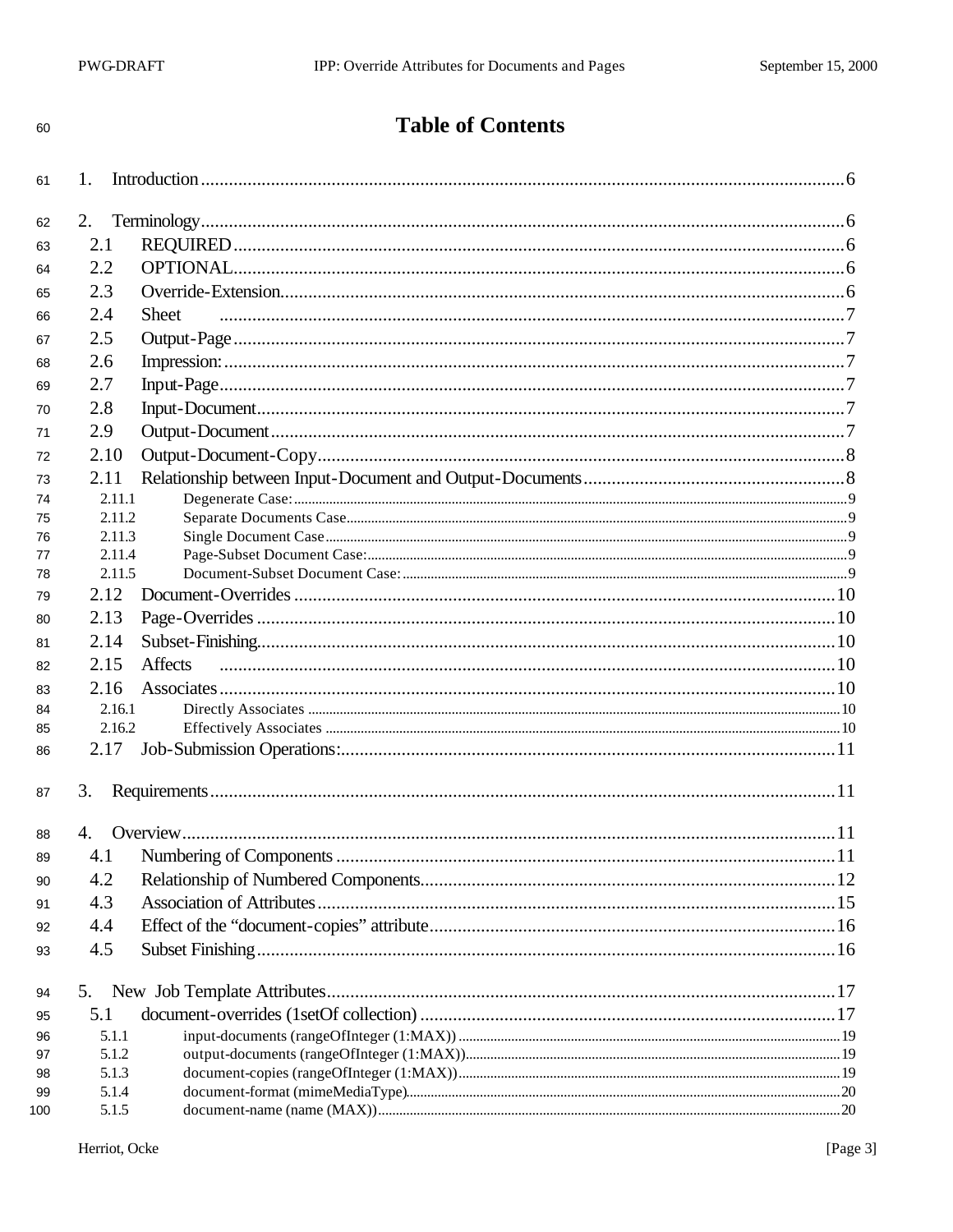| 143        |                  |  |
|------------|------------------|--|
|            |                  |  |
| 142        | 10.4             |  |
| 141        | 10.3.3           |  |
| 140        | 10.3.2           |  |
| 139        | 10.3.1           |  |
| 138        |                  |  |
| 137        | 10.2.3           |  |
| 136        | 10.2.2           |  |
| 135        | 10.2.1           |  |
| 134        | 10.2             |  |
| 133        | 10.1.1           |  |
| 132        | 10.1             |  |
| 131        |                  |  |
| 130        | 9.2              |  |
|            |                  |  |
| 129        | 9.1              |  |
| 128        | 9.               |  |
| 127        | 8.               |  |
| 126        | 7.1.1            |  |
| 125        | 7.               |  |
| 124        | 6.1.1            |  |
| 123        |                  |  |
| 122        | 5.3.2            |  |
| 121        | 5.3.1            |  |
| 120        | 5.3              |  |
| 119        | 5.2.9            |  |
| 118        | 5.2.8            |  |
| 117        | 5.2.7            |  |
| 116        | 5.2.6            |  |
| 115        | 5.2.5            |  |
| 114        | 5.2.4            |  |
| 113        | 5.2.3            |  |
| 112        | 5.2.2            |  |
| 111        | 5.2.1            |  |
| 110        | 5.2              |  |
| 109        | 5.1.14           |  |
| 108        | 5.1.13           |  |
| 106<br>107 | 5.1.11<br>5.1.12 |  |
| 105        | 5.1.10           |  |
| 104        | 5.1.9            |  |
| 103        | 5.1.8            |  |
| 102        | 5.1.7            |  |
| 101        | 5.1.6            |  |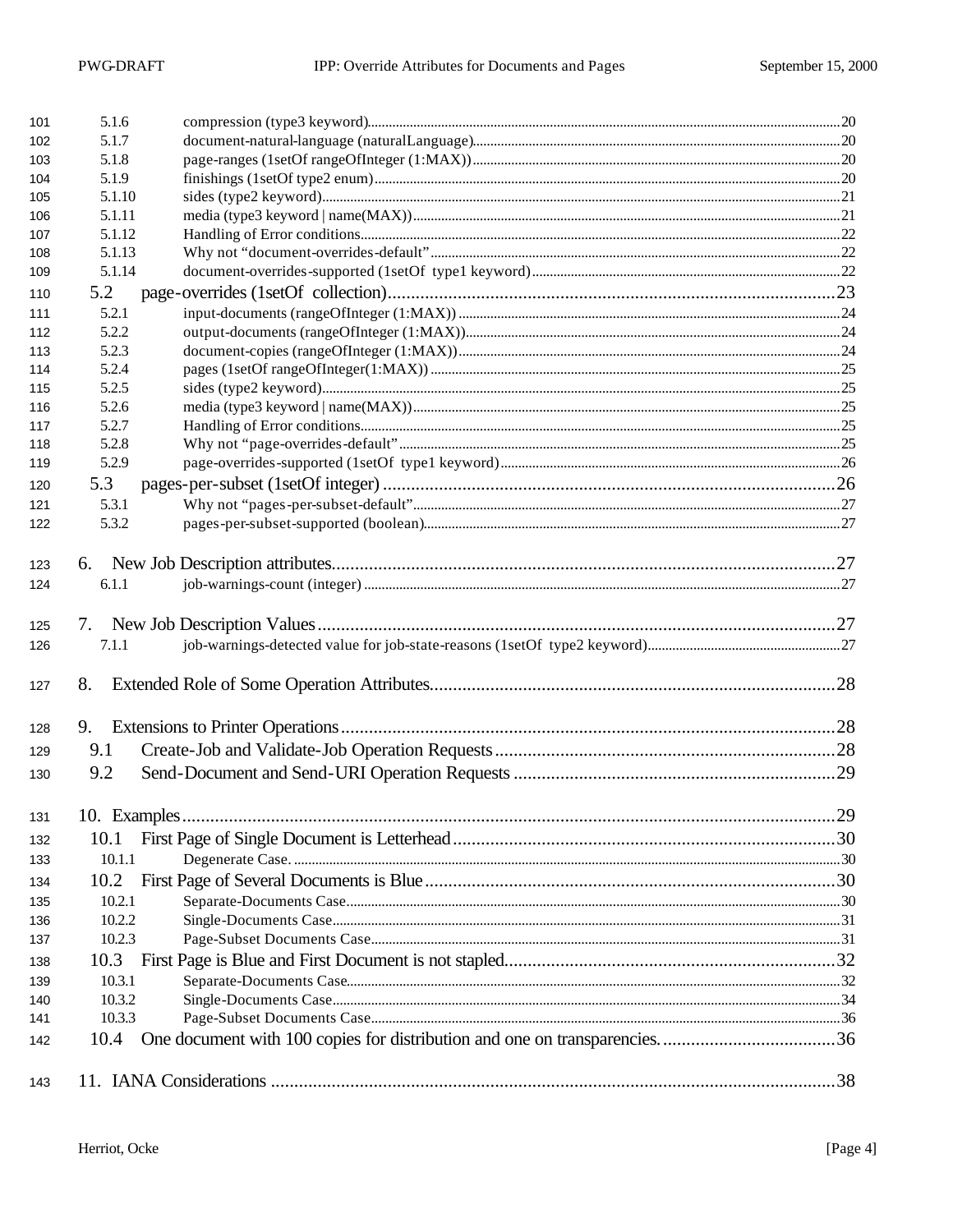| 145        |  |
|------------|--|
| 146        |  |
|            |  |
| 148        |  |
| 149<br>150 |  |
| 151<br>152 |  |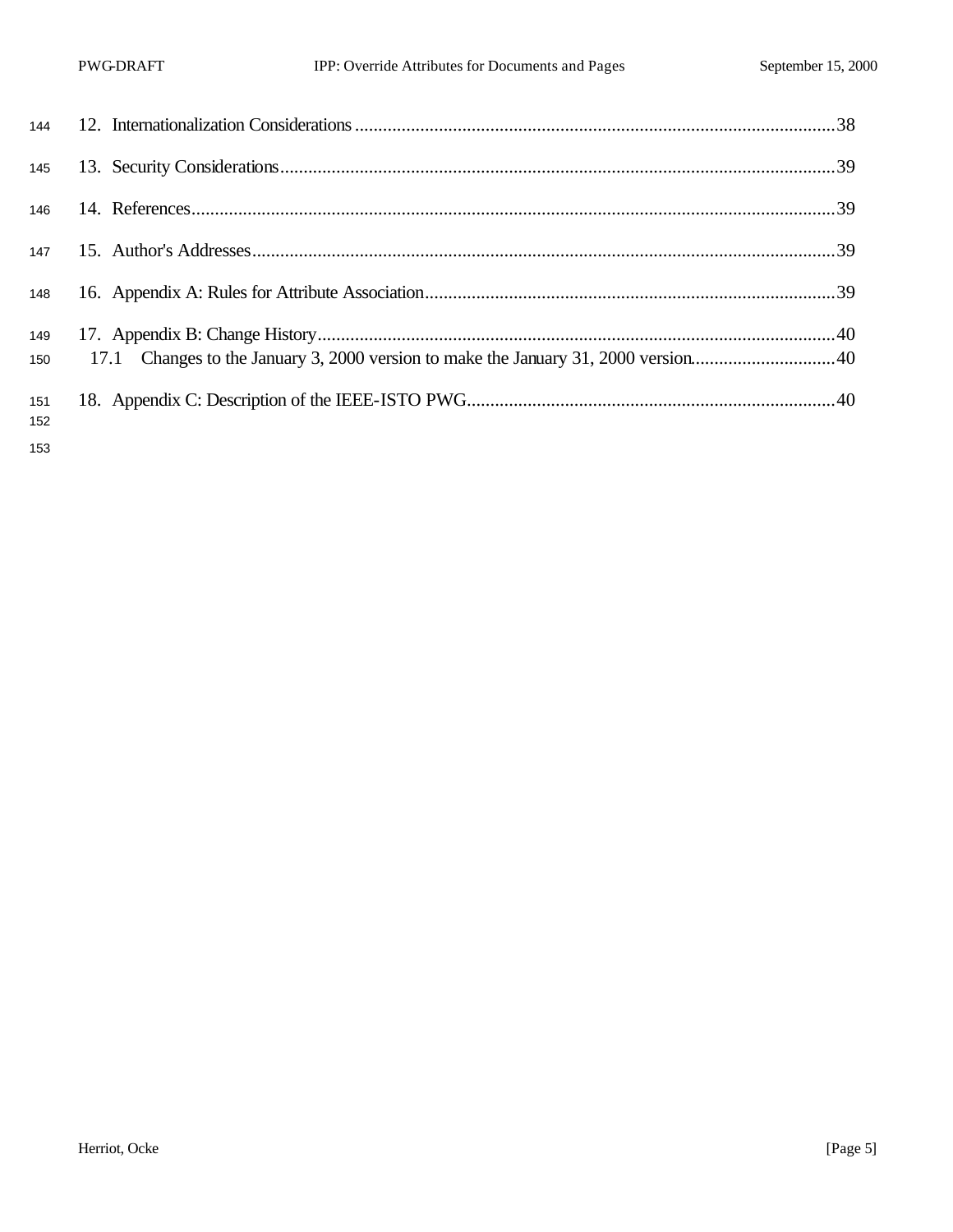## **1. Introduction**

 The Internet Printing Protocol (IPP) is an application level protocol for distributed printing using Internet tools and technologies. IPP version 1.1 (IPP/1.1) requires that each attribute value be the same for all all pages, all documents and all document copies within a job. This document defines OPTIONAL extensions to the IPP/1.1 model which relax this restriction and allow pages, documents and document copies to have attributes that are overrides. For example, with this extension, page 1 of a job could have a different media or different value of "sides" from the other pages in the job, or document 2 of a job could be stapled while the other documents of the job are not. As another example, the first ten copies of a document could be printed on letter paper and stapled while the eleventh copy of the same document could be printed on transparencies with no staple. This document is a proposal for an extension to IPP/1.0 and IPP/1.1.

 This extension supports document overrides and page overrides by adding two new Job Template attributes: "document- overrides" and "page-overrides" -- both have a syntax type of "1setOf collection". Each 'collection' value for "document-overrides" contains

- a) an attribute that identifies the overridden documents, namely "input-documents" or "output-documents".
- b) an OPTIONAL attribute that identifies the document copies of the specified overridden documents, i.e. "document-copies". If this attribute is absent, the overrides apply to all document copies.
- c) one or more attributes that are overrides for the identified documents, e.g. "document-format", "finishings", and "media".

Each 'collection' value for "page-overrides" contains

- a) an attribute that identifies the documents containing the overridden pages, namely "input-documents" or "output-documents".
- b) an attribute that identifies the overridden pages, namely "pages".
- c) an OPTIONAL attribute that identifies the document copies of the specified documents, i.e. "document-copies". If 177 this attribute is absent, the overrides apply to all document copies.
- 178 d) The 'collection' value also contains one or more attributes that are overrides for the identified pages, e.g. "sides" and "media".

 This extension also supports subset finishing with a new Job Template attribute "pages-per-subset", which specifies the number of pages per subset. The extension allows finishing and other document attributes to be applied to such subsets of pages.

# **2. Terminology**

This section defines the following additional terms that are used throughout this document:

### **2.1 REQUIRED**

If an implementation supports the extensions described in this document, it MUST support a REQUIRED feature.

#### **2.2 OPTIONAL**

If an implementation supports the extensions described in this document, it MAY support an OPTIONAL feature.

### **2.3 Override-Extension**

 The Override-Extension is the extension proposed in this document that adds attribute overrides for documents and pages. This extension supports Document-Overrides, Page-Overrides and Subset-Finishing, which are all defined later in this section.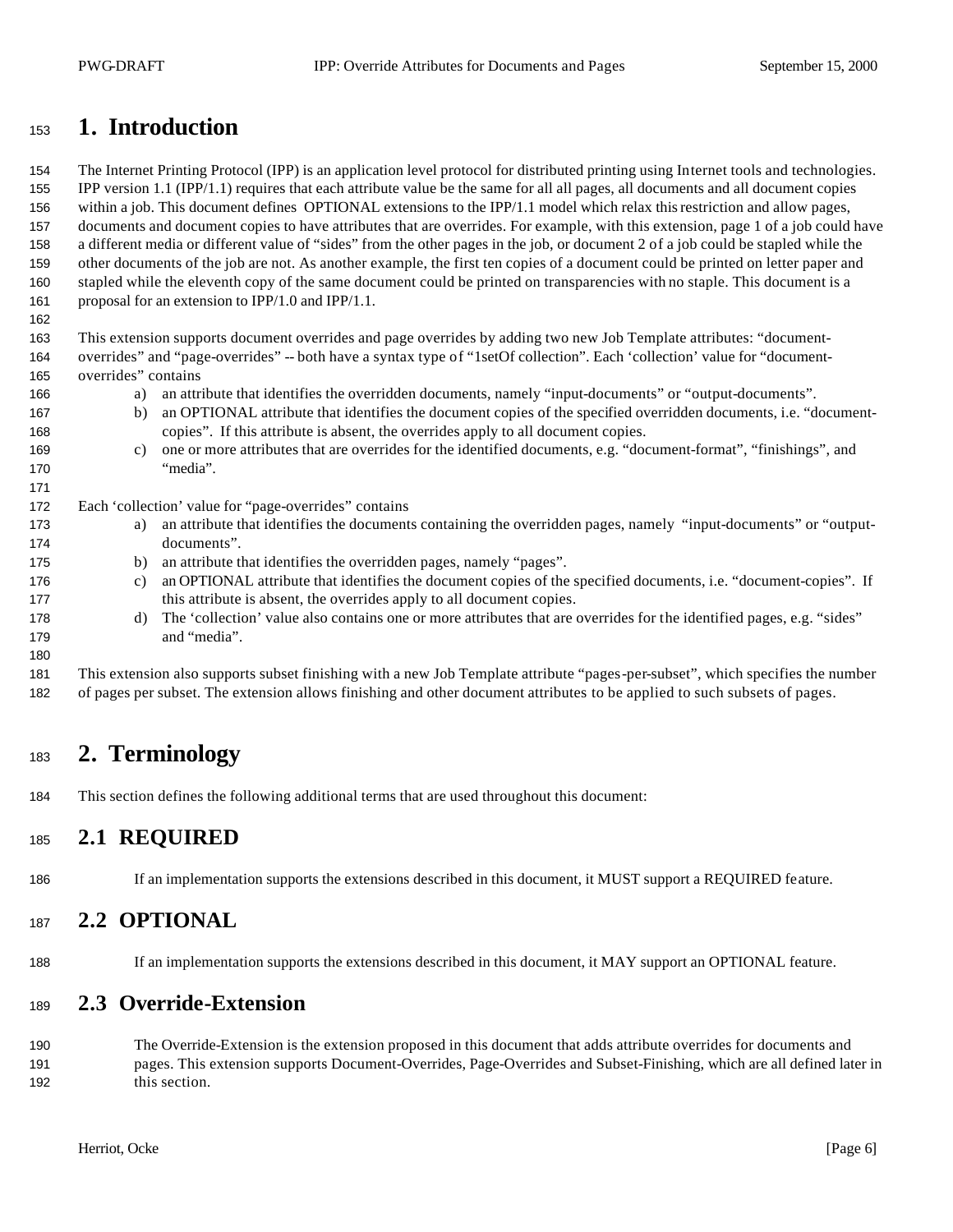#### **2.4 Sheet**

 A Sheet is the unit of media that a printer puts marks on. It is the most basic unit of output from a printer. A printer may mark on one side or on both sides of a sheet.

#### **2.5 Output-Page**

 An Output-Page is the set of all markings that the author intended to be placed on one side of a Sheet, including, but not limited to, text, drawings, images, footers and headers.

#### **2.6 Impression:**

 An impression is the set of all markings that the Job submitter intended to be placed on one side of a Sheet. Each impression contains one or more Output-Pages. Generally a Job submitter prints each Output-Page as the author intended, namely one Output-Page per Impression. Sometimes, a Job submitter prints several Output-Pages per Impression, perhaps to save paper or money. The IPP attribute "number-up" specifies the number of Output-Pages per impression. When "number-up" is greater than 1, an impression contains multiple Output-Pages.

## **2.7 Input-Page**

 An Input-Page is a sequence of bytes that describe how to mark a single Output-Page. IPP 1.1 [ipp-mod] uses the term "print-stream-pages" to refer to both Input-Pages and Output-Pages. There is a one to one relationship between Input- Pages and Output-Pages and they are in the same order. Both Input-Pages and Output-Pages are numbered sequentially (see section 4.1) starting from 1 at the beginning of each Input-Document or Output-Document, respectively. When the first Input-Page of an Input-Document coincides with the first Output-Page of an Output-Document, the numbering of Input-Pages and Output-Pages coincides; otherwise it doesn't.

#### **2.8 Input-Document**

 An Input-Document is the entire sequence of bytes transmitted as the Document Content in the Print-Job and Send- Document operations or referenced by the "document-uri" operation attribute in the Print-URI and Send-URI operations. This sequence of bytes consists of one or more Input-Pages.

### **2.9 Output-Document**

 An Output-Document is a set of one or more Sheets which either are permanently bound into a single unit, e.g. with a staple, or are intended to be treated by an end-user as a single unit, e.g. for a loose leaf binder. If an Output-Document is bound, it is uniformly bound; if it is not bound, no subset of sheets within it are bound. The Output-Pages that comprise an Output-Document may come from

- a) all the Input-Pages of an Input-Document or
- b) a proper subset of the Input-Pages of the Input-Document or
- c) all the Input-Pages of several Input-Documents.

An Output-Document is *not* a set of sheets that are bound temporarily for shipping, e.g. with banding.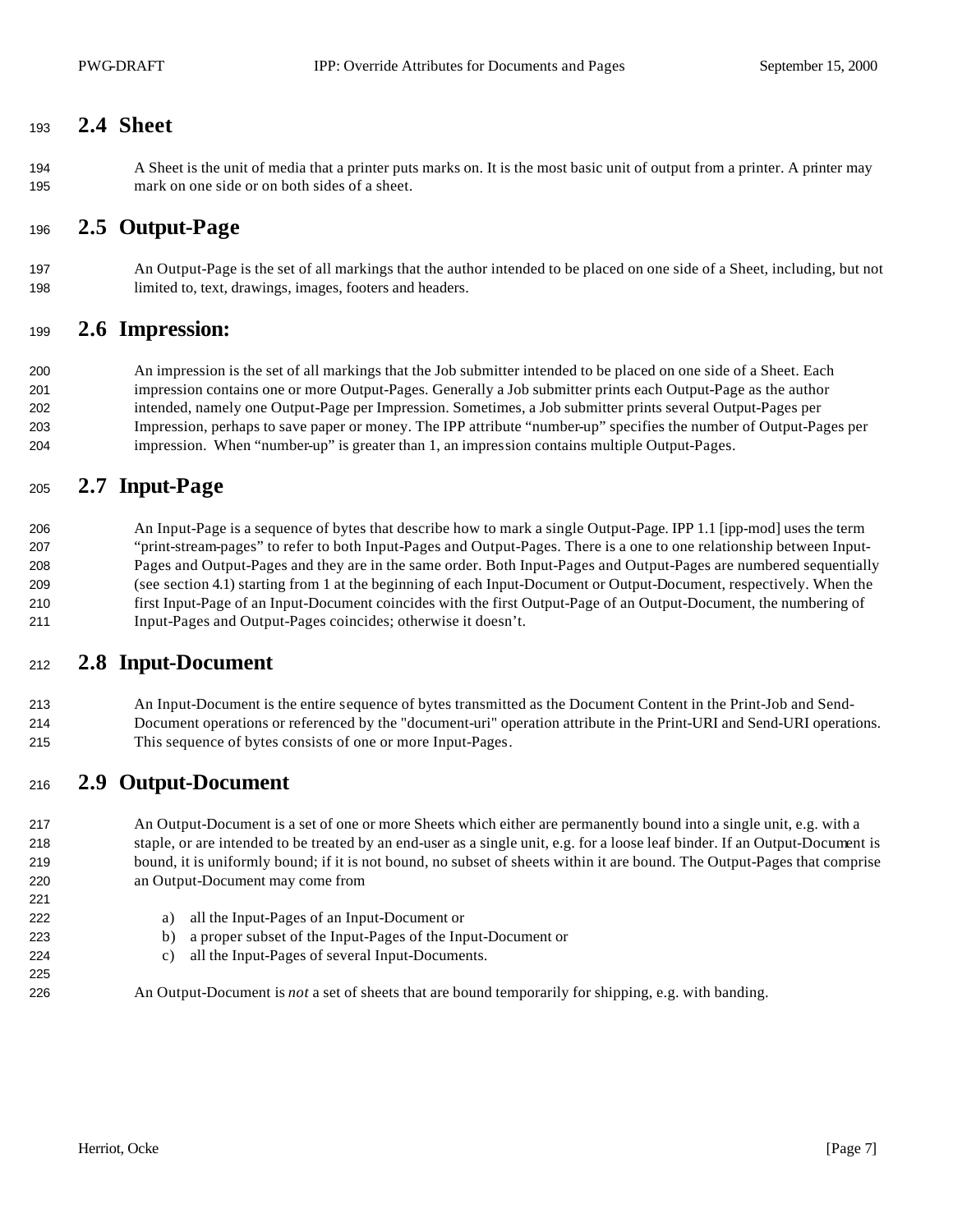## **2.10 Output-Document-Copy**

 When a Printer produces more than one or more copies of an Output-Document, each copy is called an Output- Document-Copy. Sometimes this specification uses the phrase "copy of Output-Document" to emphasize "copy", but the phrase is equivalent to "Output-Document-Copy".

## **2.11 Relationship between Input-Document and Output-Documents**

 Each relationship is named and defined below. The cases are derived from an analysis of possible tree structures (see section 4.2). A client selects the desired case with the number of submitted Input-Documents and the specific values of three attributes: the existing Job Template "multiple-document-handling" and two new attributes "pages-per-subset" and "documents-per-subset". The latter two attributes describe how the stream of Input-Pages or Input-Documents and are partitioned into Output-Documents, respectively.

 In this section, the number of copies produced for each Output-Document does not affect the discussion, so it is easiest to assume that the number is 1.

The table below summarizes the relationship of Input-Documents to Output-Document in the five cases:

| Case                      | Number of              |                         |  |
|---------------------------|------------------------|-------------------------|--|
|                           | <b>Input-Documents</b> | <b>Output-Documents</b> |  |
| Degenerate                |                        |                         |  |
| Separate-Documents        | n                      | n                       |  |
| Single-Document           | n                      |                         |  |
| Page-Subset Documents     | n                      | m(m> n)                 |  |
| Document-Subset Documents |                        | m(m < n)                |  |

244 When n = 1 for the "Separate-Documents" and "Single-Document" become the "Degenerate" case.

The table below summarizes the attribute values that control the cases.

- The "separate" value means that "multiple-document-handling" is 'separate-documents-collated-copies' or 'separate-documents-uncollated-copies'.
- The "single" value means that "multiple-document-handling" is 'single-document' or 'single-document-new-sheet'.
- The "ignored" value means that the attribute need not be present and is ignored if it is present,
- The "present" value means that the attribute must be present. A different case is implied if it is not present.
- The "not present" value means that the attribute must not be present. A different case is implied if it is present.

| Case                      | "multiple-document-<br>handling" | "pages-per-subset" | "documents-per-<br>subset" |
|---------------------------|----------------------------------|--------------------|----------------------------|
| Separate-Documents        | separate                         | not present        | not present                |
| Single-Document           | single                           | ignored            | ignored                    |
| Page-Subset Documents     | separate                         | present            | not present                |
| Document-Subset Documents | separate                         | not present        | present                    |

There is an error if both "pages-per-subset" and "document-per-subset" are present in the "separate" case.

 The Degenerate row is omitted because it follows the rules for the "Separate-Documents" and "Single-Documents" rules when the number of Input-Documents is 1.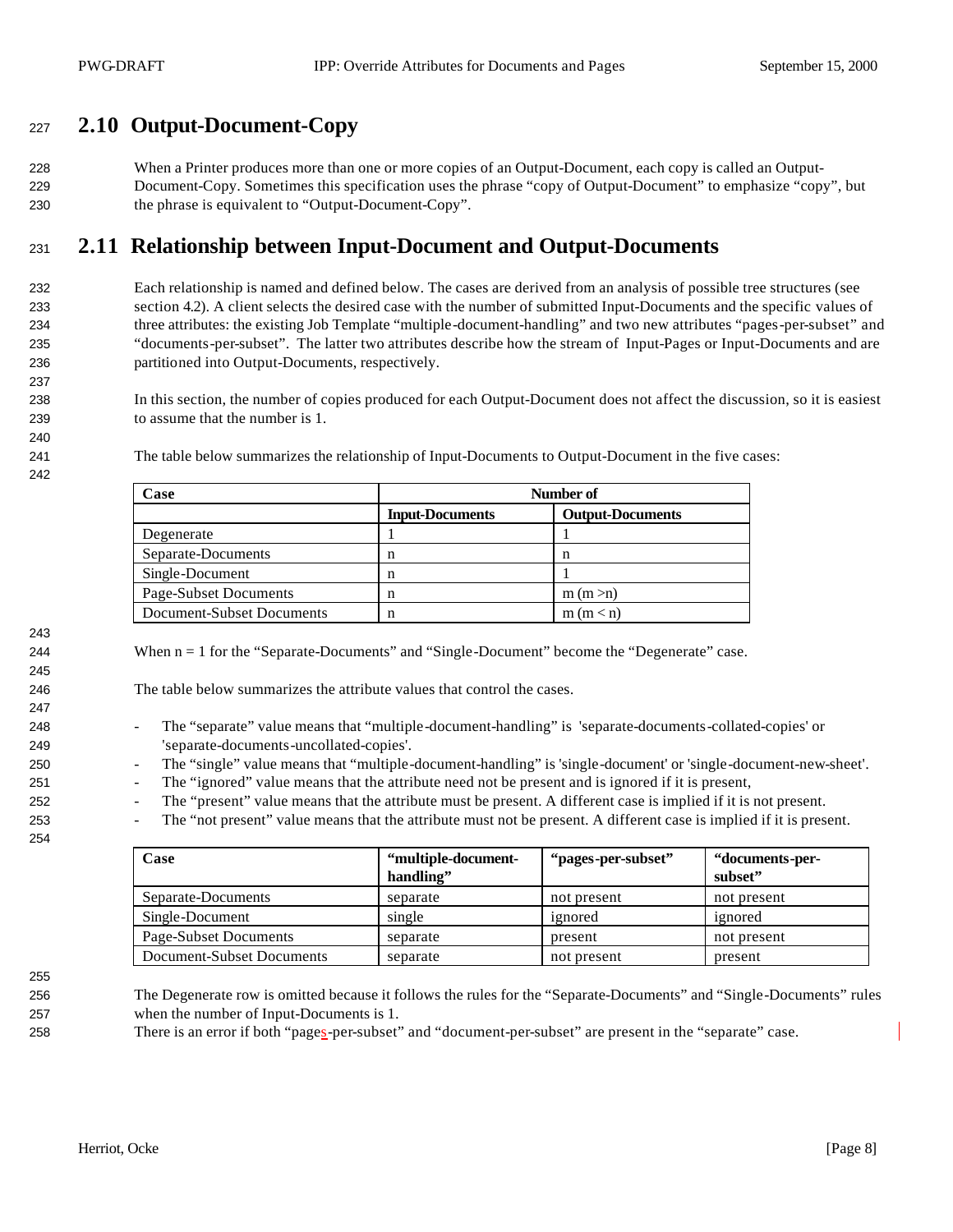#### **2.11.1 Degenerate Case:**

| 260 | In the Degenerate Case, the Job consists of exactly one Output-Document and exactly one Input-Document.           |
|-----|-------------------------------------------------------------------------------------------------------------------|
| 261 | The single Input-Document produces the single Output-Document. This case represents the most common case          |
| 262 | of printing. For example, if a user is Printing a single MS Word file, the MS Word file is the Input-Document and |
| 263 | the printed pages are the Output-Document. This case is the degenerate case of Separate-Documents and             |
| 264 | Single-Document. It occurs when the number of Input-Documents is 1 and either                                     |
| 265 |                                                                                                                   |
| 266 | "multiple-document-handling" is 'separate-documents-collated-copies' or 'separate-documents-uncollated-<br>a)     |
| 267 | copies' and neither "pages-per-subset" nor "documents-per-subset" are present or.                                 |
| 268 | "multiple-document-handling" is 'single-document' or 'single-document-new-sheet', and both "pages-per-<br>b)      |
| 269 | subset" and "documents-per-subset" are ignored if present                                                         |
| 270 | 2.11.2 Separate Documents Case                                                                                    |
| 271 | In the Separate Documents Case, the Job consists of one or more Output-Documents where each Input-                |
| 272 | Document produces one Output-Document. For example, if a user prints 10 Java files in one Job and wants 10        |
| 273 | separately stapled Output-Documents, each of the 10 Java files is an Input-Document, and the printed Output-      |
| 274 | Pages from each of the 10 Java files is a separate Output-Document that is stapled separately. This case occurs   |
| 275 | when "multiple-document-handling" is 'separate-documents-collated-copies' or 'separate-documents-                 |

# **2.11.3 Single Document Case**

#### In the Single Document Case, the job consists of a single Output-Document produced from one or more Input- Documents. For example, if a user prints 10 Java files in one Job and wants all Output-Pages of the 10 Java files to be produced as 1 stapled Output-Document, then each of the 10 Java files is an Input-Document, and all printed Output-Pages from all of the 10 Java files is a single Output-Document that is stapled. This case occurs when "multiple-document-handling" is 'single-document' or 'single-document-new-sheet'; the value of "pages-per-subset" and "documents-per-subset" are both ignored if present.

uncollated-copies' and the new attributes "pages-per-subset" and "documents-per-subset" are not present.

## **2.11.4 Page-Subset Document Case:**

 In the Page-Subset Case, the Job consists of one or more Output-Documents and one or more Input- Documents. The new attribute "pages-per-subset" contains a sequence of integers which specifies how to partition the stream of Input-Pages into subsets, each of which produces an Output Document. For example, if a user prints 1 PostScript file with 1000 pages, where each 4 Output-Pages represents an insurance policy, then the PostScript file is the Input-Document and each group of 4 Output-Pages is an Output-Document. The resulting Output-Documents would be the same if the same 1000 Input-Pages were spread across 2 or more PostScript files. This case occurs when "multiple-document-handling" is 'separate-documents-collated-copies' or 'separate-documents-uncollated-copies' and the new attribute "pages-per-subset" contains 1 or more integer values. The new attribute "documents-per-subset" is not present.

## **2.11.5 Document-Subset Document Case:**

This case is defined here for completeness, but it is not supported by this extension.

 In the Document-Subset Document Case, the Job consists of one or more Output-Documents and one or more Input-Documents. The new attribute "documents-per-subset" contains a sequence of integers which specifies how to partition Job's Input-Documents into subsets, each of which produces an Output Document. For example, if a user prints 25 Java files in one Job and wants 2 separately stapled Output-Documents, one with 15 Java files and one with 10 Java files, then each of the Java files is an Input-Document, and the printed Output- Pages from the first 15 Java files and next 10 Java files are two separate Output-Documents that are stapled separately. This case occurs when "multiple-document-handling" is 'separate-documents-collated-copies' or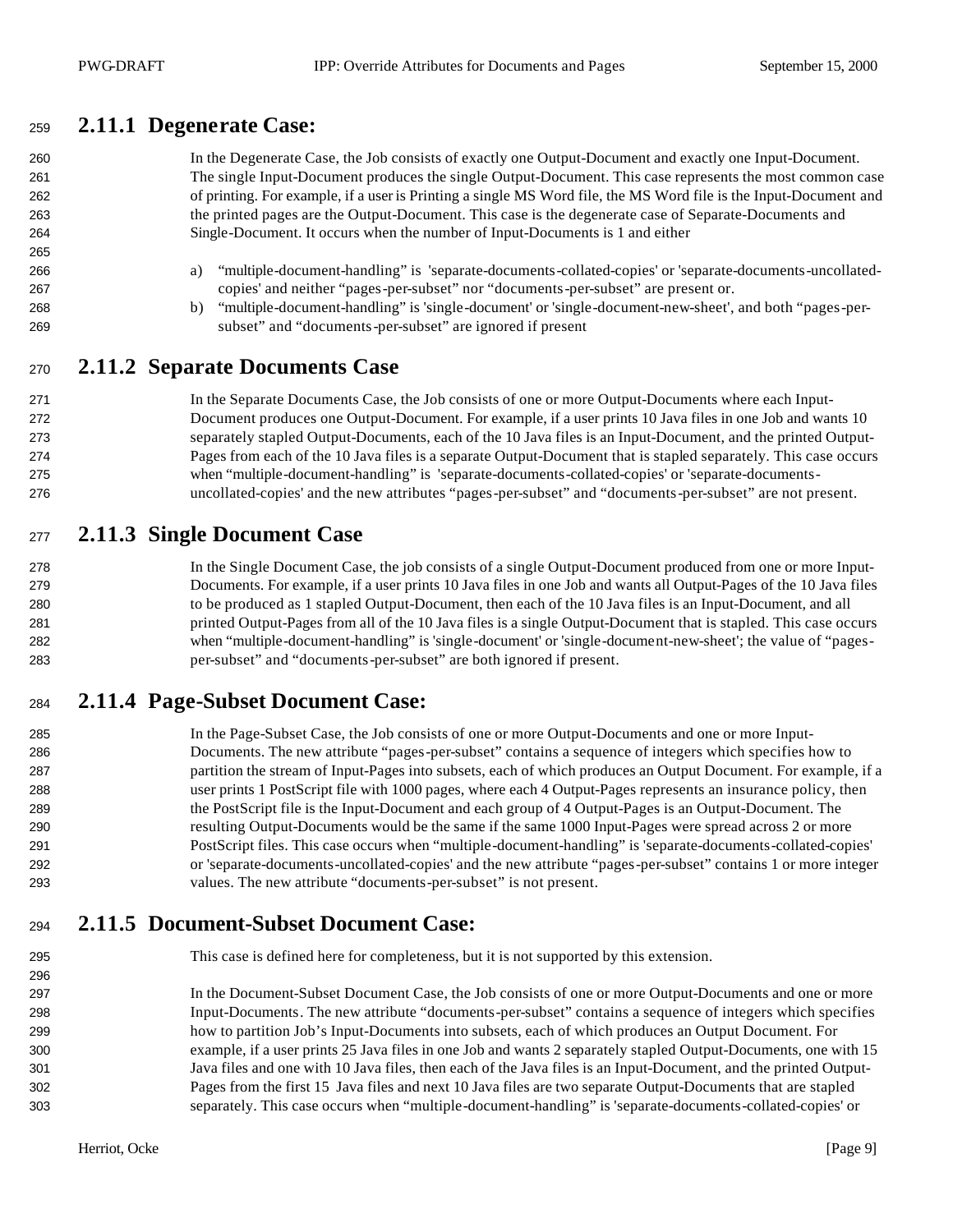'separate-documents-uncollated-copies' and "documents-per-subset" contains 1 or more integer values. The new attribute "pages-per-subset" is not present.

#### **2.12 Document-Overrides**

 In IPP/1.1 each attribute value is the same for the entire Job. When an attribute is a "Document-Overrides" attributes, it is different for identified Input-Documents or Output-Documents.

#### **2.13 Page-Overrides**

 In IPP/1.1 each attribute value is the same for the entire Job. When an attribute is a "Page-Overrides" attributes, it is different for identified Input-Pages or Output-Pages.

#### **2.14 Subset-Finishing**

 Subset-Finishing is the ability to subdivide the stream of Input-Pages from one or more Input-Documents into multiple Output-Documents and to apply the same or different finishing to each individual Output-Document.

#### **2.15 Affects**

 Each attribute is said to 'affect' some part of a job. For example, "media" affects a sheet, "finishings" affects an Output- Document, "page-ranges" affects an Input-Document and "job-priority" affects a job. This nuance must be explicit in the Overrides-Extension because the parts of a job that an attribute affects limit the parts of a job that an attribute can be associated with (see the next section for a definition of "associates"). For example, "job-priority" affects a job; so it can be associated with a Job, but not an Input-Document or Input-Page. Likewise, "finishings" affects and Output-Document; so it can be associated with a Job or an Output-Document, but not with an Output-Page.

#### **2.16 Associates**

 The word "associates" combines the meaning of the two terms in subsections of this section, namely "directly associates" and "effectively associates". When an attribute is either directly associated or effectively associated with some part of a job, it is said to be "associated" with that part of a job.

#### **2.16.1 Directly Associates**

 When an attribute is said to be 'directly associated' with some part of a job, it affects that part or some other part. The part that it affects depends on the attribute and what the attribute is directly associated with. For example if "media" is directly associated with a job, it affects all sheets in the job. If "media" is directly associated with an Output-Document, it affects all sheets in that Output-Document. If "media" is directly associated with an Output-Page, it affects the sheet containing that Output-Page.

#### **2.16.2 Effectively Associates**

334 When an attribute is said to be directly associated with some part of a job 'A' that is semantically connected with another part 'B', the attribute is said to be "effectively associated" with 'B'. For example, in the Separate- Documents Case, when an attribute is directly associated with an Input-Document, it is effectively associated with the corresponding Output-Document.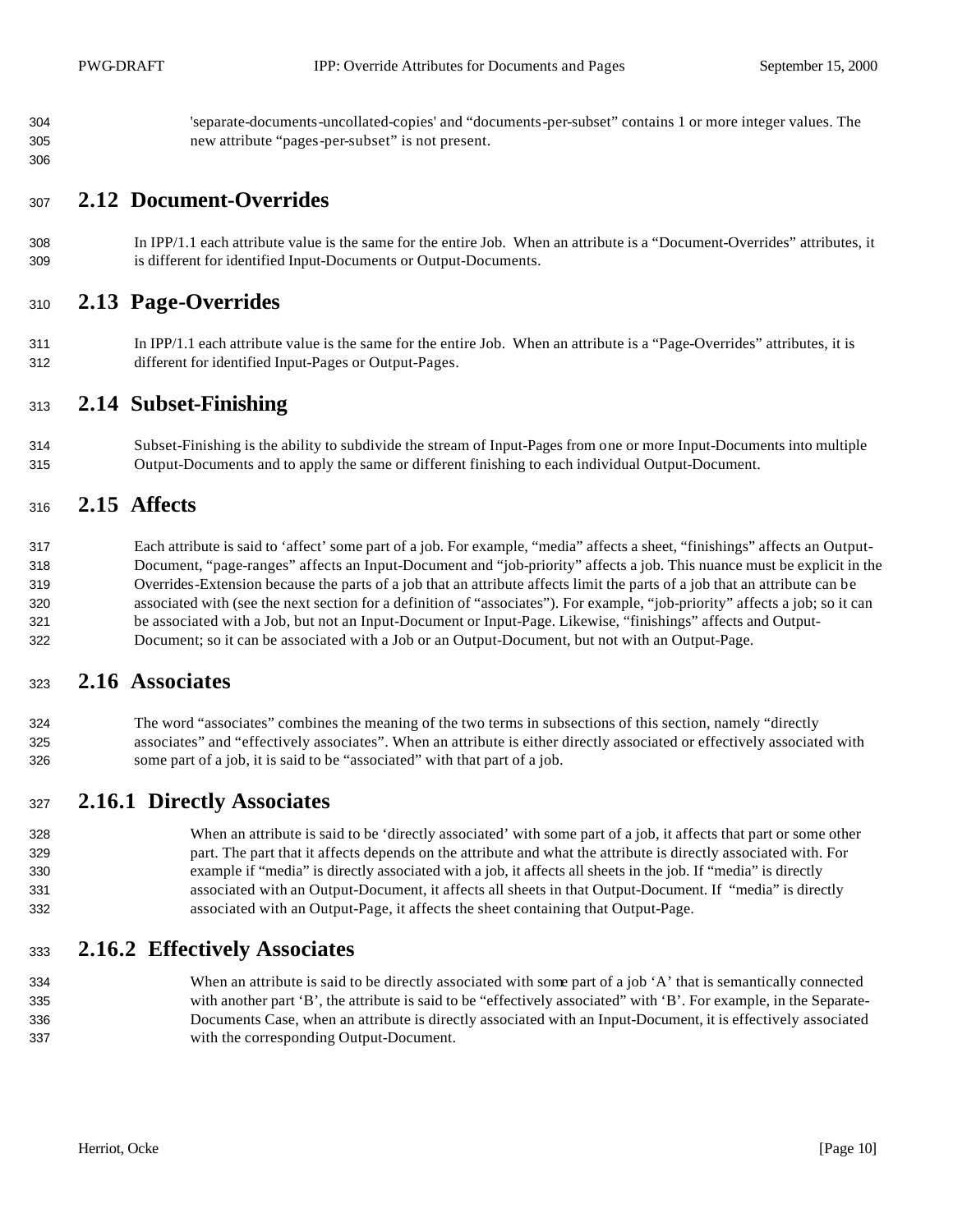## **2.17 Job-Submission Operations:**

 The Job-Submission Operations are the IPP operations that create jobs and send document content, namely Print-Job, Print-URI, Create-Job, Send-Document and Send-URI.

# **3. Requirements**

The following is a list of requirements for the Overrides-Extension.

- 1. The Override-Extension MUST contain a mechanism for specifying Job attributes that are overrides for particular Input-Documents or Output-Documents. A Printer and a client OPTIONALLY support this mechanism.
- 2. There MUST be a mechanism for specifying Job attributes that are overrides for particular Input-Pages or Output-Pages. A Printer and a client OPTIONALLY support this mechanism.
- 3. There MUST be a mechanism for specifying Job attributes that are overrides for particular document copies of Output-Documents. A Printer and a client OPTIONALLY support this mechanism.
- 4. The mechanism for overrides MUST be supported by all Job-Submission operations and Validate-Job.
- 5. The extension MUST support the four relationships of Input-Documents and Output-Documents: Degenerate Case, Separate-Documents Case, Single-Document Case and Page-Subset Document Case.
- 6. The extension MUST support Subset-Finishing.

# **4. Overview**

 In IPP 1.1 all attributes that a client includes with job creation operations affect the entire Job in a uniform way. That is, there is no way for one Output-Document in a given Job to be stapled and another drilled. Also, there is no way for the first sheet of each Output-Document to be on a different media or to have a different value of "sides" from the other Sheets in the Output-Document. In addition, there is no way for one document copy to be printed on paper and another on transparencies. An IPP/1.1 client can specify features, such as finishing, media and sides only at the job level.

The Override Extension defined in this document allows some Output-Pages, some Output-Documents and some Input-

 Documents to be affected by attribute values that are overrides to those specified for the Job as a whole. For example, the first Output-Page of an Output-Document has a different media from the rest, or the second Output-Document is stapled and the rest are not, or the page-ranges of the first Input-Document selects a few Input-Pages and the rest of the Input-Documents are printed in full, or one copy of an Output-Document has a different media from the rest.

## **4.1 Numbering of Components**

- The Override Extension defines a system for numbering of components.
- 369 - Each Input-Document has a number. The single Input-Document that a client sends with Print-Job or Print-URI and the first Input-Document that a client sends with Send-Document or Send-URI has a number of 1. Each subsequent Input- Document that a clients sends has a number that is one higher than the previous.
	- Each Input-Page in an Input-Document is numbered sequentially, starting at 1 for the first Input-Page. If a Job has several Input-Documents, the first Input-Page of each Input-Document has the number of 1, which is relative to that Input-Document.
	- Each Output-Document has a number. The first Output-Document has a number of '1', and each subsequent Output- Document has a number that is one higher than the previous Output-Document. The Output-Documents are numbered as if the value of "copies" were 1, i.e. if an Input-Document produces multiple copies, each copy of a particular Output-Document has the same number.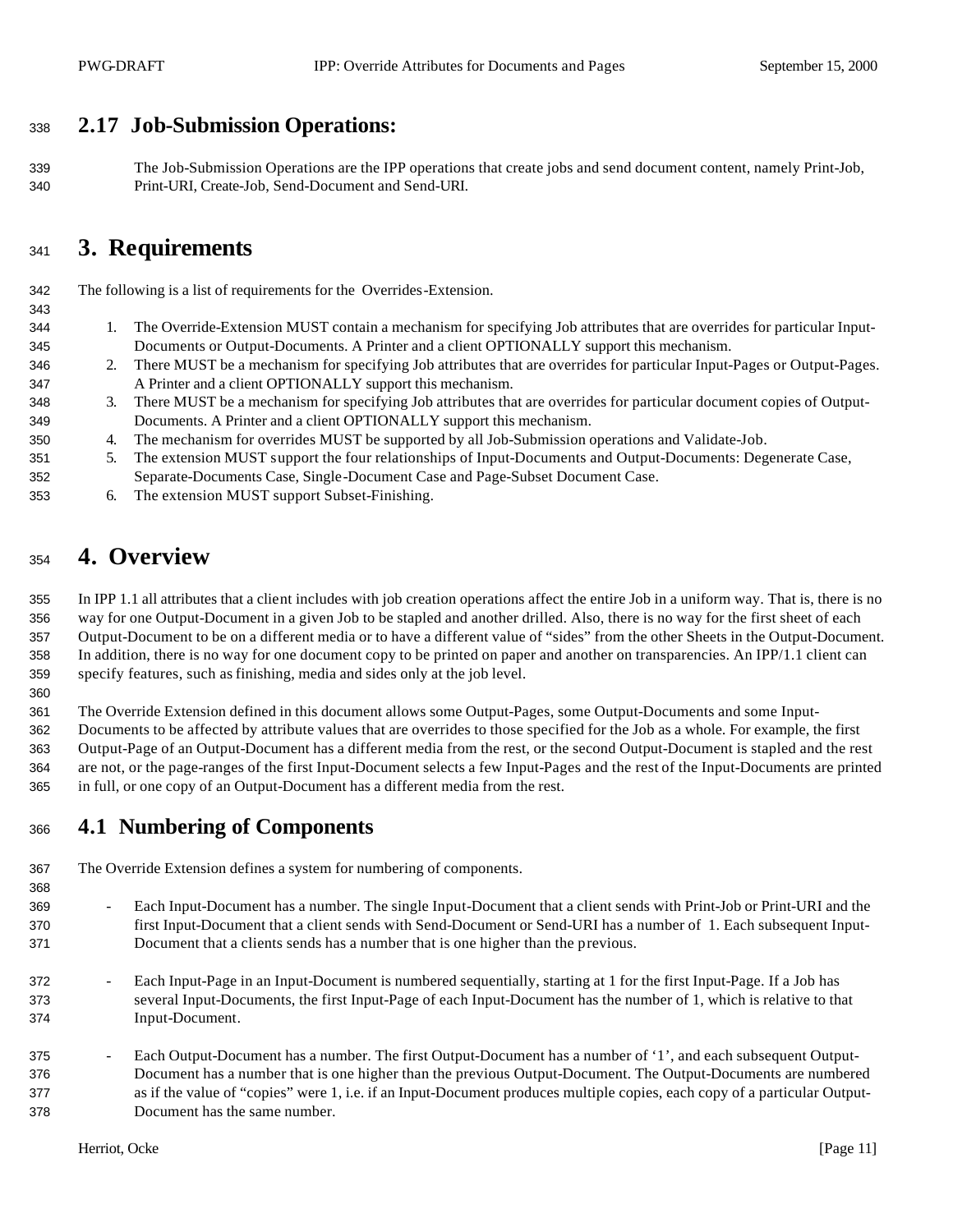- 379 Each Output-Page in an Output-Document is numbered sequentially, starting at 1 for the first Output-Page. If a Job has several Output-Documents, the first Output-Page of each has the number of 1, which is relative to that Output-Document
- 381 Each copy of an Output-Document has a number. The first copy of each Output-Document has a number of '1', and each subsequent copy has a number that is one higher than the previous copy. If a job has multiple Output-Documents, the first copy of each has a number of '1'.

#### **4.2 Relationship of Numbered Components**

 The previous section described how to number Input-Documents, Output-Documents, Input-Pages and Output-Pages. This section describes the relationship between the number on each of these four components. The relationship differs for each of the five cases defined in section 2.10. The following diagrams of tree structure show each of the five cases and the relationship of the numbers in those cases.

 These diagrams assume that the number of copies of Output-Documents is 1. When the number of copies exceeds 1, some parts of these diagrams would have further replication, but the numeric relationships of the four displayed components would not change.

| 394 | Degenerate Case:                                                          |
|-----|---------------------------------------------------------------------------|
| 395 |                                                                           |
| 396 | Job &                                                                     |
| 397 | Input-Document 1 &                                                        |
| 398 | Output-Document 1                                                         |
| 399 |                                                                           |
| 400 |                                                                           |
| 401 | $\cdots$                                                                  |
| 402 | Input-Page 1 &<br>Input-Page n &                                          |
| 403 | Output-Page 1<br>Output-Page n                                            |
| 404 |                                                                           |
| 405 |                                                                           |
| 406 | Conditions that define this case:                                         |
| 407 |                                                                           |
| 408 | Job contains exactly 1 Input-Document                                     |
| 409 | Either conditions for "Separate-Documents" or "Single-Documents" are met. |
| 410 | Observations about this case:                                             |
| 411 |                                                                           |
| 412 | Job coincides with Output-Document 1 and Input-Document 1                 |
| 413 | Output-Page i coincides with Input-Page i                                 |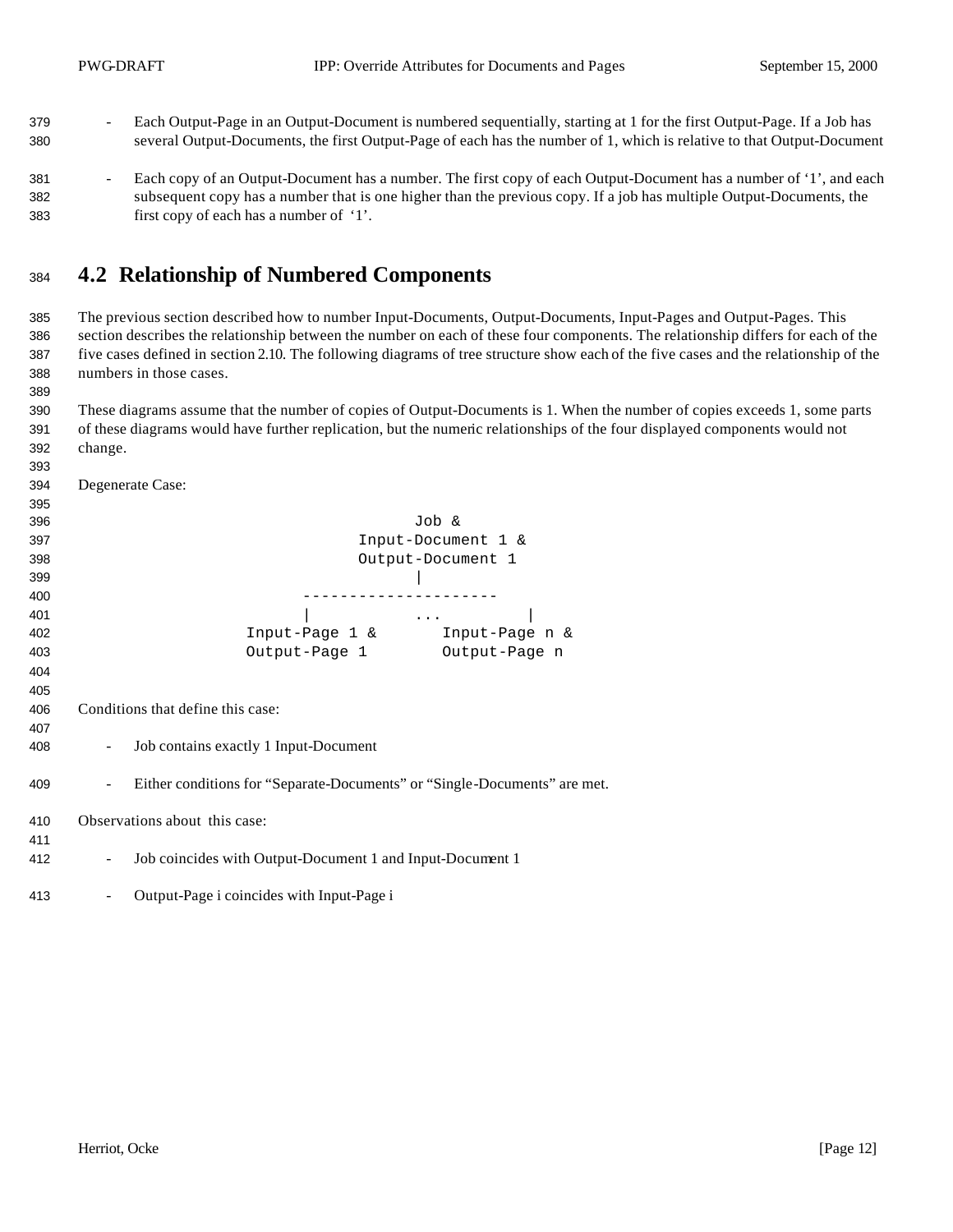| 414                             | Separate-Documents Case:                                                                                                                                                                                                                                                                                                                                                                                                                                                          |
|---------------------------------|-----------------------------------------------------------------------------------------------------------------------------------------------------------------------------------------------------------------------------------------------------------------------------------------------------------------------------------------------------------------------------------------------------------------------------------------------------------------------------------|
| 415<br>416                      | Job                                                                                                                                                                                                                                                                                                                                                                                                                                                                               |
| 417                             |                                                                                                                                                                                                                                                                                                                                                                                                                                                                                   |
| 418<br>419<br>420<br>421<br>422 | Input-Document 1 &<br>Input-Document 2 &<br>Output-Document 2<br>Output-Document 1                                                                                                                                                                                                                                                                                                                                                                                                |
| 423                             | ----------------<br>______________________                                                                                                                                                                                                                                                                                                                                                                                                                                        |
| 424<br>425<br>426<br>427        | $\sim$ $\sim$ $\sim$ $\sim$<br>$\ldots$ .<br>Input-Page 1 & Input-Page n & Input-Page 1 & Input-Page p<br>Output-Page 1 Output-Page n Output-Page 1<br>Output-Page p                                                                                                                                                                                                                                                                                                              |
| 428                             | Conditions that define this case:                                                                                                                                                                                                                                                                                                                                                                                                                                                 |
| 429<br>430                      | Job contains more than one or more Input-Documents, though one Input-Document is technically the Degenerate Case.                                                                                                                                                                                                                                                                                                                                                                 |
| 431                             | "multiple-document-handling" is 'separate-documents-collated-copies' or 'separate-documents-uncollated-copies'                                                                                                                                                                                                                                                                                                                                                                    |
| 432                             | "pages-per-subset" is not present                                                                                                                                                                                                                                                                                                                                                                                                                                                 |
| 433                             | "documents-per-subset" is not present                                                                                                                                                                                                                                                                                                                                                                                                                                             |
| 434                             | Observations about this case:                                                                                                                                                                                                                                                                                                                                                                                                                                                     |
| 435<br>436                      | Output-Document i coincides with Input-Document i                                                                                                                                                                                                                                                                                                                                                                                                                                 |
| 437                             | Output-Page i coincides with Input-Page i                                                                                                                                                                                                                                                                                                                                                                                                                                         |
| 438<br>439                      | Single-Document Case:                                                                                                                                                                                                                                                                                                                                                                                                                                                             |
| 440<br>441<br>442               | Job & Output Document 1                                                                                                                                                                                                                                                                                                                                                                                                                                                           |
| 443                             |                                                                                                                                                                                                                                                                                                                                                                                                                                                                                   |
| 444<br>445<br>446               | Input-Document 2<br>Input-Document 1                                                                                                                                                                                                                                                                                                                                                                                                                                              |
| 447<br>448                      | ------------------<br>$\mathcal{L}(\mathcal{L}(\mathcal{L}(\mathcal{L}(\mathcal{L}(\mathcal{L}(\mathcal{L}(\mathcal{L}(\mathcal{L}(\mathcal{L}(\mathcal{L}(\mathcal{L}(\mathcal{L}(\mathcal{L}(\mathcal{L}(\mathcal{L}(\mathcal{L}(\mathcal{L}(\mathcal{L}(\mathcal{L}(\mathcal{L}(\mathcal{L}(\mathcal{L}(\mathcal{L}(\mathcal{L}(\mathcal{L}(\mathcal{L}(\mathcal{L}(\mathcal{L}(\mathcal{L}(\mathcal{L}(\mathcal{L}(\mathcal{L}(\mathcal{L}(\mathcal{L}(\mathcal{L}(\mathcal{$ |
| 449<br>450                      | Input-Page 1 & Input-Page n & Input-Page 1 & Input-Page $p$<br>Output-Page 1 Output-Page n<br>Output-Page n+1 Output-Page n+p                                                                                                                                                                                                                                                                                                                                                     |
| 451<br>452                      | Conditions that define this case:                                                                                                                                                                                                                                                                                                                                                                                                                                                 |
| 453<br>454                      | Job contains more than one or more Input-Documents, though one Input-Document is technically the Degenerate Case.                                                                                                                                                                                                                                                                                                                                                                 |
| 455                             | "multiple-document-handling" is 'single-document' or 'single-document-new-sheet';                                                                                                                                                                                                                                                                                                                                                                                                 |
| 456                             | Observations about this case:                                                                                                                                                                                                                                                                                                                                                                                                                                                     |
| 457<br>458                      | Output-Document 1 coincides with the Job                                                                                                                                                                                                                                                                                                                                                                                                                                          |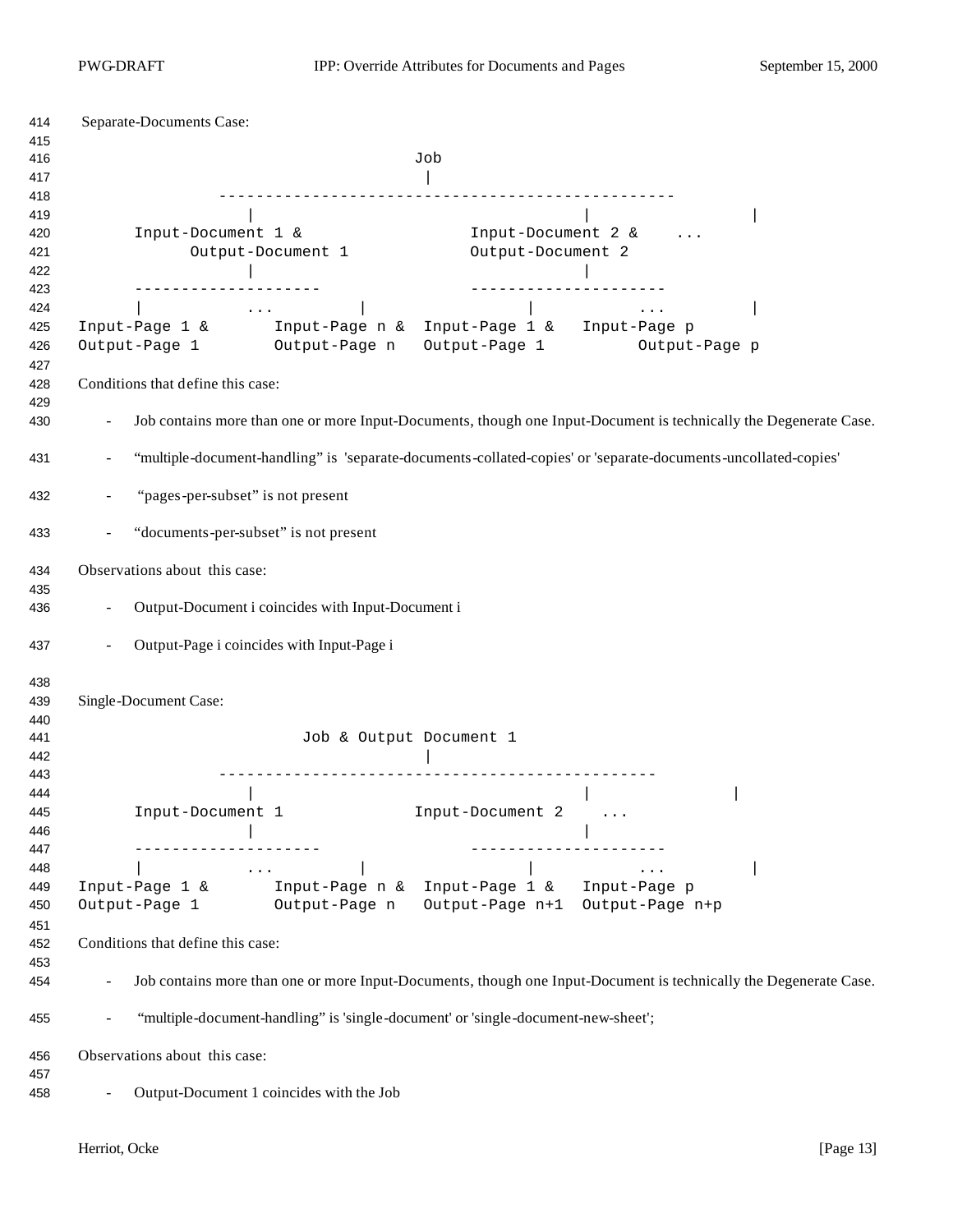| 459<br>460<br>461 | The numbering of Output-Pages is continuous through all Input-Documents, but the numbering of Input-Pages starts at<br>1 in each Input-Document. That is, Input-Page i in Input-Document m coincides with Output-Page i + k, where k is the<br>number of Input-Pages in all previous Input-Documents, i.e. Input-Documents 1 through m-1. |
|-------------------|-------------------------------------------------------------------------------------------------------------------------------------------------------------------------------------------------------------------------------------------------------------------------------------------------------------------------------------------|
| 462               | "pages-per-subset" is ignored if present                                                                                                                                                                                                                                                                                                  |
| 463               | "documents-per-subset" is ignored if present                                                                                                                                                                                                                                                                                              |
| 464               |                                                                                                                                                                                                                                                                                                                                           |
| 465               | Page-Subset Document Case:                                                                                                                                                                                                                                                                                                                |
| 466               |                                                                                                                                                                                                                                                                                                                                           |
| 467               | Job                                                                                                                                                                                                                                                                                                                                       |
| 468               |                                                                                                                                                                                                                                                                                                                                           |
| 469               |                                                                                                                                                                                                                                                                                                                                           |
| 470               | $\sim$ $\sim$ $\sim$ $\sim$ $\sim$                                                                                                                                                                                                                                                                                                        |
| 471<br>472        | Input-Document 1<br>Input-Document q                                                                                                                                                                                                                                                                                                      |
| 473               |                                                                                                                                                                                                                                                                                                                                           |
| 474               | -----------------------------                                                                                                                                                                                                                                                                                                             |
| 475               | $\mathbf{1} \bullet \mathbf{1} \bullet \mathbf{1}$ and $\mathbf{1} \bullet \mathbf{1} \bullet \mathbf{1}$ and $\mathbf{1} \bullet \mathbf{1} \bullet \mathbf{1}$                                                                                                                                                                          |
| 476               | Output-Document 1 Output-Document m Output-Document r                                                                                                                                                                                                                                                                                     |
| 477               |                                                                                                                                                                                                                                                                                                                                           |
| 478               | ---------------- similar                                                                                                                                                                                                                                                                                                                  |
| 479               | and the contract of the state of the con-                                                                                                                                                                                                                                                                                                 |
| 480               | Input-Page 1 & Input-Page n & Input-Page 1+ $k$ & Input-Page p+ $k$                                                                                                                                                                                                                                                                       |
| 481               | Output-Page 1 Output-Page n<br>Output-Page 1 Output-Page p                                                                                                                                                                                                                                                                                |
| 482               |                                                                                                                                                                                                                                                                                                                                           |
| 483               | Conditions that define this case:                                                                                                                                                                                                                                                                                                         |
| 484               |                                                                                                                                                                                                                                                                                                                                           |
| 485               | Job contains one or more Input-Documents                                                                                                                                                                                                                                                                                                  |
| 486               | "multiple-document-handling" is 'separate-documents-collated-copies' or 'separate-documents-uncollated-copies'                                                                                                                                                                                                                            |
| 487               | "pages-per-subset" is present.                                                                                                                                                                                                                                                                                                            |
| 488               | "documents-per-subset" is not present                                                                                                                                                                                                                                                                                                     |
| 489<br>490        | Observations about this case:                                                                                                                                                                                                                                                                                                             |
| 491               | The diagram shows that Output-Documents 1 through m are contained in Input-Document 1, and Output-Documents                                                                                                                                                                                                                               |
| 492               | m+1 through t are contained in Input-Document 2 and so on. However, this diagram is not completely accurate. The                                                                                                                                                                                                                          |
| 493               | Input-Pages from all Input-Documents are more accurately viewed as a continuous stream of Input-Pages that are                                                                                                                                                                                                                            |
| 494               | partitioned into Output-Documents as specified by the attribute "pages-per-subset". For example, an Output-Document                                                                                                                                                                                                                       |
| 495               | could come from the last 3 Input-Pages of an Input-Document and the first 4 Input-Pages of the next Input-Document.                                                                                                                                                                                                                       |
| 496               | The Input-Pages in each Input-Document are numbered sequentially starting from 1 and the Output-Pages in each                                                                                                                                                                                                                             |
| 497               | Output-Document are numbered sequentially starting from 1. For the first Output-Document, the numbers of the Input-                                                                                                                                                                                                                       |
| 498               | Pages and Output-Pages coincide. For subsequent Output-Documents, the numbers differ. For example, the first Output-                                                                                                                                                                                                                      |
| 499               | Page of the second Output-Document coincides with Input-Page w, where w is the number of Output-Pages in the first                                                                                                                                                                                                                        |
| 500               | Output-Document. To be specific, Output-Page i in Output-Document m coincides with Input-Page i + k of the Job,                                                                                                                                                                                                                           |
| 501               | where k is the number of Output-Pages in all previous Output-Documents of the job, e.g. Output-Documents 1 through                                                                                                                                                                                                                        |
| 502               | $m-1$ .                                                                                                                                                                                                                                                                                                                                   |
| 503               | "pages-per-subset" specifies the number of pages in each Output-Document.                                                                                                                                                                                                                                                                 |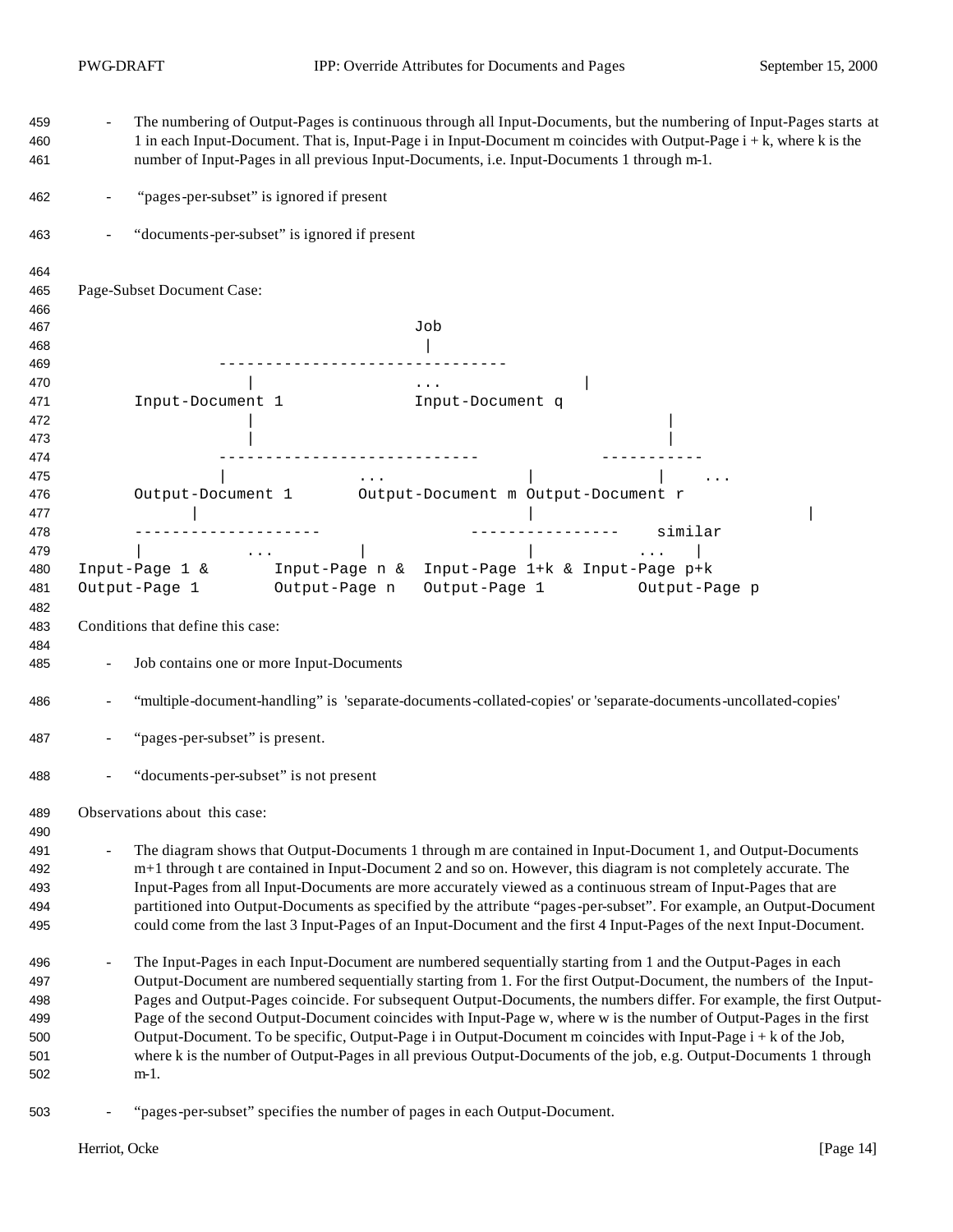| 504        |                                                                                                                                                |  |  |  |
|------------|------------------------------------------------------------------------------------------------------------------------------------------------|--|--|--|
| 505        | Document-Subset Document Case:                                                                                                                 |  |  |  |
| 506        |                                                                                                                                                |  |  |  |
| 507        | NOTE: this case is here for completeness and is not supported by the Overrides-Extension.                                                      |  |  |  |
| 508        |                                                                                                                                                |  |  |  |
| 509        | Job                                                                                                                                            |  |  |  |
| 510        |                                                                                                                                                |  |  |  |
| 511        | ____________________________________                                                                                                           |  |  |  |
| 512        | $\mathcal{L}_{\text{max}}$ and $\mathcal{L}_{\text{max}}$ . In the $\mathcal{L}_{\text{max}}$                                                  |  |  |  |
| 513        | Output-Document 1<br>Output-Document q                                                                                                         |  |  |  |
| 514        |                                                                                                                                                |  |  |  |
| 515        | similar                                                                                                                                        |  |  |  |
| 516        |                                                                                                                                                |  |  |  |
| 517        |                                                                                                                                                |  |  |  |
| 518        | Input-Document 1<br>Input-Document m                                                                                                           |  |  |  |
| 519        |                                                                                                                                                |  |  |  |
| 520        | ---------------------<br>_______________________                                                                                               |  |  |  |
| 521        | Input-Page 1 & Input-Page n & Input-Page 1 & Input-Page p                                                                                      |  |  |  |
| 522        | Output-Page 1 Output-Page n                                                                                                                    |  |  |  |
| 523        | Output-Page 1+k Output-Page p+k                                                                                                                |  |  |  |
| 524        | Conditions that define this case:                                                                                                              |  |  |  |
| 525        |                                                                                                                                                |  |  |  |
| 526<br>527 | Job contains one or more Input-Documents                                                                                                       |  |  |  |
|            |                                                                                                                                                |  |  |  |
| 528        | "multiple-document-handling" is 'separate-documents-collated-copies' or 'separate-documents-uncollated-copies'                                 |  |  |  |
| 529        | "pages-per-subset" is not present.                                                                                                             |  |  |  |
| 530        | "documents-per-subset" is present                                                                                                              |  |  |  |
| 531        | Observations about this case:                                                                                                                  |  |  |  |
| 532        |                                                                                                                                                |  |  |  |
| 533        | Input-Documents 1-m are contained in Output-Document 1, and Input-Documents m+1 through t are contained in                                     |  |  |  |
| 534        | Output-Document 2 and so on.                                                                                                                   |  |  |  |
| 535        | Input-Page i in Input-Document m coincides with Output-Page $i + k$ of Output-Document j, where k is the number of<br>$\overline{\phantom{a}}$ |  |  |  |
| 536        | Input-Pages in all previous Input-Documents of Output-Document j, e.g. Input-Documents 1 through m-1.                                          |  |  |  |
| 537        | "documents-per-subset" has the number of Input-Documents in each Output-Document.<br>$\overline{\phantom{a}}$                                  |  |  |  |

## **4.3 Association of Attributes**

 The Override Extension allows attribute associations with Input-Pages, Output-Pages, Input-Documents and Output-Documents, and it continues to allow associations with Jobs. The Override Extension specifies rules for associations, and it categorizes attributes according to what they affect. The categories of attributes and the members in the Overrides-Extension are:

- Input Documents: "page-ranges", "document-format", "document-name", "compression" and "document-natural-language".
- Output-Documents: "finishings"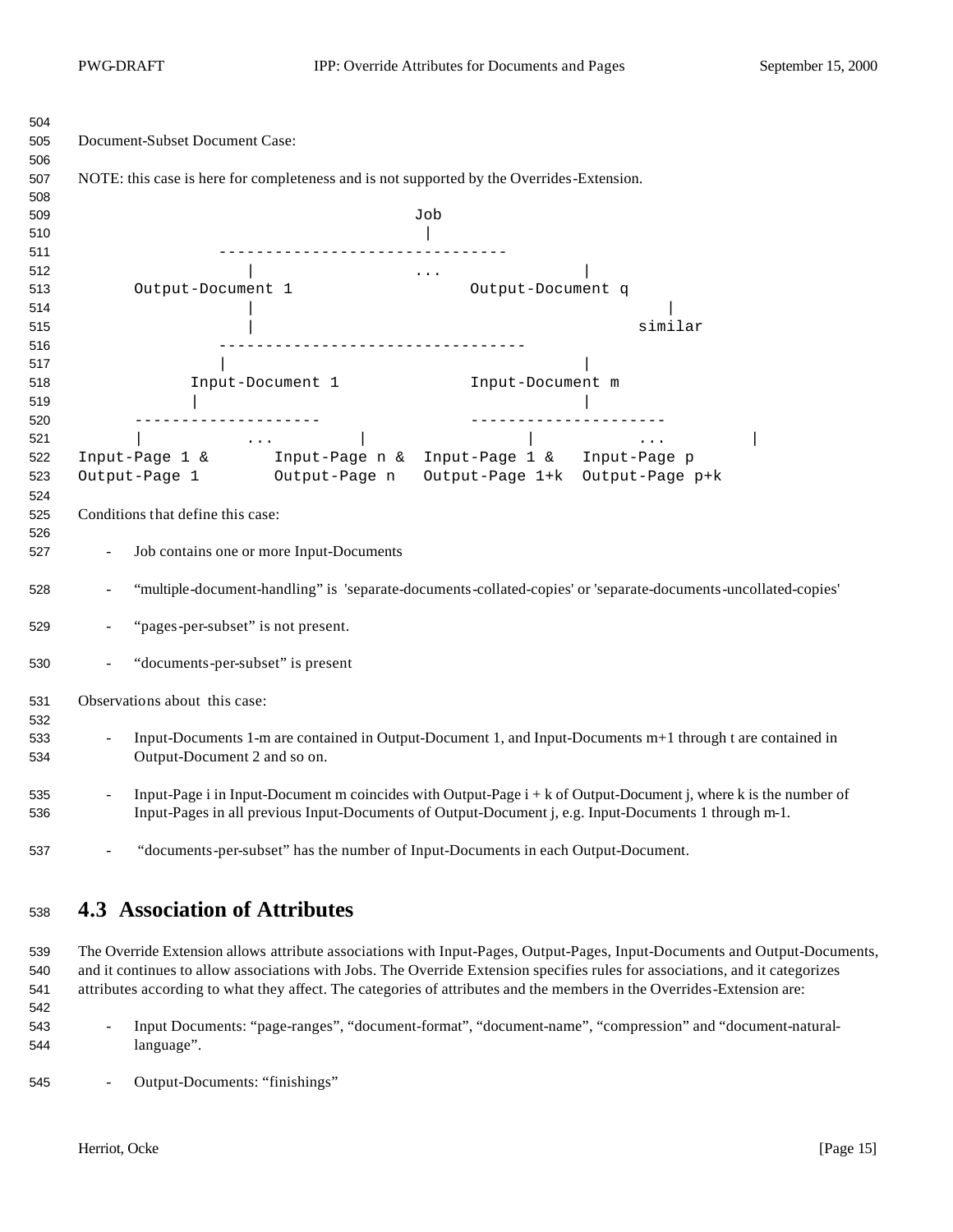#### - Sheets: "media" and "sides"

The table below shows what each of the three categories of attributes can be associated with:

|                  |                | Category of attribute |               |
|------------------|----------------|-----------------------|---------------|
| Associates with: | Input-Document | Output-Document       | <b>Sheets</b> |
| Input-Document   | ves            | ves                   | <b>ves</b>    |
| Output-Document  | no             | <b>ves</b>            | <b>ves</b>    |
| Input-Page       | no             | no                    | yes           |
| Output-Page      | no             | no                    | yes           |

The meaning of these associations and their limitation is specified in section 16.

 The Override-Extension mechanism seems to be general enough to add new Document-Overrides and Page-Overrides attributes without changing or extending the general mechanism. That is, an existing or new Job attribute becomes a Document-Overrides or Page-Overrides attribute when a description of that attributes says so, but no changes need be made to the ways overrides work.

 If the new attribute belongs to one of the three above categories, it follows the rules of that category. If it belongs to a new categories, the rules of association must be defined.

## **4.4 Effect of the "document-copies" attribute**

 The "document-copies" attribute causes some copies of a document to be printed differently from others. For example, 10 copies are duplex printed on letter paper with a staple. One copy is simplex printed on transparencies without a staple. As another 560 example, the first page of 100 copies of a 3 page document are printed on letterhead paper and the first page of the101st copy of the document is printed on regular letter paper.

 If an attribute can affect an Output-Document, it can affect particular Output-Document-Copies. If an attribute can affect Sheets, it can affect Sheets of particular Output-Document-Copies.

 Normally, when an attribute is associated with Input-Documents, Output-Documents, Input-Pages or Output-Pages, that attribute is effectively associated with corresponding Input-Documents, Output-Documents or Sheets. When an association includes the "document-copies" attribute, it has the following meaning for each effective association. If the attribute effectively associates with:

- Input-Documents, the Printer ignores the "document-copies" attribute.
- Output-Documents, the attribute affects the specified copies of the Output-Documents.
- 573 Sheets: the attribute affects the sheets of the specified copies of Output-Documents.

### **4.5 Subset Finishing**

 In IPP/1.1 a Printer applies the "finis hings" attribute to all Output-Documents in a given job. This proposal supports "Subset Finishing" which we define as the ability to partition the Input-Pages of an Input-Document into one or more Output-Documents and to apply different types of finishing to each of the individual Output-Documents contained within a single job.

 This model supports subset finishing with the new attribute "pages-per-subset" which specifies the number of Input-Pages per Output-Document. This model treats Subset-Finishing as a Job level sub-setting of the Input-Documents into Output-Documents and as a Document Override attribute rather than a Page Override attribute for two reasons. 

Herriot, Ocke [Page 16]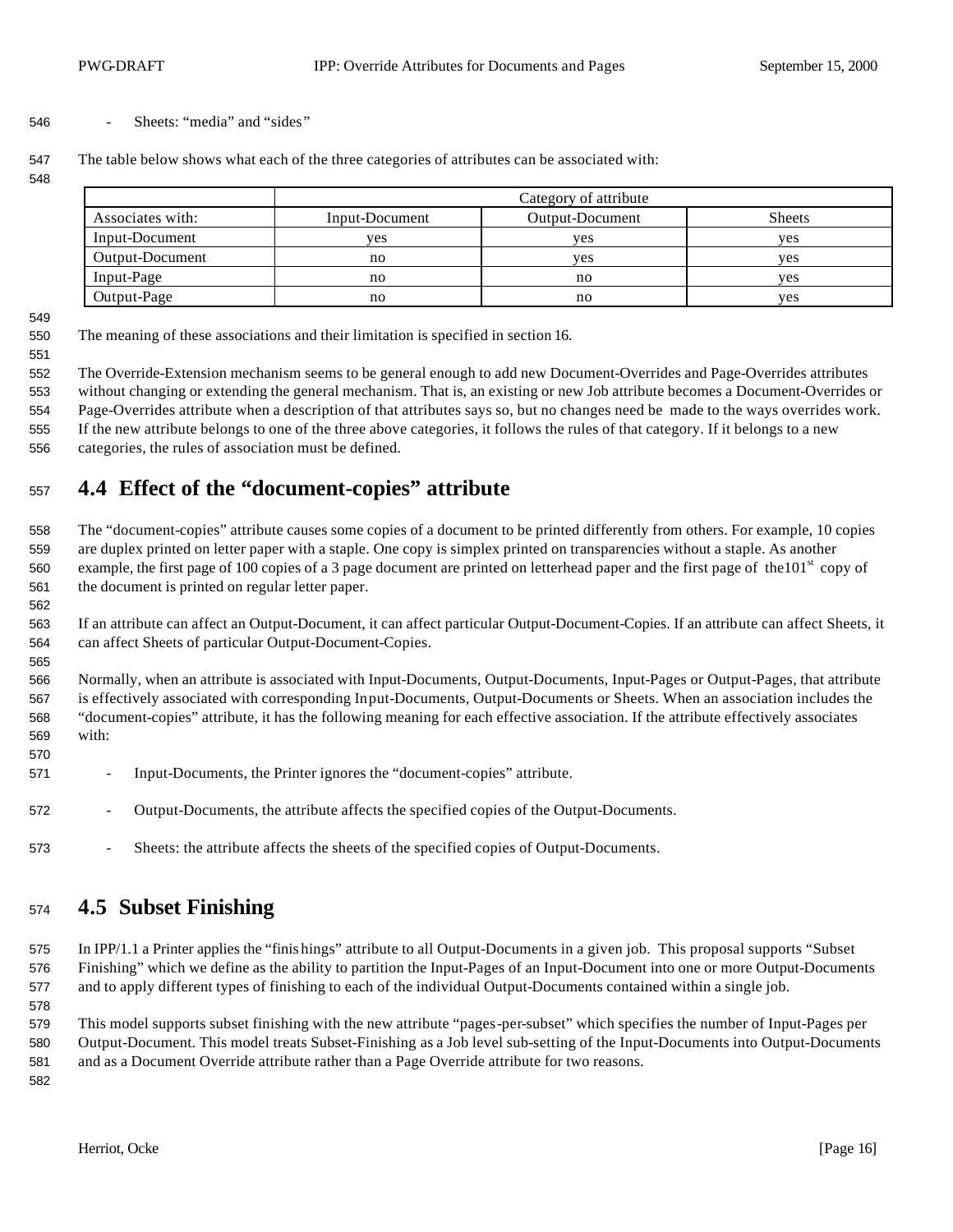- 583 Page-Overrides, as their name suggests, are overrides for a few Input-Pages or Output-Pages that differ from the rest of the Input-Pages or Output-Pages in the Job. With Subset-Finishing, all Input-Pages belong to some subset. So, sub- setting is not an override; it encompasses the entire Job. Only the finishing part of Subset-Finishing can have overrides and those overrides apply to a subset, much like they apply to Output-Documents. Because subsets behave like Output-Documents, it is easiest to describe the sub-setting operation as creating Output-Documents.
- 588 <sup>-</sup> If the attributes "media", "sides" and "finishings" were all treated as Page-Override attributes, then there would have to one rule for splitting and merging groups when "finishings" is associated with the group and another rule when it is not associated with the group. If a Page-Override specifies "sides" is duplex for pages 1-10 and "media" is added to pages 5 and 6, there can be three Page-Override groups, one for pages 1-4 with "sides", one for pages 5 and 6 with "sides" and "media" and one for pages 7-10 with sides. If "media" is removed, the groups can be merged back to the original single group. If "finishings = staple" had been present in the original group of pages 1-10, such a split would change finishing from one staple in pages 1-10 to 3 staples, one in pages 1-6, one in page 5-6 and one in pages 7-10.
- 

The remainder of this document describes the changes necessary to support the Overrides Extension.

# **5. New Job Template Attributes**

 The Override Extension adds three new Job Template attributes: "document-overrides", "page-overrides" and "pages-per-subset". The first two attributes support override attributes, and the third supports subset finishing.

| 601 |                     |                        |                        |  |
|-----|---------------------|------------------------|------------------------|--|
| 602 | Job Attribute       | Printer: Default Value | Printer: Supported     |  |
| 603 |                     | Attribute              | Values Attribute       |  |
| 604 | ===========         |                        | ==================     |  |
| 605 | document-           | none                   | document-overrides-    |  |
| 606 | overrides           |                        | supported              |  |
| 607 | (1setOf collection) |                        | (1setOf type2 keyword) |  |
| 608 |                     |                        |                        |  |
| 609 | page-overrides      | none                   | page-overrides-        |  |
| 610 |                     |                        | supported              |  |
| 611 | (1setOf collection) |                        | (1setOf type2 keyword) |  |
| 612 | ========            |                        | ==================     |  |
| 613 | pages-per-subset    | none                   | pages-per-subset       |  |
| 614 |                     |                        | supported              |  |
| 615 | (1setOf integer)    |                        | (Boolean)              |  |
| 616 |                     |                        |                        |  |
|     |                     |                        |                        |  |

## **5.1 document-overrides (1setOf collection)**

 This OPTIONAL Job Template attribute contains attributes that are associated with Input-Documents and Output-Documents and that are treated as document overrides. Such attributes are called "Document-Overrides" attributes. The remainder of this section describes features that an implementation MUST support or MAY support if an implementation supports this attribute. 

 If this attribute is not present in a Job, there are no Document-Overrides within the Job. If it is present, the value consists of one or more 'collection' values, where each 'collection' value identifies one or more Input-Documents or Output-Document and contains one or more Job Template attributes which act as overrides to the corresponding Job Template attribute values for the specified Input-Documents or Output-Documents.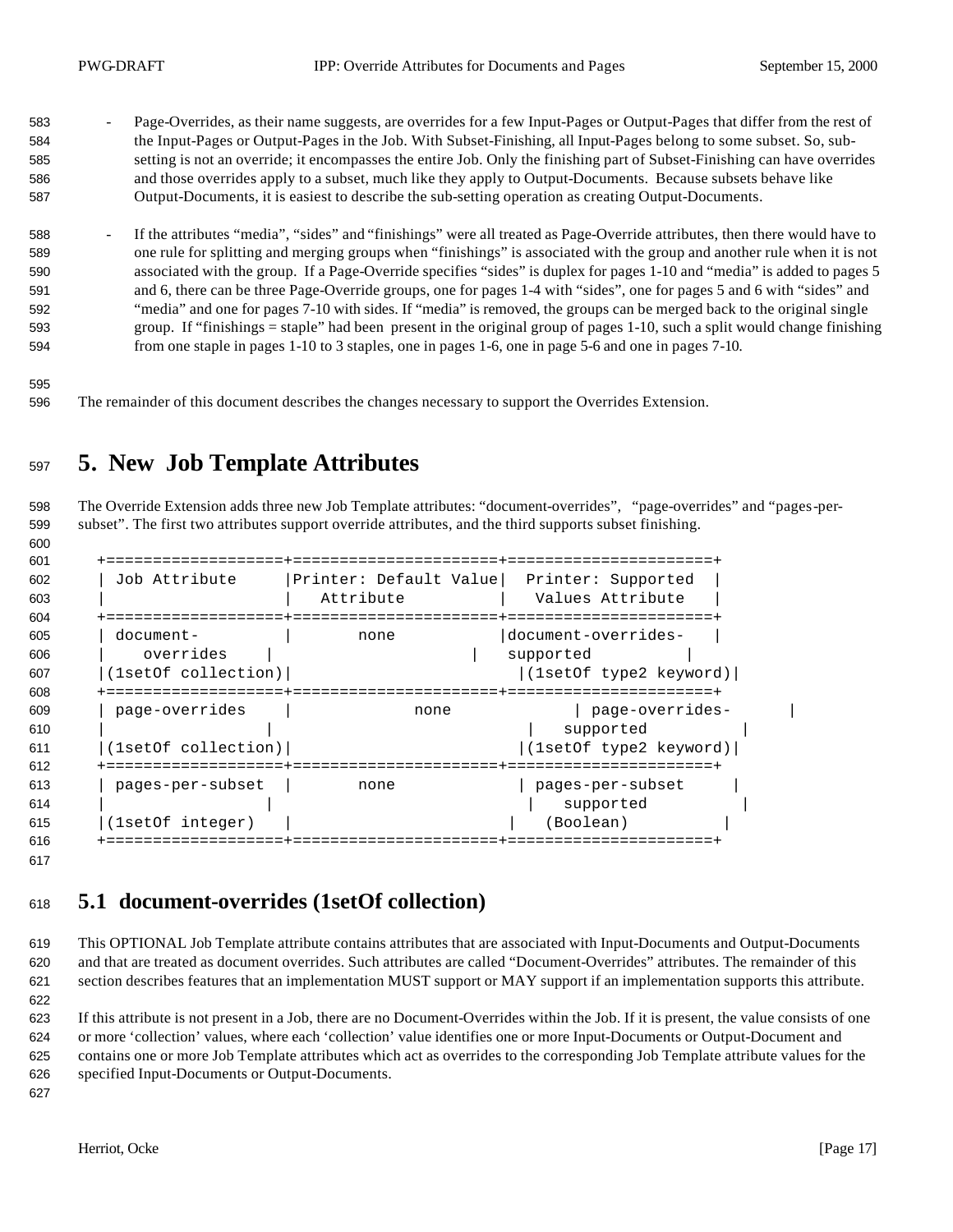The first attribute of each 'collection' value MUST be either "input-documents" or "output-documents" and this attribute identifies Input-Documents or Output-Documents, respectively. The second attribute of each 'collection' MAY be "document- copies" and this attribute identifies the Output-Document-Copies. The remaining attributes in the 'collection' value are the one or more Job Template attributes that are overrides for the specified Input-Documents or Output-Documents. The allowed attributes are listed in section 5.1.8

 There may be more than one way for a client to arrange Document-Overrides attributes in 'collection' values. For example, if a job contains 10 Output-Documents to be printed 1-sided on letter paper with no stapling and Output-Document 1 is to be two sided with stapling and Document 2 is to be two sided with no stapling, there are two possible ways to group the overrides. The client could specify the two overrides for Output-Document 1 in one 'collection' value and the single override for Output-Document 2 in a second 'collection' value, or it could specify "two-sided" for Output-Documents 1 and 2 in one 'collection' value and "stapled" for Output-Document 1 in another 'collection' value.

 If the "input-documents", "output-documents" or "document-copies" identify Input-Documents, Output-Documents or Output- Document-Copies that don't exist, the Printer silently ignores them and associates the Document-Overrides with those Input- Documents, Output-Documents or Output-Document-Copies that do exist. A client MUST NOT allow two 'collection' values to be associated with the same Input-Document, Output-Document or Output-Document-Copy and to contain the same Document- Overrides attribute with different values. If the client violates the preceding rule, the Printer can use either value, and it MUST issue a warning. It does so by adding 'job-warnings-detected' to the "job-state-reasons" and by increasing the value of the "job- warnings-count" Job Description attribute by 1. If the Printer detects this conflict while it is processing a Job-Submission operation, it MUST return the ignored values in the Unsupported attributes.

 When a Client receives this attribute in a Get-Jobs or Get-Job-Attributes, the value MUST contain the same 'collection' values received in Job-Submission operations, except for those 'collection' values the Printer returned in the Unsupported Attributes.

 Each 'collection' value of this attribute has either of the two forms as defined below. The 'collection' values NEED NOT all be of the same form..

 For the first form, the client MUST supply "input-documents" as the first attribute. If the client supplies the "document-copies" attribute, it MUST be the second attribute. The client OPTIONALLY supplies the remaining attributes in any order. If the Printer supports the Create-Job operation, then it MUST support the attribute labeled with "CMUST" below; otherwise support is OPTIONAL.

| <b>Attribute name</b>     | <u>syntax</u>                 | In request  | <b>Printer</b> |
|---------------------------|-------------------------------|-------------|----------------|
|                           |                               |             | <b>Support</b> |
| input-documents           | rangeOfInteger(MAX)           | <b>MUST</b> | <b>MUST</b>    |
| document-copies           | rangeOfInteger(MAX)           | <b>MAY</b>  | <b>MAY</b>     |
| document-format           | mimeMediaType                 | <b>MAY</b>  | <b>CMUST</b>   |
| document-name             | name $(MAX)$                  | MAY         | <b>CMUST</b>   |
| compression               | type3 keyword                 | MAY         | <b>CMUST</b>   |
| document-natural-language | naturalLanguage               | MAY         | <b>MAY</b>     |
| page-ranges               | 1setOf rangeOfInteger (1:MAX) | MAY         | <b>MAY</b>     |
| finishings                | 1setOf type2 enum             | MAY         | MAY            |
| sides                     | type2 keyword                 | <b>MAY</b>  | <b>MAY</b>     |
| media                     | type3 keyword   $name(MAX)$   | <b>MAY</b>  | <b>MAY</b>     |

 For the second form, the client MUST supply "output-documents" as the first attribute. If the client supplies the "document-copies" attribute, it MUST be the second attribute. The client OPTIONALLY supplies the remaining attributes in any order.

| Attribute name   | <u>syntax</u>       | In request  | <b>Printer</b><br><b>Support</b> |
|------------------|---------------------|-------------|----------------------------------|
| output-documents | rangeOfInteger(MAX) | <b>MUST</b> | <b>MUST</b>                      |
| document-copies  | rangeOfInteger(MAX) | MAY         | MAY                              |
| finishings       | 1setOf type2 enum   | MAY         | MAY                              |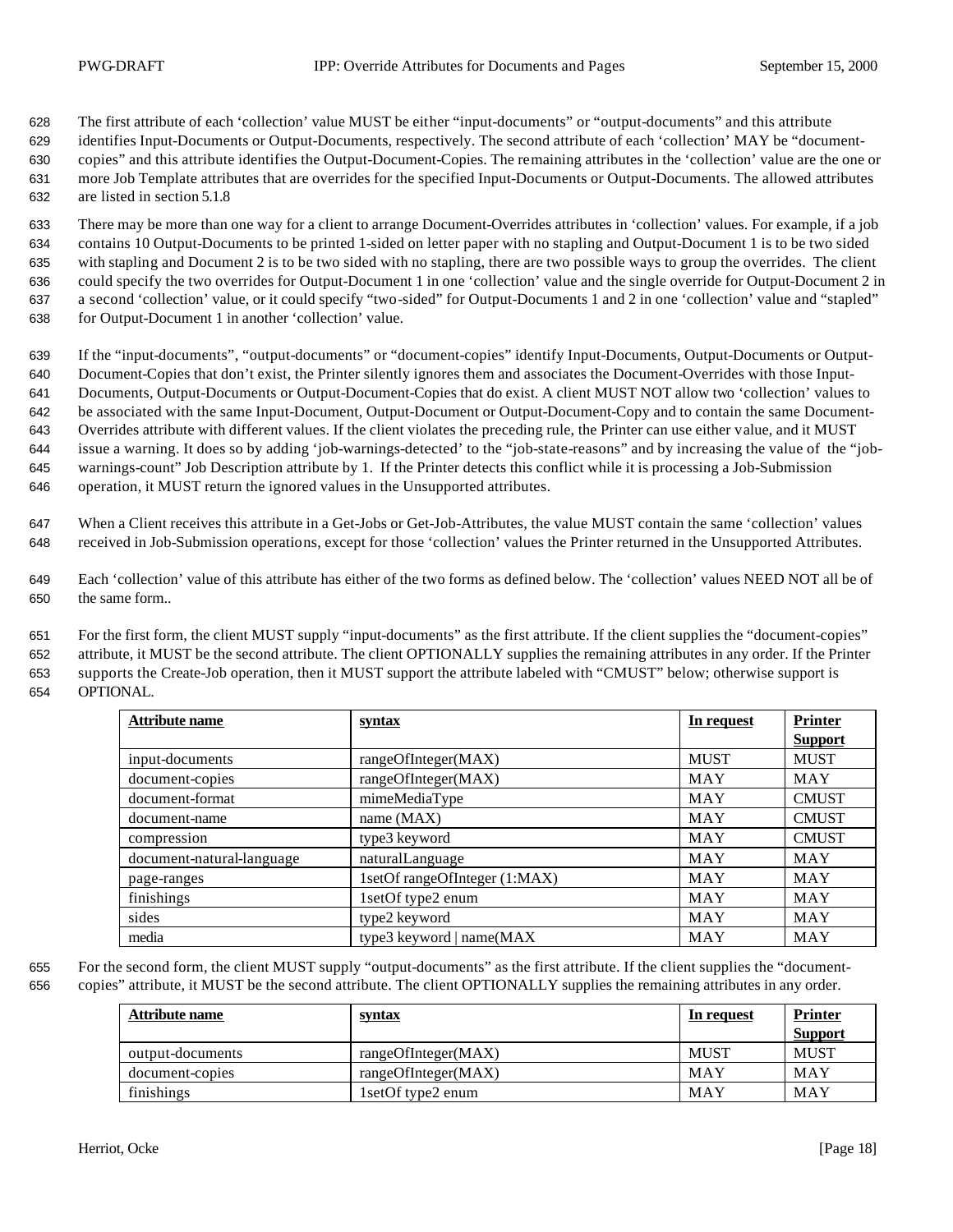| Attribute name | <u>syntax</u>               | In request | <b>Printer</b> |
|----------------|-----------------------------|------------|----------------|
|                |                             |            | <b>Support</b> |
| sides          | type2 ke yword              | MAY        | MAY            |
| media          | type3 keyword $ name(MAX) $ | MAY        | MAY            |

The following sections describe each attribute in the above table.

### **5.1.1 input-documents (rangeOfInteger (1:MAX))**

- This attribute identifies one or more Input-Documents by specifying a range of numbers (see section 4.1 for the rules on associating a number with each Input-Document ). The Document-Overrides apply to the identified Input-Documents.
- A Printer MUST support this attribute. A client MUST supply this attribute in each 'collection' value and it MUST be the first attribute of each 'collection' value. If this attribute is present, then the client MUST NOT supply "output-documents".
- When a client supplies this attribute in a "document-overrides" attribute of a Send-Document or Send-URI request, this attribute MUST NOT identify Input-Documents which were sent in an earlier operation. If a Printer receives such a value in a 'collection' value, it MUST treat all attribute values in such a 'collection' value, but not other sibling 'collection' values, as unsupported values and return the entire collection value in the Unsupported Attributes group.
- Note: because the Printer silently ignores values that reference non-existent Input-Documents, a value of 'MAX' is equivalent to the number of Input-Documents.
- See section 5 for details of usage of this attribute.

### **5.1.2 output-documents (rangeOfInteger (1:MAX))**

- This attribute identifies one or more Output-Documents by specifying a range of numbers (see section 4.1 for the rules on associating a number with each Output-Document). The Document-Overrides apply to the identified Output-Documents.
- A Printer MUST support this attribute. A client MUST supply this attribute in each 'collection' value and it MUST be the first attribute of each 'collection' value. If this attribute is present, then the client MUST NOT supply "input-documents".
- When a client supplies this attribute in a "document-overrides" attribute of a Send-Document or Send-URI request, this attribute MUST NOT identify Output-Documents whose first Input-Page was sent in an earlier operation. If a Printer receives such a value in a 'collection' value, it MUST treat all attribute values in such a 'collection' value, but not other sibling 'collection' values, as unsupported values and return the entire collection value in the Unsupported Attributes group.
- Note: because the Printer silently ignores values that reference non-existent Output-Documents, a value of 'MAX' is equivalent to the number of Output-Documents.

## **5.1.3 document-copies (rangeOfInteger (1:MAX))**

 This attribute identifies one or more Output-Document-Copies by specifying a range of numbers. The Document- Overrides apply to the identified Output-Document-Copies within Output-Documents specified either directly by "output-documents" or indirectly by "input-documents" (see section 16 for further details).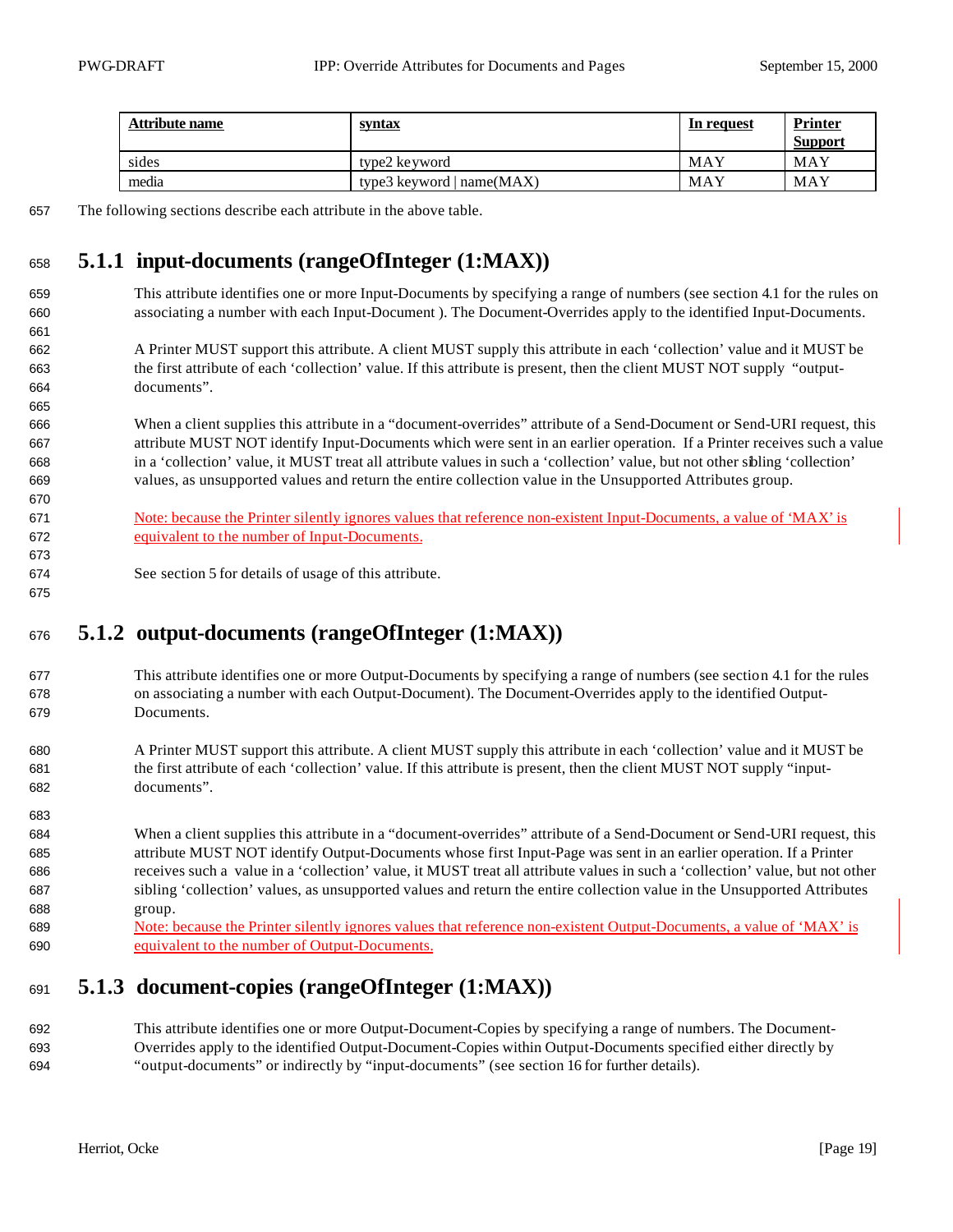- A Printer MAY support this attribute. A client MAY supply this attribute in each 'collection' value. If the client supplies this attribute, it MUST be the second attribute of each 'collection' value. If this attribute is present, then the client MUST also supply "input-documents" or "output-documents".
- If the first member attribute is "input-documents", this attribute applies only to the other member attributes that affect Output-Documents and Sheets. The Printer MUST ignore this attribute for the other member attributes that affect Input-Documents.
- Note: because the Printer silently ignores values that reference non-existent copies, a value of 'MAX' is equivalent to the number of copies.

#### **5.1.4 document-format (mimeMediaType)**

 This attribute has the same meaning as in IPP/1.1. It indicates the document-format for one or more specified Input-Documents. The Printer MUST support this attribute. A client OPTIONALLY supplies it.

#### **5.1.5 document-name (name (MAX))**

 This attribute has the same meaning as in IPP/1.1. It indicates the document-name for one or more specified Input-Documents. The Printer MUST support this attribute. A client OPTIONALLY supplies it.

#### **5.1.6 compression (type3 keyword)**

 This attribute has the same meaning as in IPP/1.1. It indicates the compression for one or more specified Input-Documents. The Printer MUST support this attribute. A client OPTIONALLY supplies it.

#### **5.1.7 document-natural-language (naturalLanguage)**

 This attribute has the same meaning as in IPP/1.1. It indicates the document-natural-language for one or more specified Input-Documents. The Printer MAY support this attribute. A client OPTIONALLY supplies it.

### **5.1.8 page-ranges (1setOf rangeOfInteger (1:MAX))**

- This attribute has the same meaning as in IPP/1.1. It redefines each Input-Document to contain only the specified Input- Pages. See section 5.2.3 for how this attribute interacts with "pages".. The "multiple-document-handling" attribute affects the algorithm for numbering Input-Pages when this attribute is a Job attribute but when it is a Document-Override attribute. When this attribute is a Document-Override attribute, the values of the "page-ranges" attribute specify the Input-Pages to select from each of the identified Input-Documents separately, For example, if this attribute has the value "3:5" and is associated with two Input-Documents A and B, Input-Document A redefined to contain just two pages: 3 and 5, and Input-Document B also contains just pages 3 and 5. The Printer MAY support this attribute. A client OPTIONALLY supplies it.
- See section 5.2.4 for details of how this attribute affects number of pages with the "pages" attribute.

#### **5.1.9 finishings (1setOf type2 enum)**

- This attribute has the same meaning as in IPP/1.1. It indicates the finishings for one or more specified Output- Documents. As a Job Template attribute, it affects each Output-Document produced by the Job. For example, all the sheets of each Output-Document are stapled together. As a Document-Overrides attributes, it affects only the specified Output-Documents. The Printer MAY support this attribute. A client OPTIONALLY supplies it.
- The next section gives further information about this attribute, but this information is the same for all Output-Document attributes that might be added later.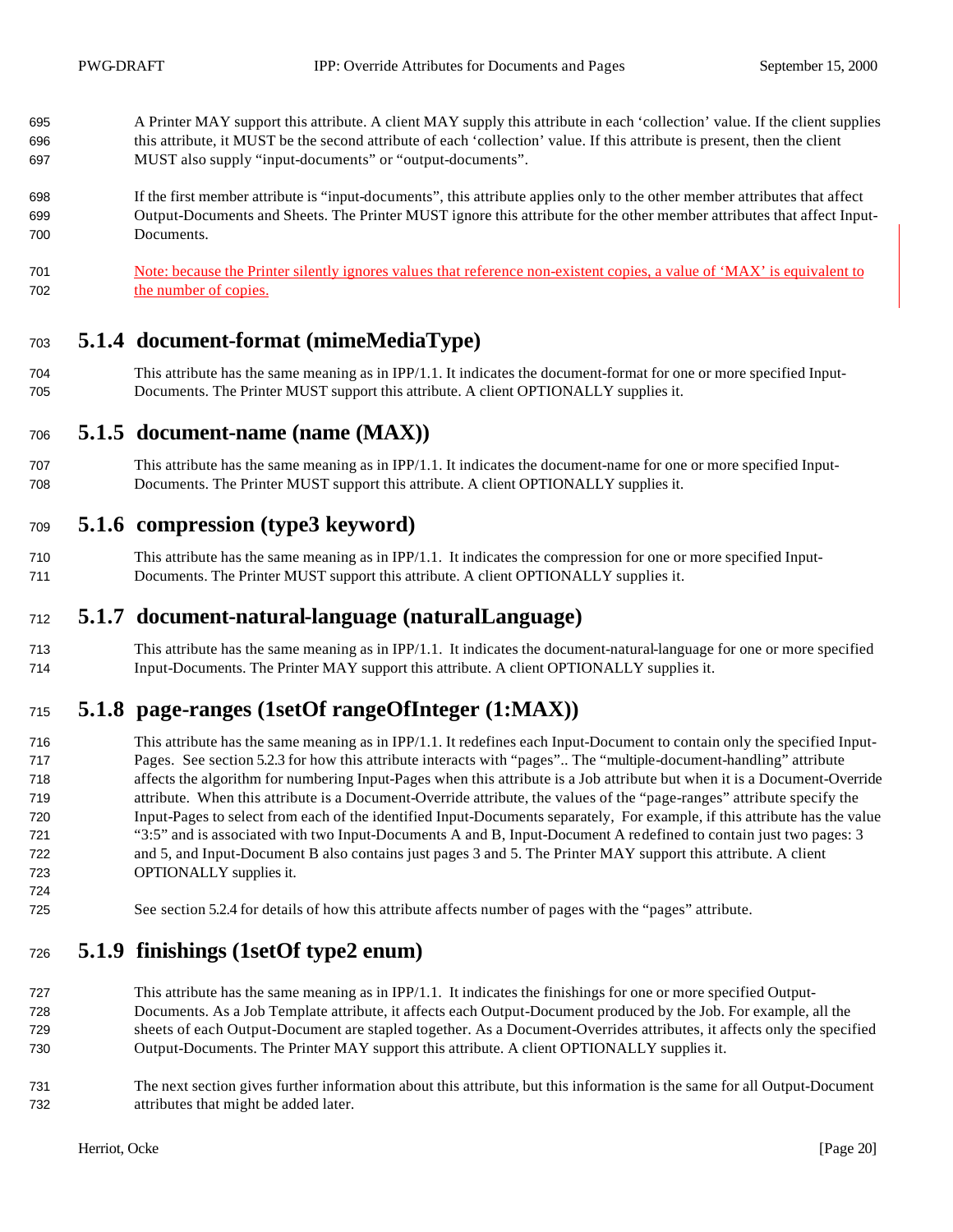#### **5.1.9.1 Common Behavior for Output-Document Attributes**

- This attribute is directly associated with an Input-Document or Output-Document. This means that it is effectively associated with one or more Output-Documents according to the rules of section 16, and this attribute affects those Output-Documents.
- If the "document-copies" attribute is present, the attribute affects only the specified copies of the Output-Documents.

#### **5.1.10 sides (type2 keyword)**

- This attribute has the same meaning as in IPP/1.1. It indicates the sides for one or more specified Output-Pages. As a Job Template attribute, it affects each Sheet produced by the Job. As a Document-Overrides attributes, it affects only the specified Sheets. The Printer MAY support this attribute. A client OPTIONALLY supplies it.
- The next section gives further information about this attribute, but this information is the same for all Sheet attributes, including "media" which is discussed in section 5.1.11

#### **5.1.10.1 Common Behavior for Sheet Attributes**

- This attribute is directly associated with an Input-Document or Output-Document. This means that it is effectively associated with one or more Output-Pages according to the rules of section 15, and this attribute affects the Sheets containing the specified Output-Pages.
- If the "document-copies" attribute is present, the attribute affects only the Output-Pages in the specified copies of the Output-Documents.
- Because this attribute affects a Sheet, but is effectively associated with an Output-Page, a Sheet that contains two or more Output-Pages may have conflicting values of this attribute. This observation leads to two rules, one for the first Output-Page that this attribute is effectively associated with and one for the last Output-Page that this attribute is effectively associated with.
- a) For the first Output-Page: if the value of this attribute is effectively associated with Output-Page i, and if Output-Page i is not the first Output-Page contained on a Sheet and if the value of this attribute differs from the value of this attribute for the preceding Output-Page i-1, then Output-Page i MUST start a new Sheet and the Printer MUST issue a warning by adding 'job-warnings-detected' to the "job-state-reasons" and by increasing the value of the "job-warnings-count" Job Description attribute by 1.
- b) For the last Output-Page: if the value of this attribute is effectively associated with Output-Page i, and if Output-Page i is not the last Output-Page contained on a Sheet and if the value of this attribute differs from the value of this attribute for the following Output-Page i+1, then Output-Page i+1 MUST start a new Sheet and the Printer MUST issue a warning by adding 'job-warnings-detected' to the "job-state-reasons" and by increasing the value of the "job-warnings-count" Job Description attribute by 1.

## **5.1.11 media (type3 keyword | name(MAX))**

- This attribute has the same meaning as in IPP/1.1. It indicates the media for one or more specified Output-Pages. As a Job Template attribute, it affects each Sheet produced by the Job. As a Document-Overrides attributes, it affects only the specified Sheets. The Printer MAY support this attribute. A client OPTIONALLY supplies it.
- See section 5.1.10.1 for additional information. The section describes the common behavior of all Sheet attributes.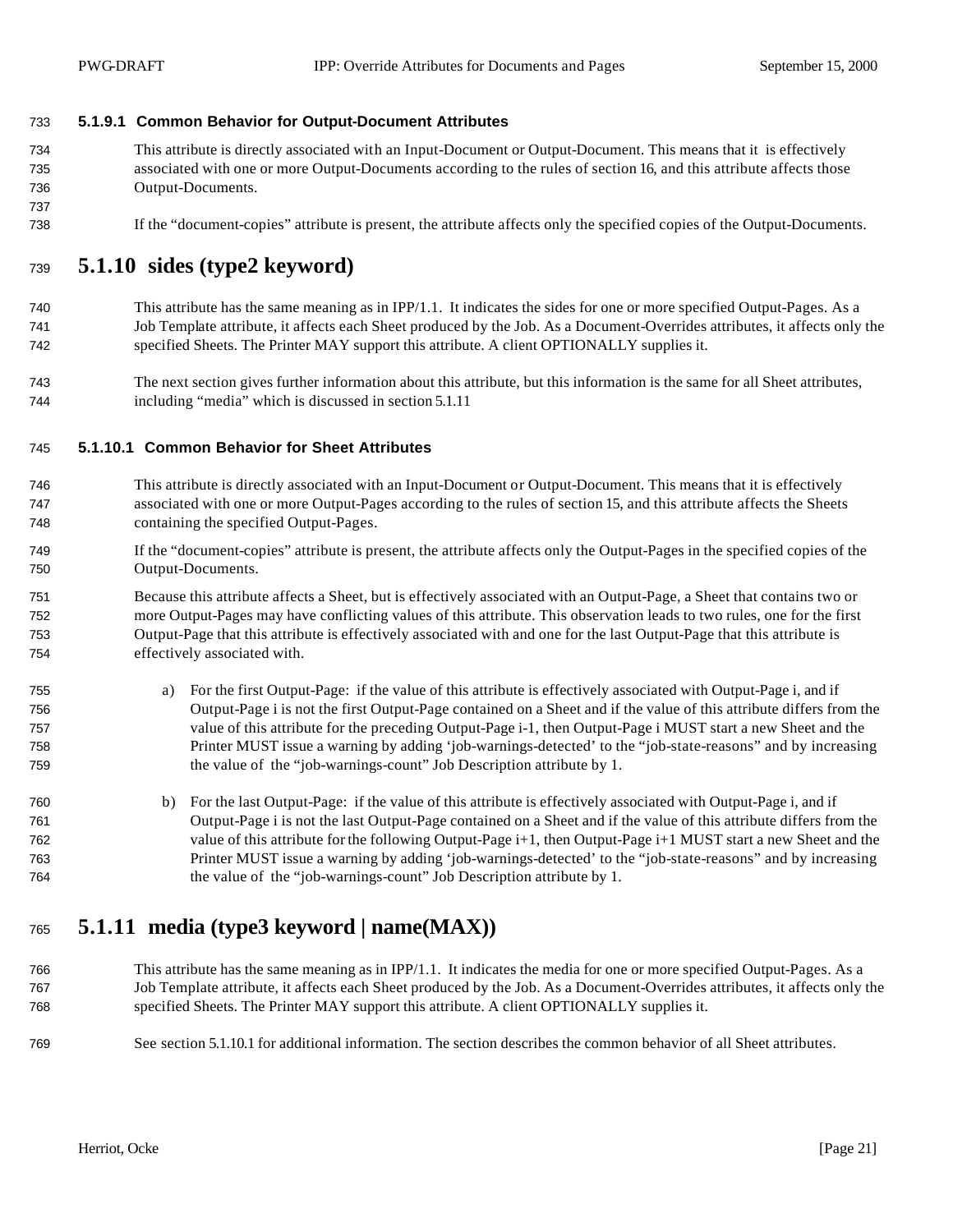### **5.1.12 Handling of Error conditions**

771 If a client omits a required member attribute or includes two member attributes that should never both be present (e.g. "input-document" and "output-document"), a Printer MUST reject all attributes in the 'collection' value and treat the 'collection' values, but not other sibling 'collection' values, as unsupported.

#### If a client puts a member attribute in some position other than its required position (e.g. "input-documents" MUST be first), a Printer MUST either:

- a) use the specified value of the member attribute and ignore its wrong position or
- b) reject all attributes in the 'collection' value and treat the 'collection' values, but not other sibling 'collection' values, as unsupported.

#### **5.1.13 Why not "document-overrides-default"**

 There is no "document-overrides-default" attribute because it adds complicated rules for a Printer to implement. The problems are best illustrated with examples.

 If there were a "document-overrides-default" and it contained a "sides" and "media" override for the first Output-Page, and if a client submitted a Job with no "sides" attribute and with "media" as a Job attribute with no overrides, a possible meaning is that the Printer uses the client's requested media for the entire Job and the sides specified by the "sides- default" and the "sides" value in "document-overrides-default". So in this example, the Printer ignores the "document- overrides-default" attribute for "media", but uses it for "sides" because the Printer uses it for an attribute "xxx" only when it uses "xxx-default".

## **5.1.14 document-overrides-supported (1setOf type1 keyword)**

- This attribute specifies the supported values of the "document-overrides" attribute. A client can use this attribute to determine what Document-Overrides attributes the Printer supports.
- This attribute contains the name of each attribute that the Printer supports in a 'collection' value of the "document- overrides" attribute. This attribute MUST contain the keywords "input-documents" and "output-documents" because a Printer MUST support these attributes. This attribute MUST also contain the name of each attribute that can be a document-override. For example, this attribute contains the keyword "sides" if and only if the Printer supports "sides" in a 'collection' value of the "document-overrides" attribute.
- Standard keyword values are:

| 797 |                                                                                     |
|-----|-------------------------------------------------------------------------------------|
| 798 | 'none': no attributes are supported in the "document-overrides" attribute           |
| 799 | 'input-documents': the "input-document" attribute is supported                      |
| 800 | 'output-documents': the "output-document" attribute is supported                    |
| 801 | 'document-copies': the "document-copies" attribute is supported                     |
| 802 | 'document-format': The "document-format" attribute is supported                     |
| 803 | 'document-name': The "document-name" attribute is supported                         |
| 804 | 'compression': The "compression" attribute is supported                             |
| 805 | 'document-natural-language': The "document-natural-language" attribute is supported |
|     |                                                                                     |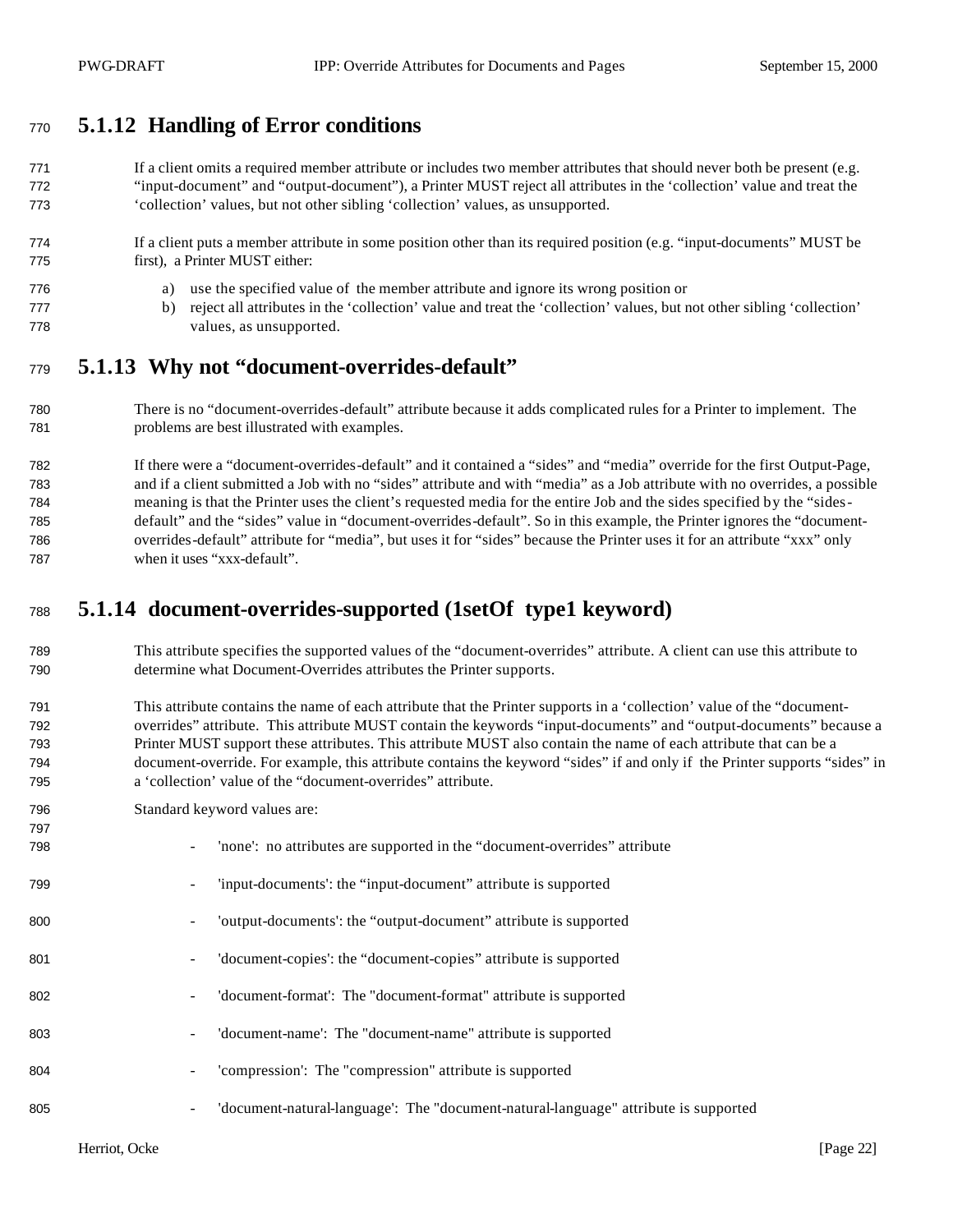| 806 | $\overline{\phantom{a}}$ | 'page-ranges': The "page-ranges" attribute is supported |
|-----|--------------------------|---------------------------------------------------------|
| 807 | $\sim 100$               | 'finishings': The "finishing" attribute is supported    |
| 808 | $\overline{\phantom{0}}$ | sides: The "sides" attribute is supported               |
| 809 | -                        | 'media': The "media" attribute is supported             |

## **5.2 page-overrides (1setOf collection)**

 This OPTIONAL Job Template attribute contains attributes that are associated with Input-Pages and Output-Pages and that are treated as page overrides. Such attributes are called "Page-Overrides" attributes. The remainder of this section describes features that an implementation MUST support or MAY support if an implementation supports this attribute

 If this attribute is not present in a Job, there are no Page-Overrides attributes within the Job. If it is present, the value consists of one or more 'collection' values, where each 'collection' value identifies one or more Input-Pages or Output-Pages and contains one or more Job Template attributes which act as overrides to the corresponding Job Template attributes for the specified Input-Pages or Output-Pages.

The first attribute of each 'collection' value MUST be either "input-documents" or "output-documents".

 The second attribute MAY be "document-copies". If present, this attributes identifies the copies of the Output-Document. If this attribute is not present in a 'collection' value, then the 'collection' value applies to all Output-Document-Copies.

 If "document-copies" is present, the "pages" attribute MUST be the third attribute; otherwise, it MUST be the second attribute. The "pages" attribute identifies either

- the Input-Pages relative to the Input-Document specified by "input-documents" or
- 829 the Output-Pages relative to the Output-Document specified by "output-documents".
- The Page-Overrides attributes applies to the identified Input-Pages or Output-Pages, which need not be contiguous.
- 

 The remaining attributes in the 'collection' value are the Job Template attributes that are overrides for the specified Input-Pages or Output-Pages.

 There may be more than one way for a client to arrange Page-Override attributes in 'collection' values. For example, if an Output- Document contains 10 Output-Pages to be printed 1-sided on white letter paper and Output-Page 1 is to be two sided with blue letter paper and Document 2 is to be two sided with white letter paper, there are two possible ways to group the overrides. The client could specify the two overrides for Output-Page 1 in one 'collection' value and the single override for Output-Page 2 in second 'collection' values, or it could specify "two-sided" for Output-Pages 1 and 2 in one 'collection' value and "blue letter paper" for Output-Document 1 in another 'collection' value.

 If the "pages", "document-copies" and the "input-documents" or "output-documents" identify Input-Pages, Output-Pages that either don't exist or are within nonexistent Output-Document-Copies, Input-Documents or Output-Documents, the Printer silently ignores them and associates the Page-Overrides with those Input-Pages or Output-Pages that do exist. A client MUST not allow two 'collection's values to be associated with the same Input-Page or Output-Page and to contain the same Page-Override attribute with different values. If there is such a conflict, the Printer can use either value, and it MUST issue a warning. It does so by adding 'job-warnings-detected' to the "job-state-reasons" and by increasing the value of the "job-warnings-count" Job Description attribute by 1. If the Printer detects this conflict while it is processing a Job-Submission operation, it MUST return

847 the ignored value in the Unsupported attributes.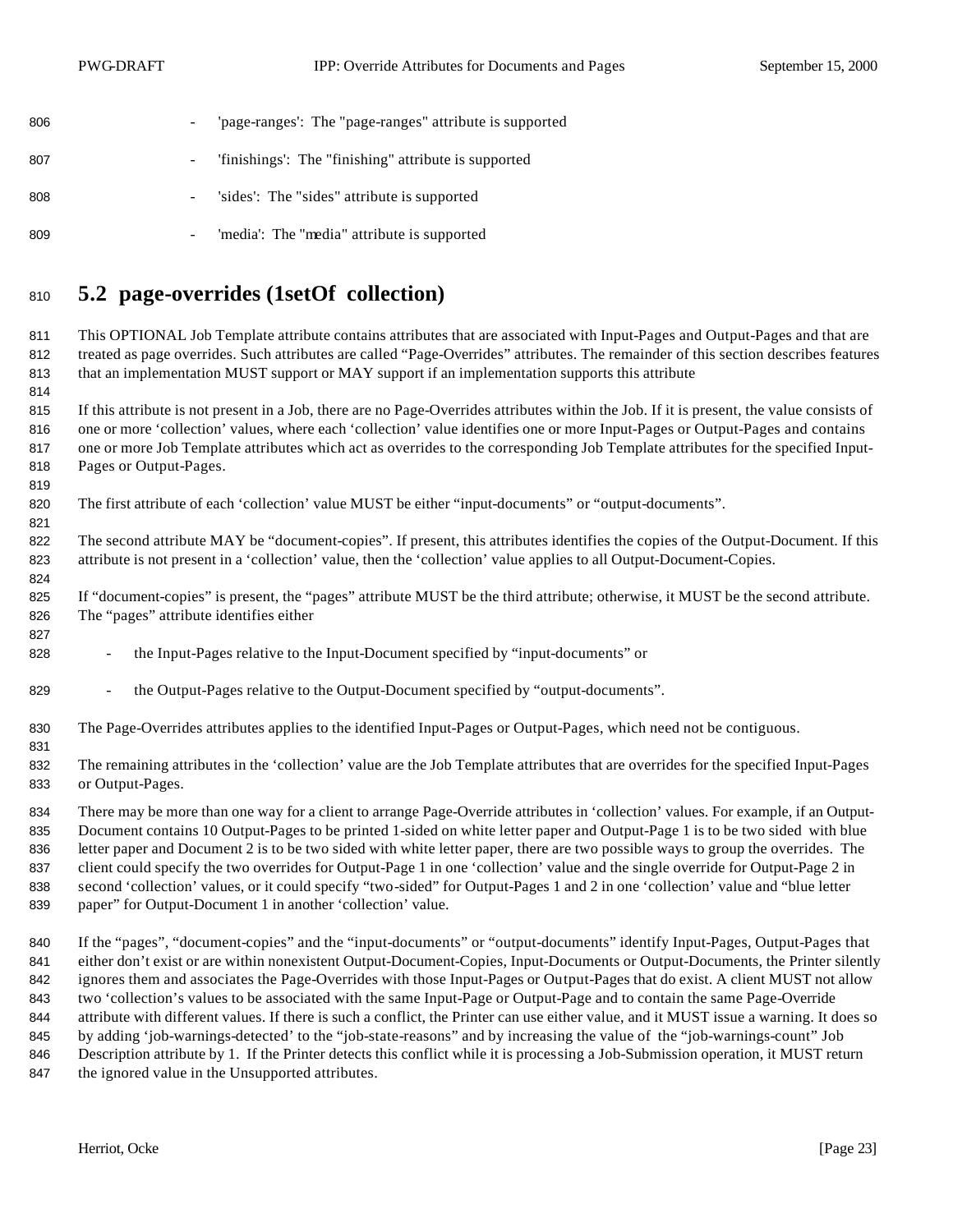- 848 When a Client receives this attribute in a Get-Jobs or Get-Job-Attributes, the value MUST contain the same 'collection' values 849 received in Job-Submission operations, except for those 'collection' values the Printer returned in the Unsupported Attributes.
- 850 Each 'collection' value of this attribute has either of the two forms as defined below. The 'collection' values NEED NOT all be of 851 the same form.
- 852 For the first form, the client MUST supply "input-documents" as the first attribute. If the client supplies the "document-copies" 853 attribute, it MUST be the second attribute. The "pages" attribute MUST be the next attribute. The client OPTIONALLY supplies
- 854 the remaining attributes in any order.

| Attribute name  | <u>syntax</u>               | In request  | <b>Printer</b> |
|-----------------|-----------------------------|-------------|----------------|
|                 |                             |             | <b>Support</b> |
| input-documents | rangeOfInteger(MAX)         | MUST        | <b>MUST</b>    |
| document-copies | rangeOfInteger(MAX)         | MAY         | MAY            |
| pages           | rangeOfInteger(MAX)         | <b>MUST</b> | <b>MUST</b>    |
| sides           | type2 keyword               | MAY         | <b>MAY</b>     |
| media           | type3 keyword   $name(MAX)$ | MAY         | MAY            |

- 855 For the second form, the client MUST supply "output-documents" as the first attribute. If the client supplies the "document-856 copies" attribute, it MUST be the second attribute. The the "pages" attribute MUST be the next attribute. The client
- 857 OPTIONALLY supplies the remaining attributes in any order.

| Attribute name   | <u>syntax</u>               | In request  | <b>Printer</b> |
|------------------|-----------------------------|-------------|----------------|
|                  |                             |             | <b>Support</b> |
| output-documents | rangeOfInteger(MAX)         | <b>MUST</b> | <b>MUST</b>    |
| document-copies  | rangeOfInteger(MAX)         | MAY         | MAY            |
| pages            | rangeOfInteger(MAX)         | <b>MUST</b> | <b>MUST</b>    |
| sides            | type2 keyword               | MAY         | MAY            |
| media            | type3 keyword $ name(MAX) $ | MAY         | MAY            |

858 The following sections describe each attribute in the above table.

# <sup>859</sup> **5.2.1 input-documents (rangeOfInteger (1:MAX))**

860 See section 5.1.1 for details of this attribute.

## <sup>861</sup> **5.2.2 output-documents (rangeOfInteger (1:MAX))**

862 See section 5.1.2 for details of this attribute.

# <sup>863</sup> **5.2.3 document-copies (rangeOfInteger (1:MAX))**

- 864 This attribute identifies one or more Output-Document-Copies by specifying a range of numbers. The Page-Overrides 865 apply to the Output-Pages within the identified Output-Documents-Copies within Output-Documents specified either 866 directly by "output-documents" or indirectly by "input-documents" (see section 16 for further details).
- 867 A Printer MAY support this attribute. A client MAY supply this attribute in each 'collection' value. It MUST be the 868 second attribute of each 'collection' value if the client supplies it. If this attribute is present, then the client MUST also 869 supply the "input-documents" or "output-documents" attribute.
- 870 Note: because the Printer silently ignores values that reference non-existent copies, a value of 'MAX' is equivalent to 871 the number of copies.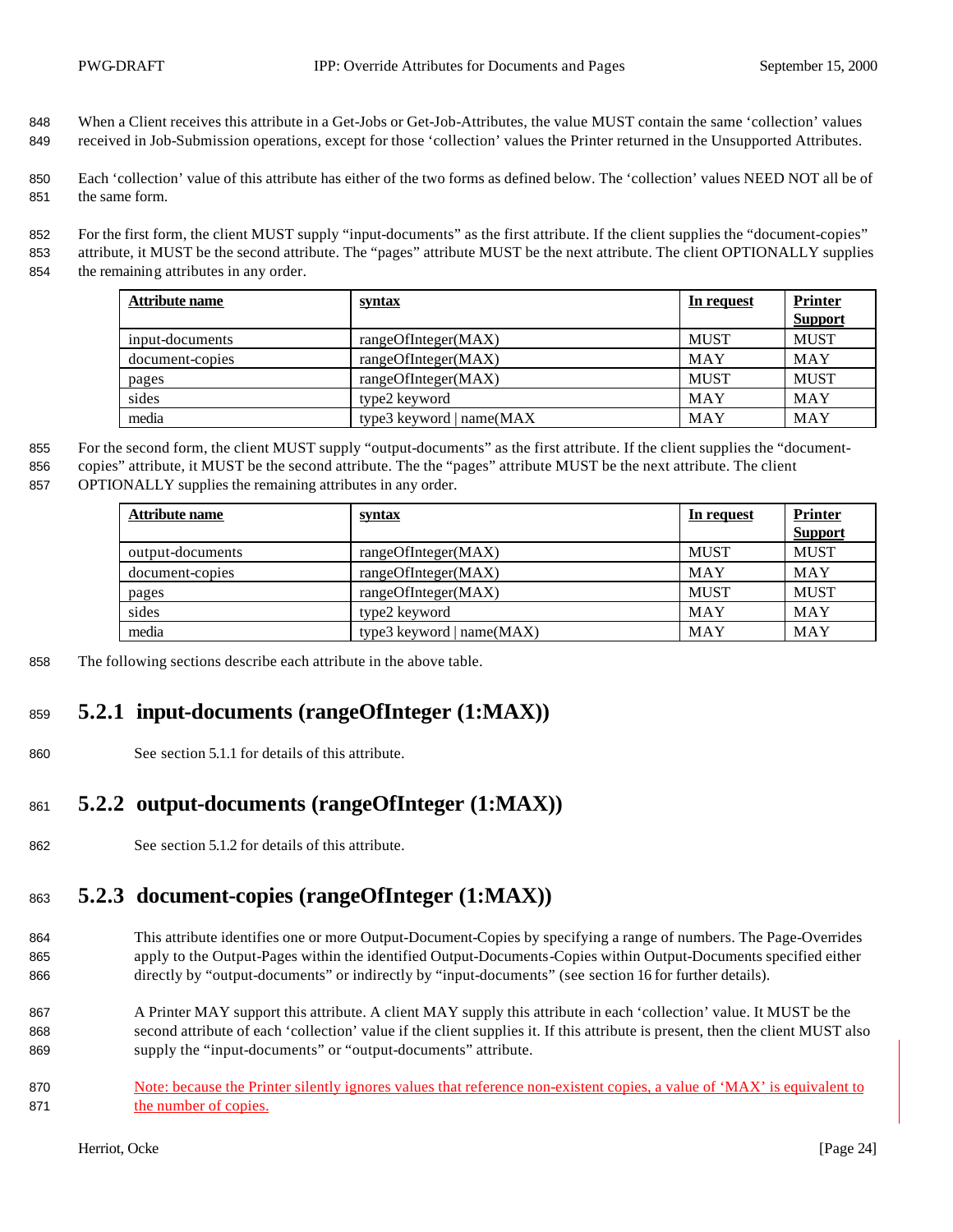## **5.2.4 pages (1setOf rangeOfInteger(1:MAX))**

- This attribute identifies one or more Input-Pages or Output-Pages by specifying one or more ranges of numbers (see section 4.1 for the rules on associating a number with each Input-Page or Output-Page). The "1setOf" allows noncontiguous Input-Page or Output-Pages. The Page-Overrides apply to the identified Input-Pages or Output-Pages within the Output-Documents specified directly by "output-documents" or indirectly by "input-documents". The "document-copies" specifies particular copies of Output-Documents.
- 878 If the "page-ranges" attribute (see section 5.1.8) is associated with an Input-Document, the Input-Pages identified by 879 this attribute are the same as when "page-ranges" is not present. However, this attribute may identify pages that are deselected for printing by the "page-ranges" attribute. For example, if the value of "page-ranges" is "5:10" and this attribute identifies Input-Pages "3:6", this attribute identifies two Input-Pages (3 and 4) that are not printed and two that are (5 and 6)
- If a Printer support the "page-overrides" attribute, it MUST support this attribute. A client MUST supply this attribute in each 'collection' value of the "page-overrides" attribute and it MUST be the second attribute of each 'collection' value.
- 886 When a client supplies this attribute in a Send-Document or Send-URI request, this attribute MUST NOT identify Output-Pages sent in an earlier operation. If a Printer receives such a value in a 'collection' value, it MUST treat all such values, but not other sibling 'collection' values, as unsupported values.
- 890 Note: because the Printer silently ignores values that reference non-existent pages, a value of 'MAX' is equivalent to the **number of pages in each specified Input-Document or Output-Document..**
- See section 5 for details of usage of this attribute.

### **5.2.5 sides (type2 keyword)**

- 895 This attribute has the same meaning as in IPP/1.1. It indicates the sides for one or more specified Output-Pages. As a Job Template attribute, it affects each Sheet produced by the Job. As a Page-Overrides attributes, it affects only the specified Sheets. The Printer MAY support this attribute. A client OPTIONALLY supplies it.
- See section 5.1.10.1 for additional information. The section describes the common behavior of all Sheet attributes.

## **5.2.6 media (type3 keyword | name(MAX))**

- This attribute has the same meaning as in IPP/1.1. It indicates the media for one or more specified Output-Pages. As a Job Template attribute, it affects each Sheet produced by the Job. As a Page-Overrides attributes, it affects only the specified Sheets. The Printer MAY support this attribute. A client OPTIONALLY supplies it.
- See section 5.1.10.1 for additional information. The section describes the common behavior of all Sheet attributes.

#### **5.2.7 Handling of Error conditions**

See section 5.1.12.

### **5.2.8 Why not "page-overrides-default"**

There is no "page-overrides-default". See section 5.1.12 for the reasons.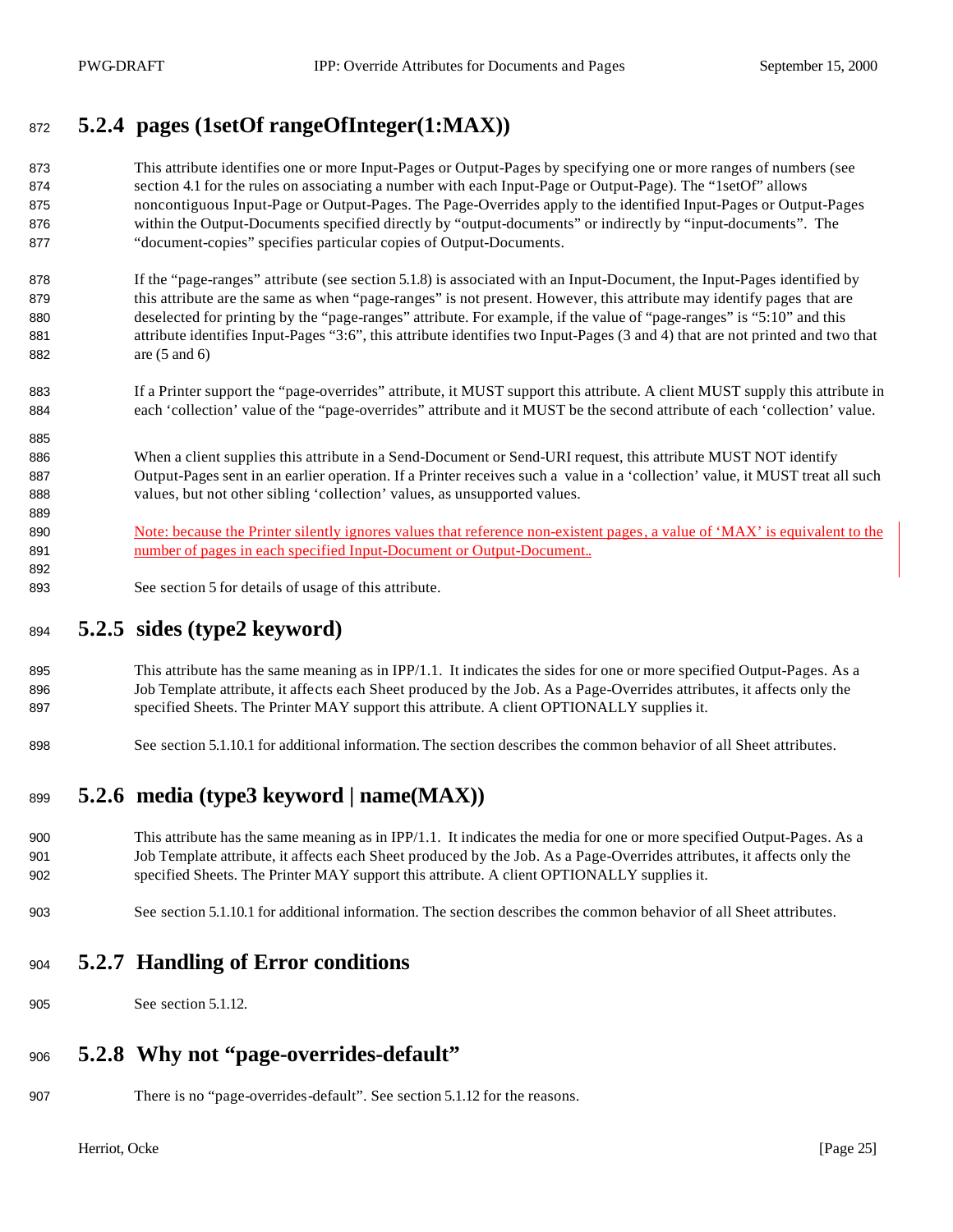# **5.2.9 page-overrides-supported (1setOf type1 keyword)**

- This attribute specifies the supported values of the "page-overrides" attribute. A client can use this attribute to determine what override attributes the Printer supports.
- This attribute contains the name of each attribute that the Printer supports in a 'collection' value of the "page-overrides" attribute. This attribute MUST contain the keywords "input-documents", "output-documents" and "pages" because a Printer MUST support these attributes. This attribute MUST also contain the name of each attribute that can be a page- override. For example, this attribute contains the keyword "sides" if and only if the Printer supports "sides" in a 'collection' value of the "page-overrides" attribute.
- Standard keyword values are:
- 918 'none': no attributes are supported in the "page-overrides" attribute - 'input-documents': the "input-document" attribute is supported - 'output-documents': the "output-document" attribute is supported - 'document-copies': the "document-copies" attribute is supported - 'pages': The "pages " attribute is supported - 'sides': The "sides" attribute is supported 924 - 'media': The "media" attribute is supported

### **5.3 pages-per-subset (1setOf integer)**

- 926 A client OPTIONALLY supplies this attribute, and a Printer OPTIONALLY supports this attribute. If a Printer supports the Page-Subset Document Case, it MUST support this attribute.
- When this attribute is present, it effectively partitions one or more Input-Documents into contiguous subsets of Input-Pages. Each subset is defined to be an Output-Document
- The value of the attribute is a set of one or more integers, where each integer specifies the number of Input-Pages in a subset, and the set is treated as a repeating sequence of integers. Thus, when the attribute contains a single integer, the integer specifies the number of Input-Pages in each subset, as a repeating sequence of the single integer. When the number of integers in this attribute exceeds 1, the first integer specifies the number of Input-Pages in the first subset, the second integer specifies the number of Input-Pages in the second subset and so on. If numbers in this attribute are exhausted before partitioning all of the Input-Pages, the Printer starts at the beginning of the sequence again and continues until all Input-Pages are partitioned.
- If the job contains more than one Input-Document, the Input-Pages are treated as a single stream of Input-Pages which are partitioned into contiguous subsets with some subsets possibly belonging to more than one Input-Document.
- If the number of Input-Pages available for the last subset is less than the number specified by this attribute, the Printer MUST treat the last subset as an Output-Document and MUST issue a warning by adding 'job-warnings-detected' to the "job-state-reasons" and by increasing the value of the "job-warnings-count" Job Description attribute by 1.
- If the "multiple-document-handling" attribute is present and has the value 'separate-documents-collated-copies' or 'separate-documents-uncollated-copies', the Printer MUST uses this attribute; otherwise (i.e. the value of the "multiple-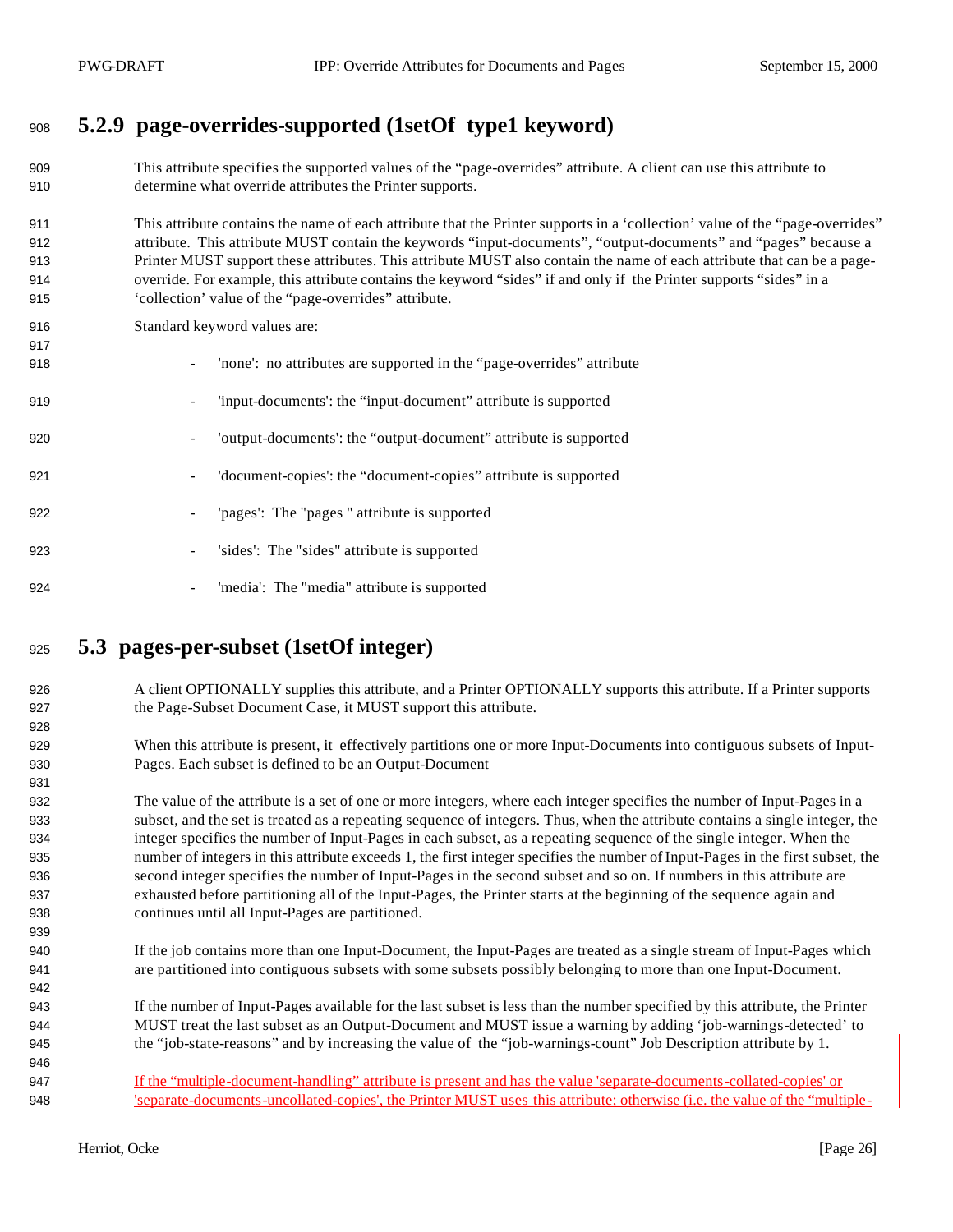| document-handling" attribute has the value 'single-document' or 'single-document-new-sheet'), the Printer ignores this                                                                                                                                                              |
|-------------------------------------------------------------------------------------------------------------------------------------------------------------------------------------------------------------------------------------------------------------------------------------|
| attribute.                                                                                                                                                                                                                                                                          |
| 5.3.1 Why not "pages-per-subset-default"                                                                                                                                                                                                                                            |
| There is no "pages-per-subset-default" because there is no mechanism for a client to specify that there are no Input-                                                                                                                                                               |
| Page subsets except to omit this attribute, which would cause the Printer to use the "pages-per-subset-default" attribute                                                                                                                                                           |
| and create the default subsets. Without this attribute, a client can achieve subsets only by including the "pages-per-                                                                                                                                                              |
| subset" attribute in the Job and the default is no subsetting. Also, if there were a defaulting mechanism, it isn't clear that                                                                                                                                                      |
| customers would use the same partitioning over and over                                                                                                                                                                                                                             |
| 5.3.2 pages-per-subset-supported (Booleanboolean)                                                                                                                                                                                                                                   |
| This attribute specifies whether the Printer supports the Page-Subset Document Case. If the attribute is present and has<br>a value of "true", the Printer supports the Page-Subset Document Case. Otherwise, the Printer doesn't support the Page-<br><b>Subset Document Case.</b> |
|                                                                                                                                                                                                                                                                                     |

| 961        | Note: if the value of this attribute is 'true', then the rules described elsewhere in this document imply that:                   |
|------------|-----------------------------------------------------------------------------------------------------------------------------------|
| 962<br>963 | Any attribute that affects an Output-Document affects an Output Document created with the "pages-per-<br>a)<br>subset" attribute. |
|            |                                                                                                                                   |
| 964        | Any attribute that affects an Output-Page affects the Output-Page of an Output-Document created with the<br>b)                    |
| 965        | "pages-per-subset" attribute.                                                                                                     |

# **6. New Job Description attributes**

### **6.1.1 job-warnings-count (integer)**

- This OPTIONAL attribute specifies the total number of warnings that a Printer has generated while processing and printing the Job. At the beginning of a Job, the value MUST be 0. It MUST increase by 1, each time the Printer generates a warning.
- **7. New Job Description Values**

## **7.1.1 job-warnings-detected value for job-state-reasons (1setOf type2 keyword)**

 If the Printer supports the value 'job-warnings-detected', the Printer MUST add it to "job-state-reasons" when it generates the first warning message. That is, a single occurrence of this value is present in the "job-state-reasons" if the Printer has generated one or more warnings.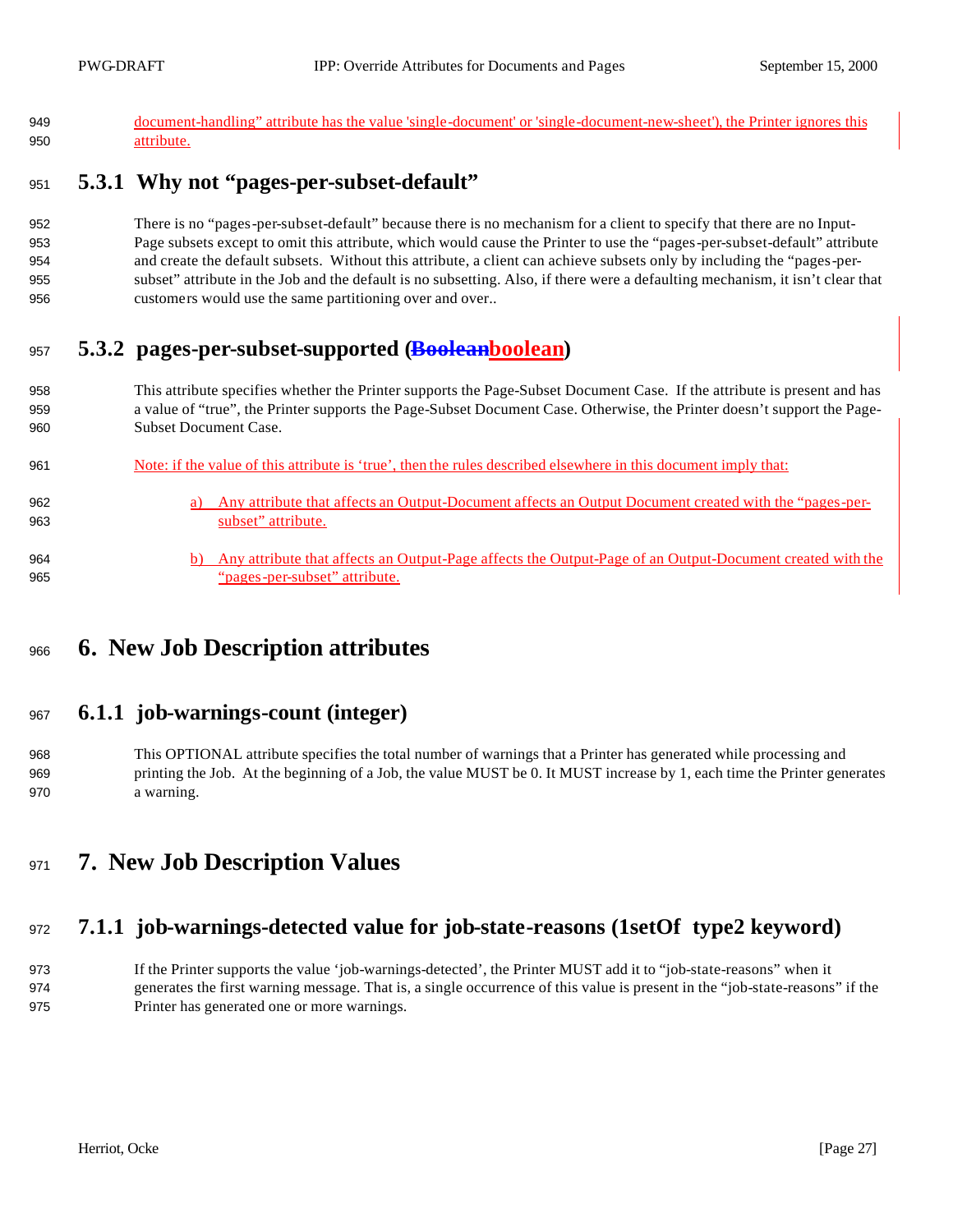# **8. Extended Role of Some Operation Attributes**

 In IPP/1.1, the following attributes are operation attributes in all Job-Submission operations except Create-Job, but the Printer doesn't put their values into the Job object. - document-format

- document-name
- compression
- document-natural-language

#### 

With the Override Extension, these attributes also become:

- Operation attributes in the Create-Job and Validate-Job operation when all or most Input-Documents have the same attribute value.
- 989 Job Template attributes, so their values are accessible to a client via the Get-Job-Attributes and Get-Jobs operation.
- Job Description attributes, for legacy reasons so their values are accessible to a client via the Get-Job-Attributes and Get-Jobs operation via the Job Description group name.
- 992 Document-Overrides attributes, so the values are associated with one Input-Document (possible in IPP/1.1) and a client can query the attributes via Get-Job-Attributes and Get-Jobs operation (not possible in IPP/1.1).
- If a Printer supports the Override Extension and if it supports an attribute in this section, it MUST support the attribute in the three contexts above. In IPP/1.1, a Printer MUST support all attributes in this section except the "document-natural-language" attribute. This effectively means that if a Printer supports this extension, it MUST support all of the attributes in this section except "document-natural-language" in the three contexts described above.
- When one of the attributes in this section is an operation attribute in Print-Job, Print-URI or Create-Job, it becomes a Job Template attribute in the newly created Job object. If one of these attributes is a Document-Overrides attribute, that attribute overrides the Job level attribute for the specified Input-Document.
- When one of the attributes in this section is an operation attribute in Validate-Job, it is validated as if it were an operation 004 attribute of Create-Job.
- When one or more of the attributes in this section is an operation attribute in Send-Document or Send-URI request, they are put into a 'collection' value that is added to the "document-overrides" attribute. See section 5.1 for a discussion of possible conflicts.

# **9. Extensions to Printer Operations**

 The sections below specify the extensions to the groups within IPP 1.1 operations. If an operation or a group within an operation is not mentioned, this extension does not change that operation or group, respectively.

#### 

### **9.1 Create-Job and Validate-Job Operation Requests**

- 
- Attributes are added to the operation attributes group.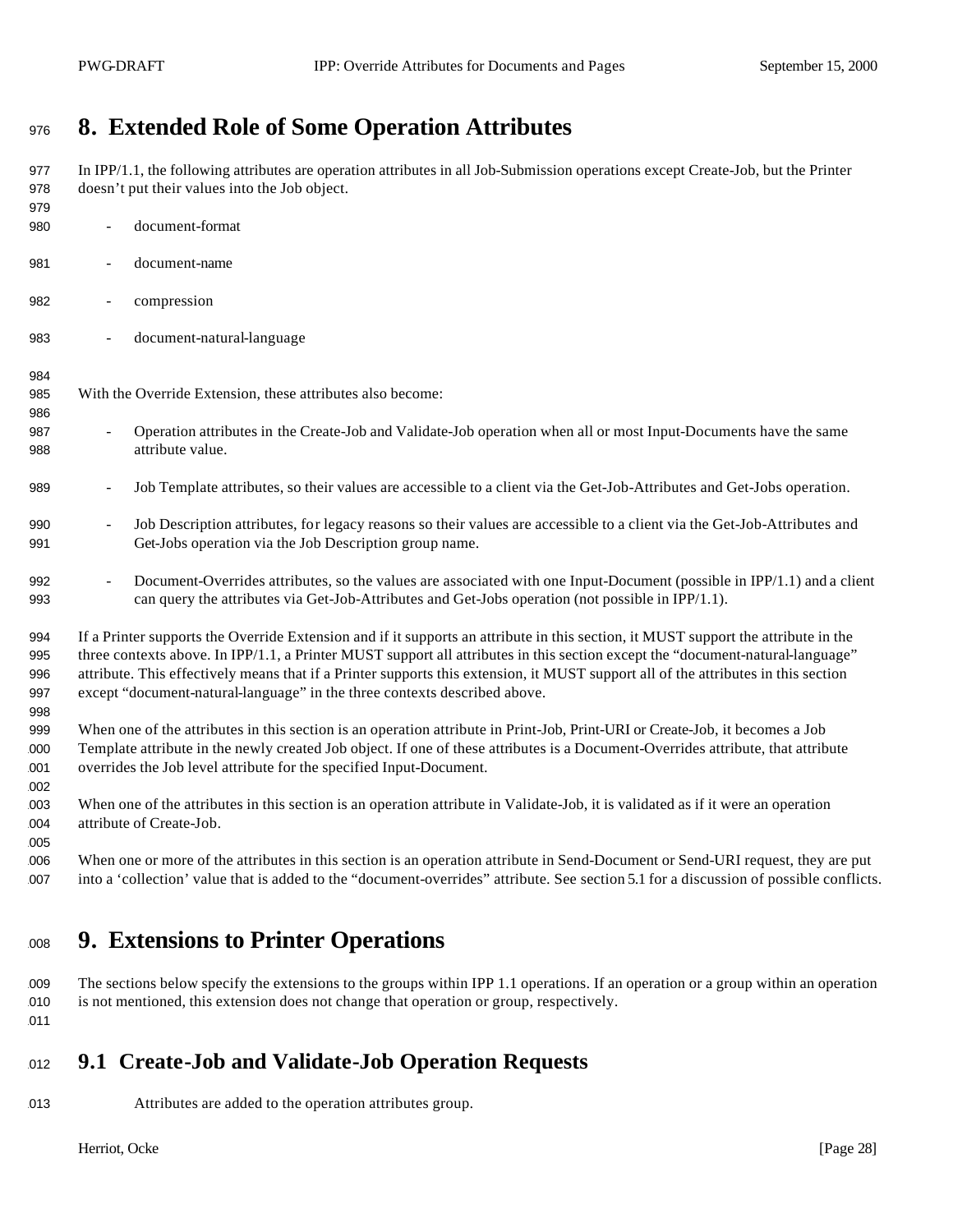| 014        |                                                                                                                  |
|------------|------------------------------------------------------------------------------------------------------------------|
| 015        | Group 1: Operation Attributes                                                                                    |
| 016        |                                                                                                                  |
| 017        | Add the attributes specified in section 6: "document-format", "document-name", "compression" and                 |
| 018        | "document-natural-language", so that a client can specify these attributes, at the job level.                    |
| 019        | 9.2 Send-Document and Send-URI Operation Requests                                                                |
| 020        | Attributes are added to the Operation Attributes group.                                                          |
| 021        |                                                                                                                  |
| 022        | Group 1: Operation Attributes                                                                                    |
| 023        |                                                                                                                  |
| 024        | "input-document-number" (integer):                                                                               |
| 025        | The client OPTIONALLY supplies this attribute in order to inform the printer about the order of documents        |
| 026<br>027 | when the printer is sending the Input-Documents asynchronously. The first Input-Document is 1, and               |
| 028        | subsequent Input-Documents are numbered sequentially. If the value of "last-document" is 'true', then the        |
| 029        | value of this attribute is also the total number of Input-Documents in the Job. If a client supplies this        |
| 030        | attribute in one Send-Document or Send-URI operation in a Job, it MUST send it in all such operations. A         |
| 031        | Printer deals with missing Input-Documents in the same way as without this attribute except that a time-out      |
| 032        | can occur with Input-Documents anywhere in the Job. For example, a Printer could receive Input-                  |
| 033        | Documents 1 and 3 and not 2.                                                                                     |
| 034        |                                                                                                                  |
| 035        | "document-overrides" (1setOf collection):                                                                        |
| 036        |                                                                                                                  |
| 037        | The client OPTIONALLY supplies this attribute. See section 5.1 for details. The Printer MUST support this        |
| 038        | attribute if it supports the "document-overrides" Job Template attribute. If the job doesn't contain a           |
| 039        | "document-overrides" attribute, this attribute is added to the Job. Otherwise, the 'collection' values from      |
| 040        | this attribute are appended to the existing "document-overrides" attribute. See section 5.1 for rules of         |
| 041        | resolving conflicts. Also the "input-documents" attribute is added to any 'collection' value that contains       |
| 042        | neither an "input-documents" nor "output-documents" attribute.                                                   |
| 043        |                                                                                                                  |
| 044        | "page-overrides" (1setOf collection):                                                                            |
| 045        |                                                                                                                  |
| 046        | The client OPTIONALLY supplies this attribute. See section 5.2 for details. The Printer MUST support this        |
| 047        | attribute if it supports the "page-overrides" Job Template attribute. If the job doesn't contain a "page-        |
| 048        | overrides" attribute, this attribute is added to the Job. Otherwise, the 'collection' values from this attribute |
| 049        | are appended to the existing "page-overrides" attribute. See section 5.2 for rules of resolving conflicts.       |
| 050        | Also the "input-documents" attribute is added to any 'collection' value that contains neither an "input-         |
| 051        | documents" nor "output-documents" attribute.                                                                     |

# **10. Examples**

 This section currently contains 3 examples for various relationships of Input-Documents and Output-Documents.. The first example is for the Degenerate Case only. The second and third cases are for the Separate-Document Case, the Single-Documents 055 Case and the Page-Subset Documents Case.

Brackets are used to delimit the beginning and end of each Collection value.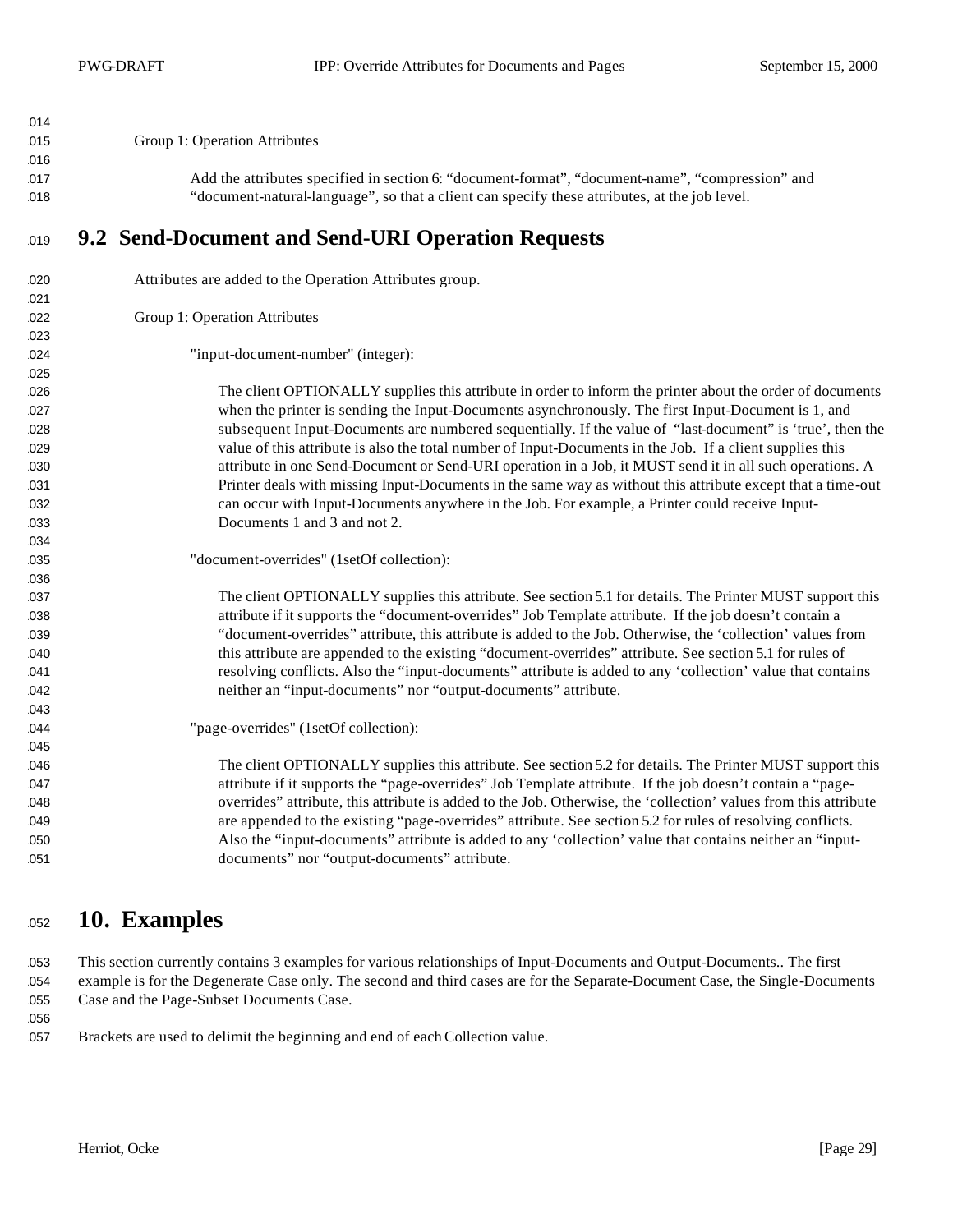### <sup>1058</sup> **10.1 First Page of Single Document is Letterhead**

<sup>1059</sup> In the first example, the Printer produces 1 copy of a single Output-Document. It is printed on letter-paper <sup>1060</sup> using Print-Job. The first Output-Page of the Output-Document is letterhead paper.

1061

 $064$ 

079

#### <sup>1062</sup> **10.1.1 Degenerate Case.**

<sup>1063</sup> There is one Input-Document A which produces one Output-Document.

| דש  |                       |                                                  |
|-----|-----------------------|--------------------------------------------------|
| 065 | Print-Job             |                                                  |
| 066 | job attributes group  |                                                  |
| 067 | media: letter         |                                                  |
| 068 | page-overrides: {     |                                                  |
| 069 | output-documents: 1:1 | (I could have used input-documents: 1:1 as well) |
| 070 | pages: $1:1$          |                                                  |
| 071 | media: letterhead }   |                                                  |
| 072 | end-of-attributes     |                                                  |
| 073 | Input-Document A      |                                                  |
| 074 |                       |                                                  |

- <sup>1075</sup> **10.2 First Page of Several Documents is Blue**
- <sup>1076</sup> In the second example, the Printer produces 3 copies of each Output-Document. Each is stapled and printed <sup>1077</sup> on letter-paper, two-sided using Create-Job. The first Output-Page of each Output-Document is blue-letter <sup>1078</sup> paper and one-sided. All Input-Documents are PostScript.
- <sup>1080</sup> Attributes that differ between cases are in bold. The values for the attribute "input-documents" changes with 081 each example, but could be "1:100" for all.
- <sup>1082</sup> **10.2.1 Separate-Documents Case.**

| 083 |   | There are two Input-Documents A and B which produce two Output-Documents. |
|-----|---|---------------------------------------------------------------------------|
| 084 |   |                                                                           |
| 085 |   | Create-Job                                                                |
| 086 |   | operations attributes group                                               |
| 087 |   | document-format: application/PostScript                                   |
| 088 |   | job attributes group                                                      |
| 089 | ∗ | multiple-document-handling: separate-documents-collated-copies            |
| 090 |   | sides: two-sided-long-edge                                                |
| 091 |   | media: letter                                                             |
| 092 |   | copies: 3                                                                 |
| 093 |   | finishings: stapling                                                      |
| 094 |   | page-overrides: {                                                         |
| 095 |   | output-documents: 1:2<br>(I could have used input-documents: 1:2 as well) |
| 096 |   | pages: $1:1$                                                              |
| 097 |   | sides: one-sided                                                          |
| 098 |   | media: blue-letter }                                                      |
| 099 |   | end-of-attributes                                                         |
| 100 |   | Send-Document                                                             |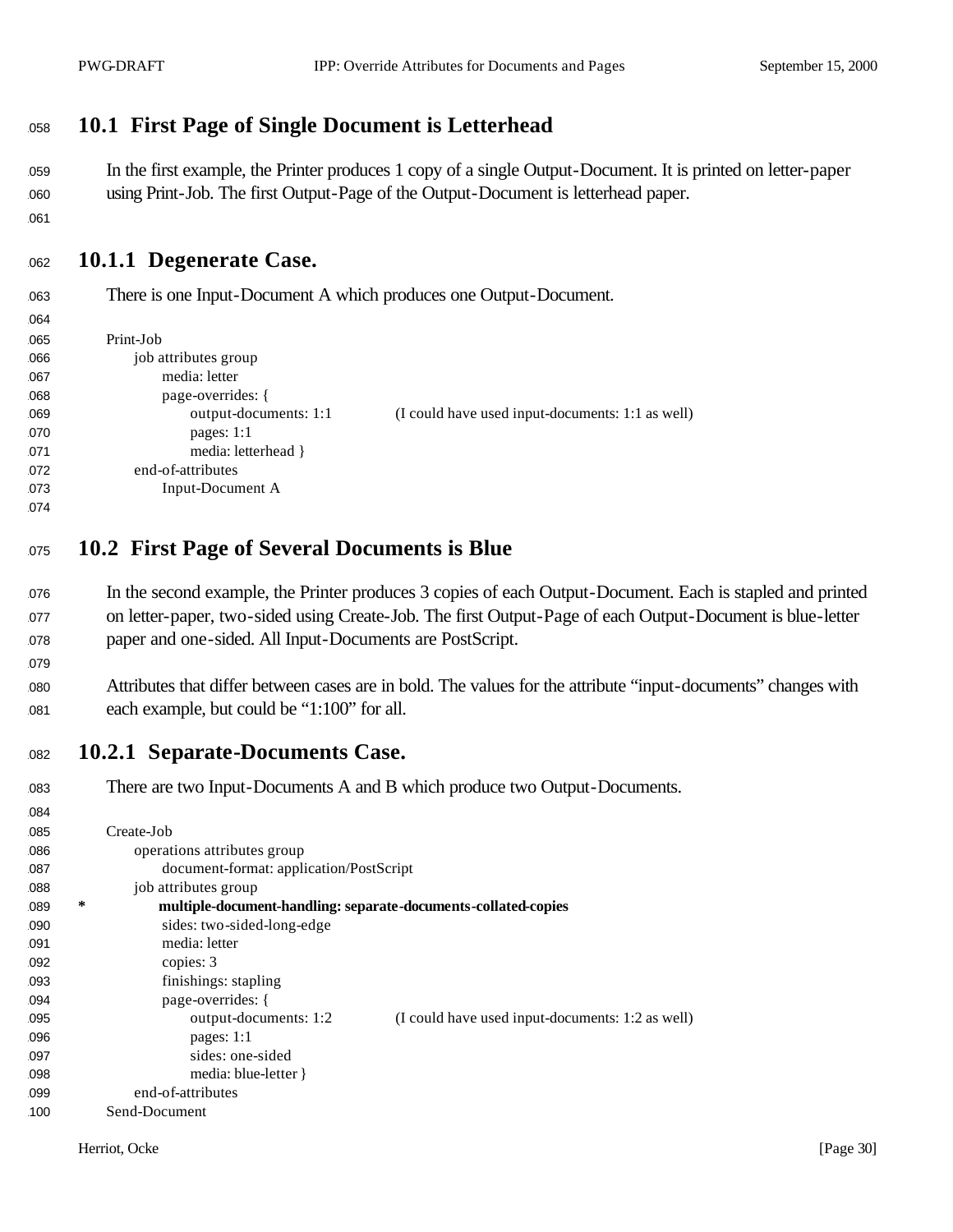| 101 | end-of-attributes |
|-----|-------------------|
| 102 | Input-Document A  |
| 103 | Send-Document     |
| 104 | end-of-attributes |
| 105 | Input-Document B  |

#### <sup>1107</sup> **10.2.2 Single-Documents Case**

<sup>1108</sup> There are two Input-Documents A and B and only one Output-Document. 109 110 Create-Job 111 operations attributes group 1112 document-format: application/PostScript 113 job attributes group 1114 **multiple-document-handling: single-document** 115 sides: two-sided-long-edge 116 media: letter 117 copies: 3 118 finishings: stapling 119 **page-overrides:** { 120 output-documents: 1:1 (I could have used input-documents: 1:42) 121 **pages:** 1:1 122 sides: one-sided 123 media: blue-letter } 124 end-of-attributes 125 Send-Document 126 end-of-attributes 127 Input-Document A 128 Send-Document 129 end-of-attributes 130 Input-Document B 131

#### <sup>1132</sup> **10.2.3 Page-Subset Documents Case**

133 There are two Input-Documents A and B. . The first Input-Document contains 10 Pages and the second one <sup>1134</sup> 15 pages. There are 7 Output-Documents with 3 pages, 5 pages, 4 pages, 2 pages, 3 pages, 5 pages and 3 <sup>1135</sup> pages. The " pages-per-subset" attributes wraps after the first four Output-Documents and starts with "3" 136 again. After consuming 22 Input-Pages, the next number is "4", but only 3 pages remain. So the last Output-137 Document is short. These value show two boundary cases.

1139 Create-Job 140 operations attributes group 1141 document-format: application/PostScript 142 job attributes group 1143 **multiple-document-handling: separate-documents-collated-copies** 1144 **pages-per-subset: 3, 5, 4, 2** 145 sides: two-sided-long-edge 1146 media: letter 147 copies: 3 148 **finishings:** stapling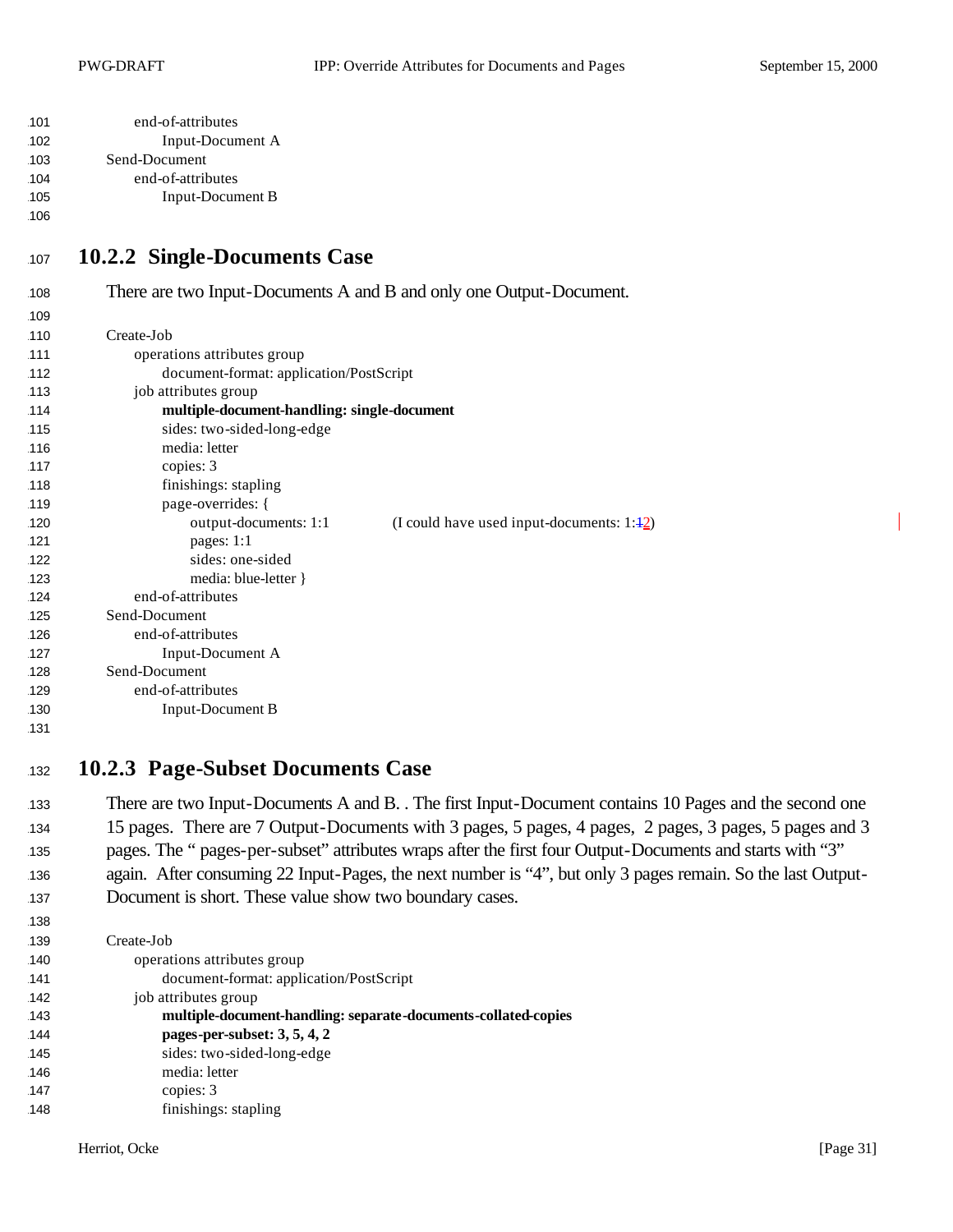| 149 | page-overrides: {                                         |                                                        |
|-----|-----------------------------------------------------------|--------------------------------------------------------|
| 150 | output-documents: 1:7                                     | (I could have used output-documents: 1:100 to be safe) |
| 151 | pages: $1:1$                                              |                                                        |
| 152 | sides: one-sided                                          |                                                        |
| 153 | media: blue-letter }                                      |                                                        |
| 154 | end-of-attributes                                         |                                                        |
| 155 | Send-Document                                             |                                                        |
| 156 | end-of-attributes                                         |                                                        |
| 157 | Input-Document A                                          |                                                        |
| 158 | Send-Document                                             |                                                        |
| 159 | end-of-attributes                                         |                                                        |
| 160 | Input-Document B                                          |                                                        |
|     |                                                           |                                                        |
| 161 | 10.3 First Page is Blue and First Document is not stapled |                                                        |

- 162 In the third example, the Printer produces 3 copies of each Output-Document. Each is stapled and printed on 163 letter-paper, two-sided using Create-Job. The third and fourth Output-Pages of each Output-Document is 164 blue-letter paper and one-sided. The second Output-Document is not stapled. All files are PostScript except 165 the second which is html.
- 167 Attributes that differ between cases are in bold. The values for the attribute "input-documents" changes with 168 each example, but could be "1:100" for all.
- <sup>1169</sup> **10.3.1 Separate-Documents Case**
- 170 There are two Input-Documents A and B which produce two Output-Documents.
- 1171

172 There Here are three version solutions presented here in order to show three different places to put the <sup>1173</sup> attributes associated with an Input-Document. The differences are in *bold-italic*.

#### 1174 **10.3.1.1 First solution:**

| 175 | Create-Job                                                     |                                                                |
|-----|----------------------------------------------------------------|----------------------------------------------------------------|
| 176 | operations attributes group                                    |                                                                |
| 177 | document-format: application/PostScript                        |                                                                |
| 178 | job attributes group                                           |                                                                |
| 179 | multiple-document-handling: separate-documents-collated-copies |                                                                |
| 180 | sides: two-sided-long-edge                                     |                                                                |
| 181 | media: letter                                                  |                                                                |
| 182 | copies: 3                                                      |                                                                |
| 183 | finishings: stapling                                           |                                                                |
| 184 | document-format: application/PostScript                        |                                                                |
| 185 | document-overrides: {                                          |                                                                |
| 186 | output-documents: 2:2                                          | (I could have used input-documents: $2:2 \&$ merged with next) |
| 187 | finishings: none $\}$                                          |                                                                |
| 188 |                                                                |                                                                |
| 189 | <i>input-documents: 2:2</i>                                    | next value of multi-value                                      |
| 190 | document-format: text/html}                                    |                                                                |
| 191 | page-overrides: {                                              |                                                                |
| 192 | output-documents: 1:2                                          | (I could have used input-documents: 1:2 as well)               |
| 193 | pages: $3:4$                                                   |                                                                |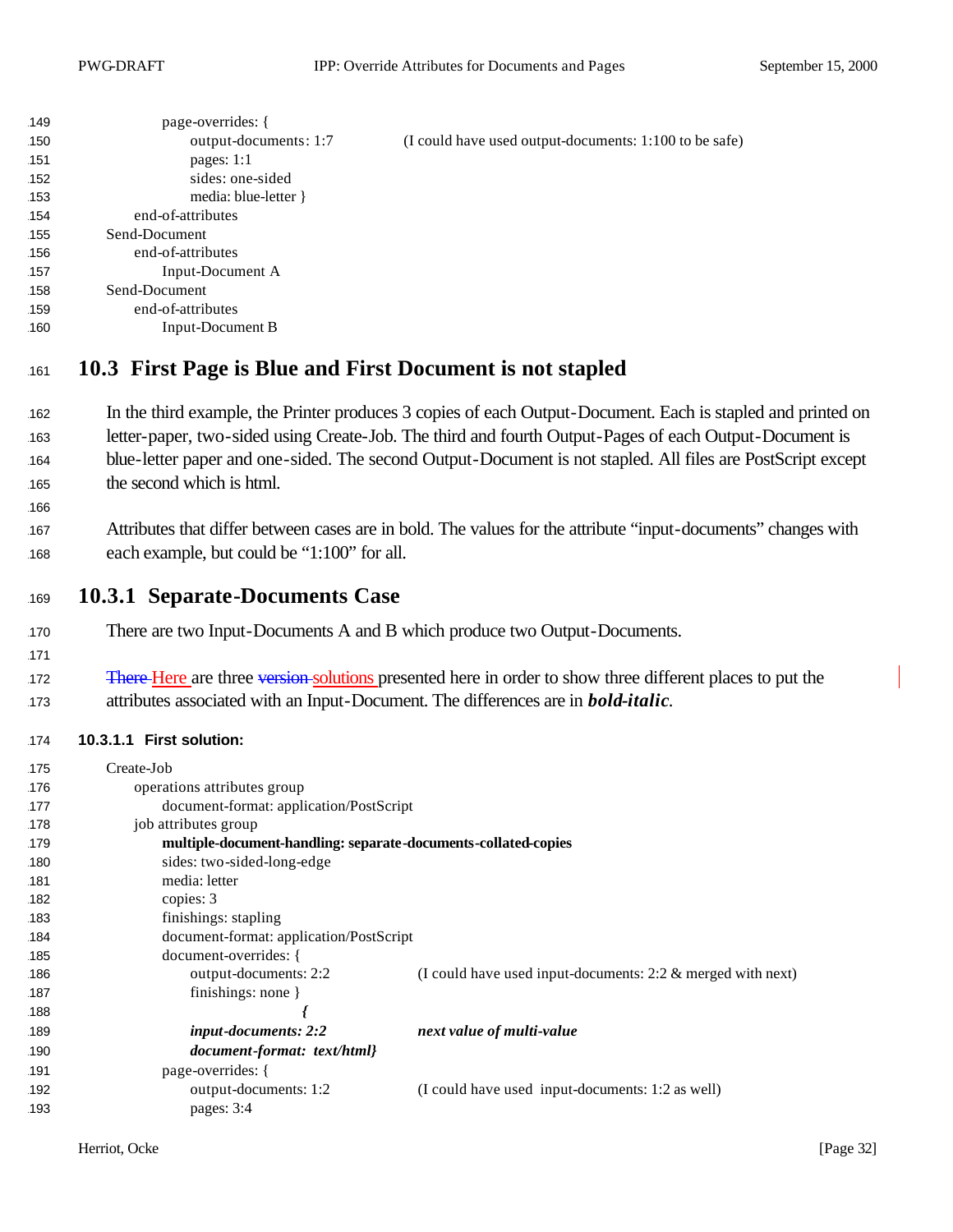| 194<br>195<br>196<br>197<br>198<br>199<br>200<br>201<br>202 | sides: one-sided<br>media: blue-letter }<br>end-of-attributes<br>Send-Document<br>end-of-attributes<br>Input-Document A<br>Send-Document<br>end-of-attributes<br><b>Input-Document B</b> |                                                  |
|-------------------------------------------------------------|------------------------------------------------------------------------------------------------------------------------------------------------------------------------------------------|--------------------------------------------------|
| 203                                                         | 10.3.1.2 Second solution:                                                                                                                                                                |                                                  |
| 204                                                         | Create-Job                                                                                                                                                                               |                                                  |
| 205                                                         | operations attributes group                                                                                                                                                              |                                                  |
| 206                                                         | document-format: application/PostScript                                                                                                                                                  |                                                  |
| 207                                                         | job attributes group                                                                                                                                                                     |                                                  |
| 208                                                         | multiple-document-handling: separate-documents-collated-copies                                                                                                                           |                                                  |
| 209                                                         | sides: two-sided-long-edge                                                                                                                                                               |                                                  |
| 210                                                         | media: letter                                                                                                                                                                            |                                                  |
| 211                                                         | copies: 3                                                                                                                                                                                |                                                  |
| 212                                                         | finishings: stapling                                                                                                                                                                     |                                                  |
| 213                                                         | document-format: application/PostScript                                                                                                                                                  |                                                  |
| 214                                                         | document-overrides: {                                                                                                                                                                    |                                                  |
| 215                                                         | output-documents: 2:2                                                                                                                                                                    |                                                  |
| 216                                                         | finishings: none }                                                                                                                                                                       |                                                  |
| 217                                                         | page-overrides: {                                                                                                                                                                        |                                                  |
| 218                                                         | output-documents: 1:2                                                                                                                                                                    | (I could have used input-documents: 1:2 as well) |
| 219                                                         | pages: 3:4                                                                                                                                                                               |                                                  |
| 220                                                         | sides: one-sided                                                                                                                                                                         |                                                  |
| 221                                                         | media: blue-letter }                                                                                                                                                                     |                                                  |
| 222                                                         | end-of-attributes                                                                                                                                                                        |                                                  |
| 223                                                         | Send-Document                                                                                                                                                                            |                                                  |
| 224                                                         | end-of-attributes                                                                                                                                                                        |                                                  |
| 225<br>226                                                  | Input-Document A<br>Send-Document                                                                                                                                                        |                                                  |
| 227                                                         | <b>Operation attributes group</b>                                                                                                                                                        |                                                  |
| 228                                                         | document-format: text/html                                                                                                                                                               |                                                  |
|                                                             | end-of-attributes                                                                                                                                                                        |                                                  |
| 229                                                         |                                                                                                                                                                                          |                                                  |
| 230                                                         | <b>Input-Document B</b>                                                                                                                                                                  |                                                  |
| 231                                                         | 10.3.1.3 Third solution:                                                                                                                                                                 |                                                  |
| 232                                                         | Create-Job                                                                                                                                                                               |                                                  |
| 233                                                         | operations attributes group                                                                                                                                                              |                                                  |
| 234                                                         | document-format: application/PostScript                                                                                                                                                  |                                                  |
| 235                                                         | job attributes group                                                                                                                                                                     |                                                  |
| 236                                                         | multiple-document-handling: separate-documents-collated-copies                                                                                                                           |                                                  |
| 237                                                         | sides: two-sided-long-edge                                                                                                                                                               |                                                  |
| 238                                                         | media: letter                                                                                                                                                                            |                                                  |
| 239                                                         | copies: 3                                                                                                                                                                                |                                                  |
| 240                                                         | finishings: stapling                                                                                                                                                                     |                                                  |
| 241                                                         | document-format: application/PostScript                                                                                                                                                  |                                                  |
| 242                                                         | page-overrides: {                                                                                                                                                                        |                                                  |
| 243                                                         | output-documents: 1:2                                                                                                                                                                    | (I could have used input-documents: 1:2 as well) |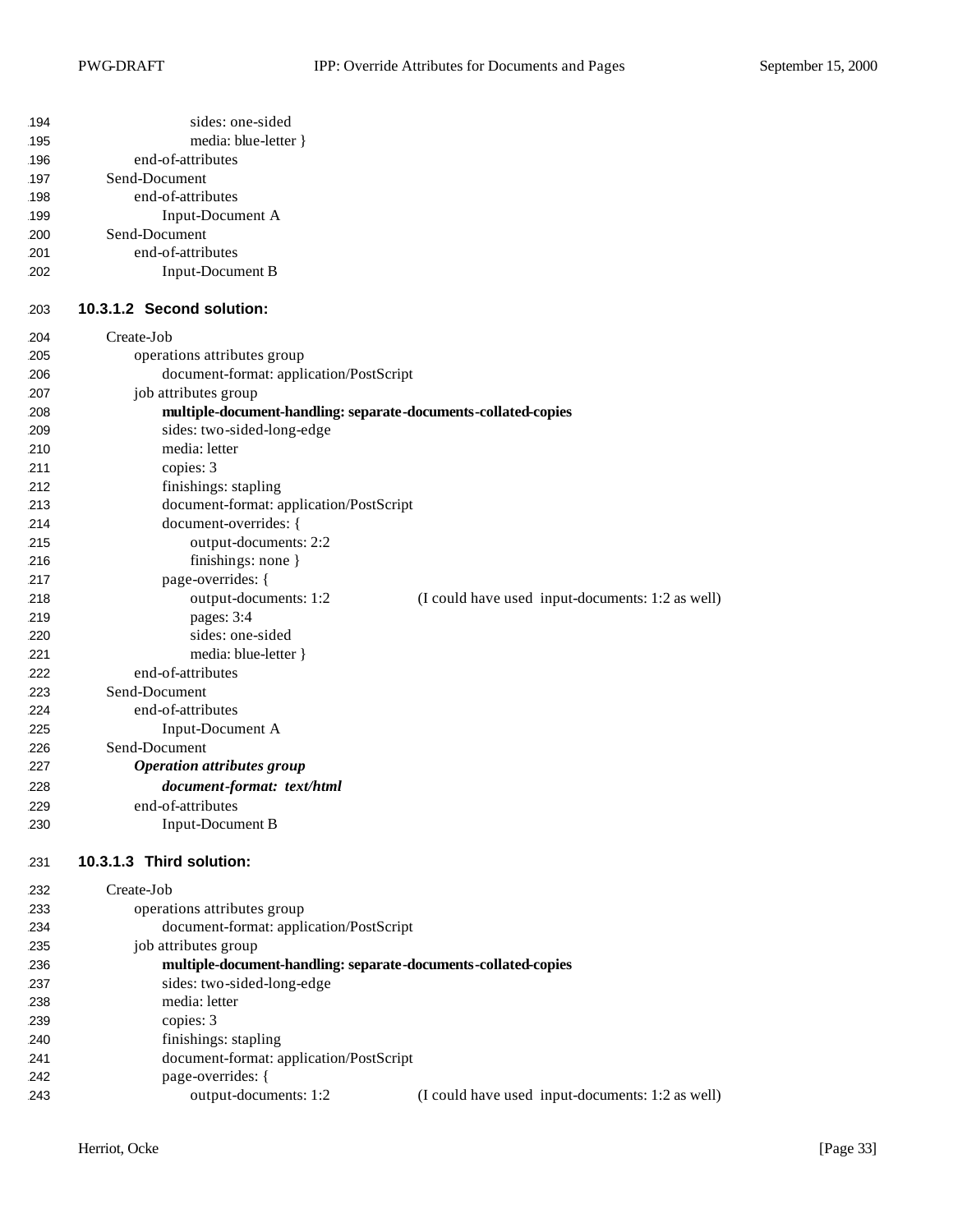| 244 | pages: 3:4                               |
|-----|------------------------------------------|
| 245 | sides: one-sided                         |
| 246 | media: blue-letter }                     |
| 247 | end-of-attributes                        |
| 248 | Send-Document                            |
| 249 | end-of-attributes                        |
| 250 | Input-Document A                         |
| 251 | Send-Document                            |
| 252 | <i><b>Operation attributes group</b></i> |
| 253 | <i>document-overrides: {</i>             |
| 254 | input-documents: 2:2                     |
| 255 | document-format: text/html               |
| 256 | finishings: none }                       |
| 257 | end-of-attributes                        |
| 258 | Input-Document B                         |

### **10.3.2 Single-Documents Case**

There are two Input-Documents A and B and only one Output-Document.

262 There Here are three solutions. The Page-Override attributes are in Create-Job in the first solution and in Send-Document in the last two solutions. The Document-Override attribute is directly in the operation attributes of Send-Document in the first two solutions and in the document-overrides attributes of Send-

Document in the third solution. The differences are in *bold-italic*.

#### **10.3.2.1 First solution:**

| 267 | Create-Job                                  |                                                      |
|-----|---------------------------------------------|------------------------------------------------------|
| 268 | operations attributes group                 |                                                      |
| 269 | document-format: application/PostScript     |                                                      |
| 270 | job attributes group                        |                                                      |
| 271 | multiple-document-handling: single-document |                                                      |
| 272 | sides: two-sided-long-edge                  |                                                      |
| 273 | media: letter                               |                                                      |
| 274 | copies: 3                                   |                                                      |
| 275 | finishings: stapling                        |                                                      |
| 276 | document-overrides: {                       |                                                      |
| 277 | output-documents: 2:2                       | (This is ignored because there is no $2nd$ document) |
| 278 | finishings: none }                          |                                                      |
| 279 | <i>page-overrides:</i> {                    |                                                      |
| 280 | input-documents: 1:1                        | $(I \text{ could have used output-documents: } 1:1)$ |
| 281 | pages: $3:4$                                |                                                      |
| 282 | sides: one-sided                            |                                                      |
| 283 | media: blue-letter }                        |                                                      |
| 284 | end-of-attributes                           |                                                      |
| 285 | Send-Document                               |                                                      |
| 286 | end-of-attributes                           |                                                      |
| 287 | Input-Document A                            |                                                      |
| 288 | Send-Document                               |                                                      |
| 289 | Operation attributes group                  |                                                      |
| 290 | document-format: text/html                  |                                                      |
| 291 | end-of-attributes                           |                                                      |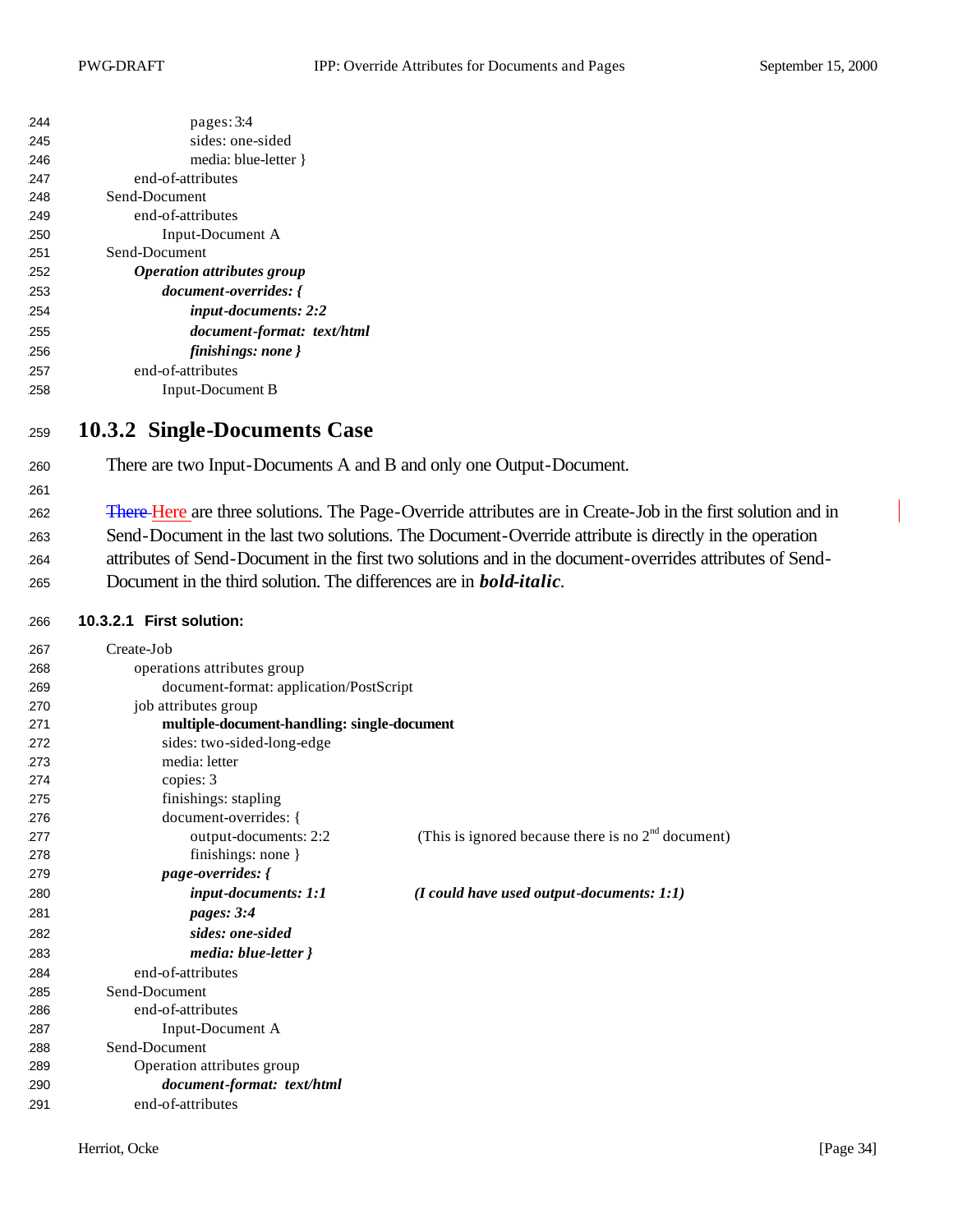| 292 | Input-Document B |
|-----|------------------|
|-----|------------------|

#### **10.3.2.2 Second solution:**

| 294 | Create-Job                                  |                                                      |
|-----|---------------------------------------------|------------------------------------------------------|
| 295 | operations attributes group                 |                                                      |
| 296 | document-format: application/PostScript     |                                                      |
| 297 | job attributes group                        |                                                      |
| 298 | multiple-document-handling: single-document |                                                      |
| 299 | sides: two-sided-long-edge                  |                                                      |
| 300 | media: letter                               |                                                      |
| 301 | copies: 3                                   |                                                      |
| 302 | finishings: stapling                        |                                                      |
| 303 | document-overrides: {                       |                                                      |
| 304 | output-documents: 2:2                       | (This is ignored because there is no $2nd$ document) |
| 305 | finishings: none }                          |                                                      |
| 306 | end-of-attributes                           |                                                      |
| 307 | Send-Document                               |                                                      |
| 308 | Operation attributes group                  |                                                      |
| 309 | page-overrides: {                           |                                                      |
| 310 | input-documents: 1:1                        | $(I$ could have used output-documents: $I:1)$        |
| 311 | pages: 3:4                                  |                                                      |
| 312 | sides: one-sided                            |                                                      |
| 313 | media: blue-letter }                        |                                                      |
| 314 | end-of-attributes                           |                                                      |
| 315 | Input-Document A                            |                                                      |
| 316 | Send-Document                               |                                                      |
| 317 | Operation attributes group                  |                                                      |
| 318 | document-format: text/html                  | (this can be here or in the document-overrides)      |
| 319 | end-of-attributes                           |                                                      |
| 320 | <b>Input-Document B</b>                     |                                                      |
| 321 | 10.3.2.3 Third solution:                    |                                                      |
| 322 | Create-Job                                  |                                                      |
| 323 | operations attributes group                 |                                                      |
| 324 | document-format: application/PostScript     |                                                      |
| 325 | job attributes group                        |                                                      |
| 326 | multiple-document-handling: single-document |                                                      |
| 327 | sides: two-sided-long-edge                  |                                                      |
| 328 | media: letter                               |                                                      |
| 329 | copies: 3                                   |                                                      |
| 330 | finishings: stapling                        |                                                      |
| 331 | document-overrides: {                       |                                                      |
| 332 | output-documents: 2:2                       | (This is ignored because there is no $2nd$ document) |
| 333 | finishings: none $\}$                       |                                                      |
| 334 | end-of-attributes                           |                                                      |
| 335 | Send-Document                               |                                                      |
| 336 | Operation attributes group                  |                                                      |
| 337 | page-overrides: {                           |                                                      |
| 338 | input-documents: 1:1                        | $(I$ could have used output-documents: $1:1)$        |
| 339 | pages: 3:4                                  |                                                      |
| 340 | sides: one-sided                            |                                                      |
| 341 | media: blue-letter }                        |                                                      |
|     |                                             |                                                      |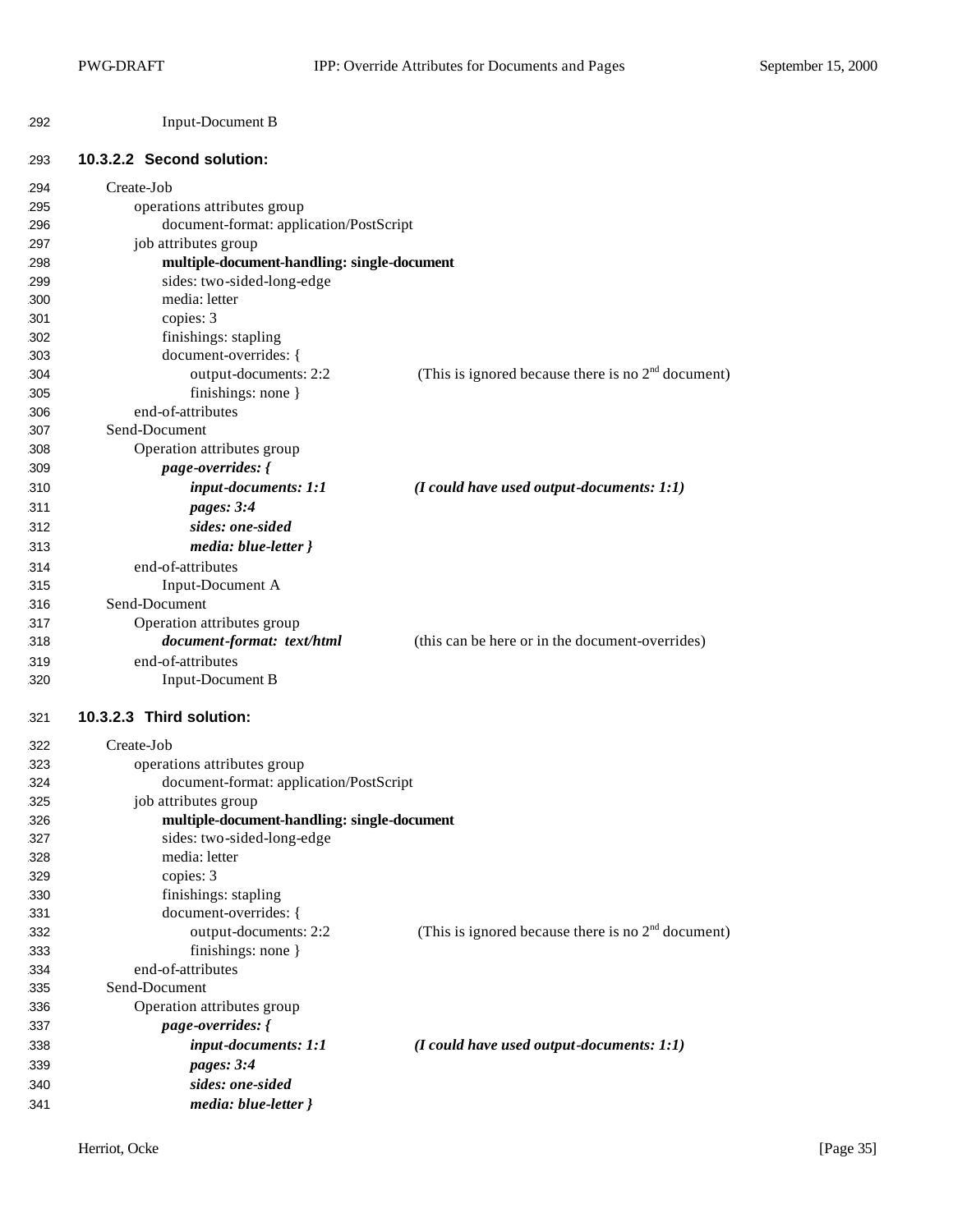| 342 | end-of-attributes                                              |                                                                                                             |
|-----|----------------------------------------------------------------|-------------------------------------------------------------------------------------------------------------|
| 343 | Input-Document A                                               |                                                                                                             |
| 344 | Send-Document                                                  |                                                                                                             |
| 345 | Operation attributes group                                     |                                                                                                             |
| 346 | document-overrides: {                                          |                                                                                                             |
| 347 | input-documents: 2:2                                           |                                                                                                             |
| 348 | document-format: text/html }                                   |                                                                                                             |
| 349 | end-of-attributes                                              |                                                                                                             |
| 350 | <b>Input-Document B</b>                                        |                                                                                                             |
| 351 | <b>10.3.3 Page-Subset Documents Case</b>                       |                                                                                                             |
| 352 |                                                                | There are two Input-Documents A and B. . The first Input-Document contains 10 Pages and the second one      |
| 353 |                                                                | 15 pages. There are 7 Output-Documents with 3 pages, 5 pages, 4 pages, 2 pages, 3 pages, 5 pages and 3      |
| 354 |                                                                | pages. The "pages-per-subset" attributes wraps after the first four Output-Documents and starts with "3"    |
| 355 |                                                                | again. After consuming 22 Input-Pages, the next number is "4", but only 3 pages remain. So the last Output- |
| 356 | Document is short.                                             |                                                                                                             |
| 357 |                                                                |                                                                                                             |
| 358 | Create-Job                                                     |                                                                                                             |
| 359 | operations attributes group                                    |                                                                                                             |
| 360 | document-format: application/PostScript                        |                                                                                                             |
| 361 | job attributes group                                           |                                                                                                             |
| 362 | multiple-document-handling: separate-documents-collated-copies |                                                                                                             |
| 363 | pages-per-subset: 3, 5, 4, 2                                   |                                                                                                             |
| 364 | sides: two-sided-long-edge                                     |                                                                                                             |
| 365 | media: letter                                                  |                                                                                                             |
| 366 | copies: 3                                                      |                                                                                                             |
| 367 | finishings: stapling                                           |                                                                                                             |
| 368 | document-overrides: {                                          |                                                                                                             |
| 369 | output-documents: 2:2                                          |                                                                                                             |
| 370 | finishings: none }                                             |                                                                                                             |
| 371 | page-overrides: {                                              |                                                                                                             |
| 372 | output-documents: 1:7                                          | (I could have used input-documents: 1:100 to be safe)                                                       |
| 373 | pages: 3:4                                                     |                                                                                                             |
| 374 | sides: one-sided                                               |                                                                                                             |
| 375 | media: blue-letter }                                           |                                                                                                             |
| 376 | end-of-attributes                                              |                                                                                                             |
| 377 | Send-Document                                                  |                                                                                                             |
| 378 | end-of-attributes                                              |                                                                                                             |
| 379 | Input-Document A                                               |                                                                                                             |
| 380 | Send-Document                                                  |                                                                                                             |
| 381 | Operation attributes group                                     |                                                                                                             |
| 382 | document-format: text/html                                     | (this can be here or in the document-overrides)                                                             |
| 383 | end-of-attributes                                              |                                                                                                             |
| 384 | <b>Input-Document B</b>                                        |                                                                                                             |

## **10.4 One document with 100 copies for distribution and one on transparencies.**

 In the fourth example, the Printer produces 101 copies of the single Output-Document using Print-Job. The first 100 are stapled and printed on letter-paper, two-sided, except the first page is on blue paper, one-sided. The last copy (number 101) is printed on transparencies, one-sided and not stapled. The file is PostScript.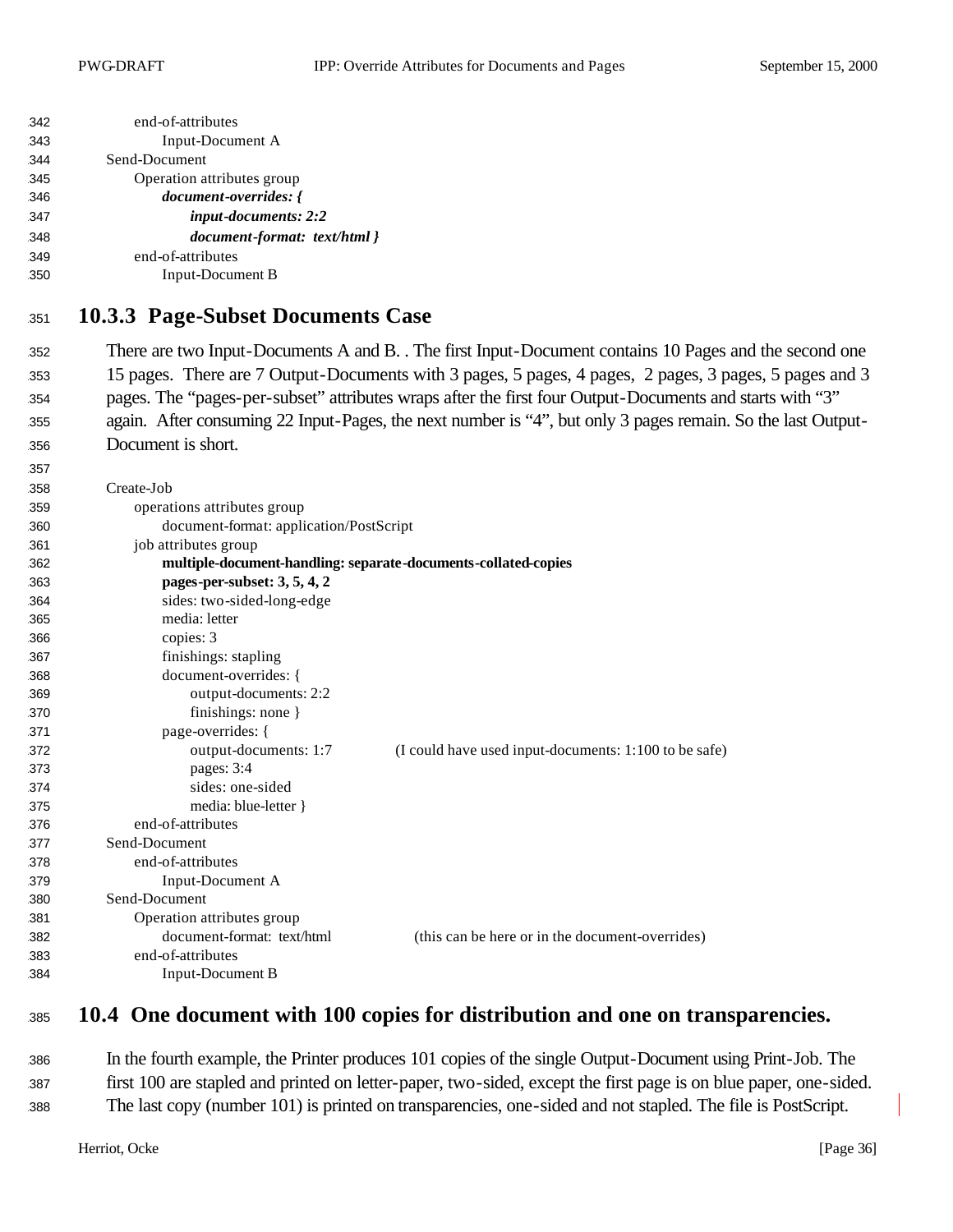| 390 | Here are three possible solutions. The first assumes that the job requests 101 letter-paper documents and that |
|-----|----------------------------------------------------------------------------------------------------------------|
| 391 | the single transparency copy is the override. The second assumes that the job requests 101 transparency        |
| 392 | documents and that the 100 letter-paper copies are the override. The third assumes that the job requests 101   |
| 393 | documents with default characteristics and that both single transparency copy and the 100 letter-paper copies  |
| 394 | are overridesed. The differences are in <b>bold-italic</b> .                                                   |
| 395 | 10.4.1.1 First solution.                                                                                       |
| 396 | Print-Job                                                                                                      |
| 397 | operations attributes group                                                                                    |
| 398 | document-format: application/PostScript                                                                        |
| 399 | job attributes group                                                                                           |
| 400 | sides: two-sided-long-edge                                                                                     |
| 401 | media: letter                                                                                                  |
| 402 | copies: 101                                                                                                    |
| 403 | finishings: stapling                                                                                           |
| 404 | document-format: application/PostScript                                                                        |
| 405 | document-overrides: {                                                                                          |
| 406 | output-documents: 1:1<br>(I could have used input-documents: 1:1 as well)                                      |
| 407 | document-copies: 101:101                                                                                       |
| 408 | sides: one-sided                                                                                               |
| 409 | media: transparency $\frac{1}{2}$                                                                              |
| 410 | finishings: none }                                                                                             |
| 411 | page-overrides: {                                                                                              |
| 412 | output-documents: 1:1<br>(I could have used input-documents: 1:1 as well)                                      |
| 413 | document-copies: 1:100                                                                                         |
| 414 | pages: $1:1$                                                                                                   |
| 415 | sides: one-sided                                                                                               |
| 416 | media: blue-letter }                                                                                           |
| 417 | end-of-attributes                                                                                              |
| 418 | Input-Document A                                                                                               |

#### **10.4.1.2 Second solution.**

| 420 | Print-Job                                                                 |
|-----|---------------------------------------------------------------------------|
| 421 | operations attributes group                                               |
| 422 | document-format: application/PostScript                                   |
| 423 | job attributes group                                                      |
| 424 | sides: one-sided                                                          |
| 425 | <i>media: transparency</i>                                                |
| 426 | copies: 101                                                               |
| 427 | finishings: none                                                          |
| 428 | document-format: application/PostScript                                   |
| 429 | <u>document-overrides: {</u>                                              |
| 430 | output-documents: 1:1<br>(I could have used input-documents: 1:1 as well) |
| 431 | document-copies: 1:100                                                    |
| 432 | sides: two-sided-long-edge                                                |
| 433 | <i>media: letter</i>                                                      |
| 434 | finishings: stapling }                                                    |
| 435 | page-overrides: {                                                         |
| 436 | output-documents: 1:1<br>(I could have used input-documents: 1:1 as well) |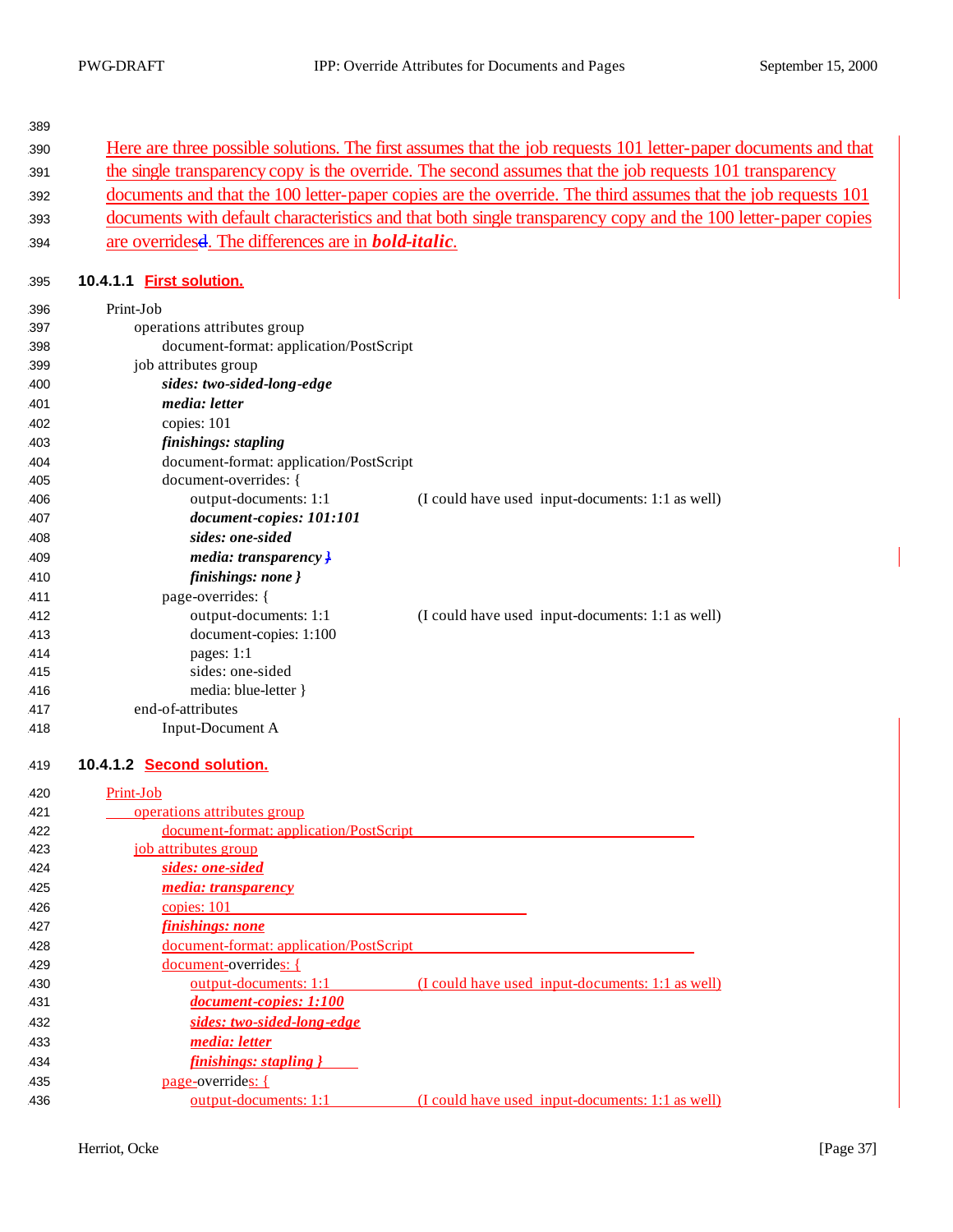| 437 | document-copies: 1:100                                                                         |
|-----|------------------------------------------------------------------------------------------------|
| 438 | pages: $1:1$                                                                                   |
| 439 | sides: one-sided                                                                               |
| 440 | media: blue-letter }                                                                           |
| 441 | end-of-attributes                                                                              |
| 442 | <b>Input-Document A</b>                                                                        |
| 443 | 10.4.1.3 Third solution.                                                                       |
| 444 | Print-Job                                                                                      |
| 445 | operations attributes group                                                                    |
| 446 | document-format: application/PostScript                                                        |
| 447 | job attributes group                                                                           |
| 448 | copies: 101                                                                                    |
| 449 | document-format: application/PostScript                                                        |
| 450 | document-overrides: {                                                                          |
| 451 | output-documents: 1:1<br>(I could have used input-documents: 1:1 as well)                      |
| 452 | document-copies: 101:101                                                                       |
| 453 | sides: one-sided                                                                               |
| 454 | media: transparency                                                                            |
| 455 | finishings: none }                                                                             |
| 456 | £                                                                                              |
| 457 | (I could have used input-documents: 1:1 as well)<br><b><i><u>output-documents: 1:1</u></i></b> |
| 458 | document-copies: 1:100                                                                         |
| 459 | sides: two-sided-long-edge                                                                     |
| 460 | media: letter                                                                                  |
| 461 | finishings: stapling }                                                                         |
| 462 | page-overrides: {                                                                              |
| 463 | output-documents: 1:1<br>(I could have used input-documents: 1:1 as well)                      |
| 464 | $document-copies: 1:100$                                                                       |
| 465 | pages: $1:1$                                                                                   |
| 466 | sides: one-sided                                                                               |
| 467 | media: blue-letter }                                                                           |
| 468 | end-of-attributes                                                                              |
| 469 | <b>Input-Document A</b>                                                                        |

# **11. IANA Considerations**

 IANA will be called on to register the Job Template attributes defined in this document, using the procedures outlined in [ipp-mod].

# **12. Internationalization Considerations**

 The IPP extensions defined in this document require the same internationalization considerations as any of the Job Template attributes defined in IPP/1.1 [ipp-mod].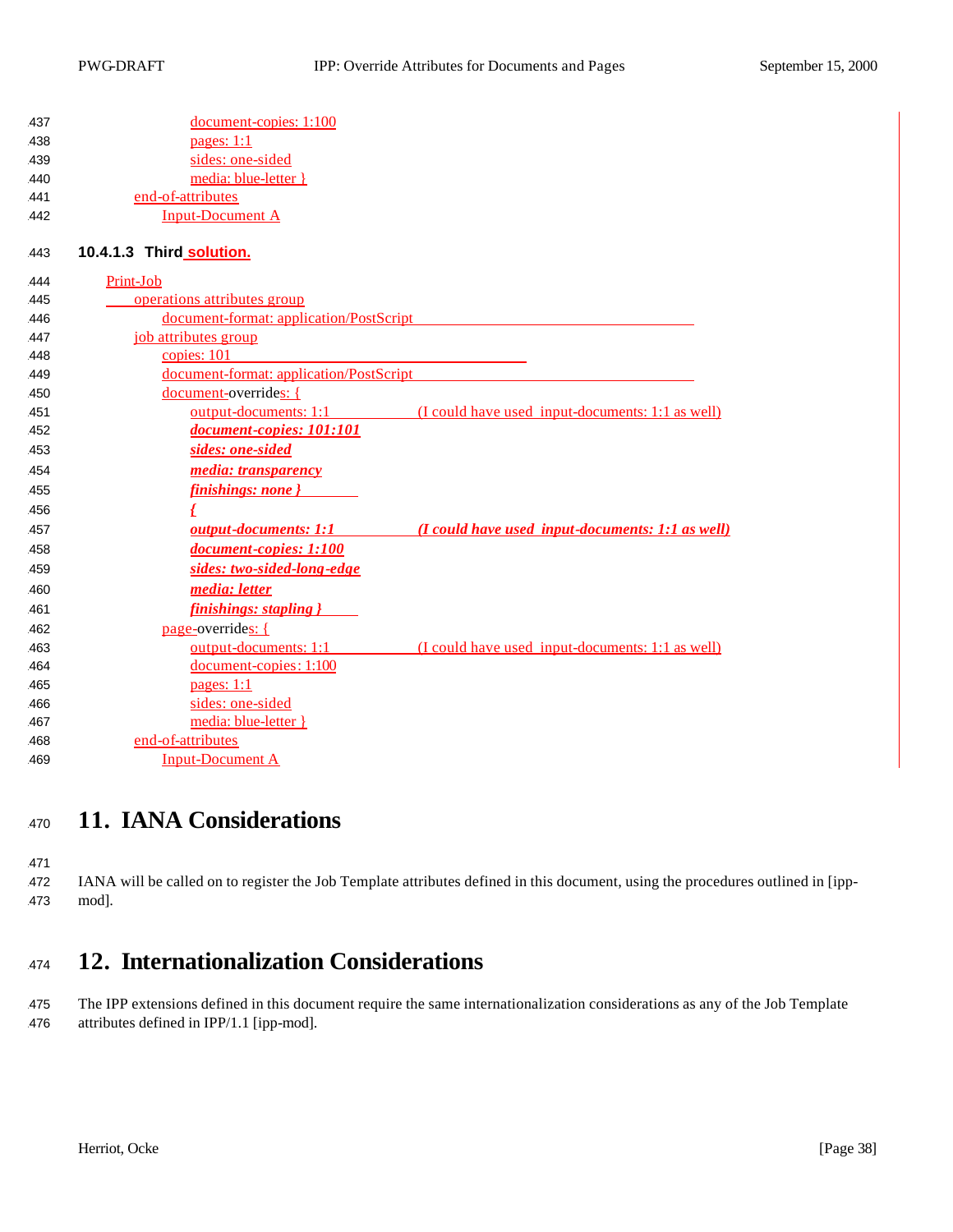# **13. Security Considerations**

 The IPP extensions defined in this document require the same security considerations as any of the Job Template attributes defined in IPP/1.1 [ipp-mod].

## **14. References**

[ipp-mod]

 R. deBry, T. Hastings, R. Herriot, S. Isaacson, P. Powell, "Internet Printing Protocol/1.0: Model and Semantics", <draft-ietf-ipp-model-v11-04.txt>, June 23, 1999.

[RFC2566]

 R. deBry, T. Hastings, R. Herriot, S. Isaacson, P. Powell, "Internet Printing Protocol/1.0: Model and Semantics", RFC 2566, April 1999.

## **15. Author's Addresses**

 Robert Herriot Xerox Corp. 3400 Hill View Ave, Building 1 Palo Alto, CA 94304 Phone: 650-813-7696 Fax: 650-813-6860 e-mail: robert.herriot@pahv.xerox.com Kirk Ocke Xerox Corporation 800 Phillips Road Webster, NY 14580 Phone: 716-422-4832 e-mail: Kirk.Ocke@usa.xerox.com

# **16. Appendix A: Rules for Attribute Association**

For each category of attribute, there is a rule:

- 1. Input-Documents: such an attribute
- a) cannot be directly associated with Input-Pages, Output-Pages, Output-Documents
- b) can be directly associated with an Input-Document, and it affects the Input-Document it is associated with.
- c) can be associated with a Job and it affects all Input-Documents that don't have the attribute associated with it.
- 2. Output-Documents: such an attribute
- a) can never be directly associated with an Input-Page or Output-Page.
- b) can be directly associated with an Output-Document, and it affects the Output-Document it is associated with.
- c) can be directly associated with an Input-Document. If that Input-Document produces a first Output-Page for one or more Output-Documents, the attribute is effectively associated with each such Output-Document that doesn't have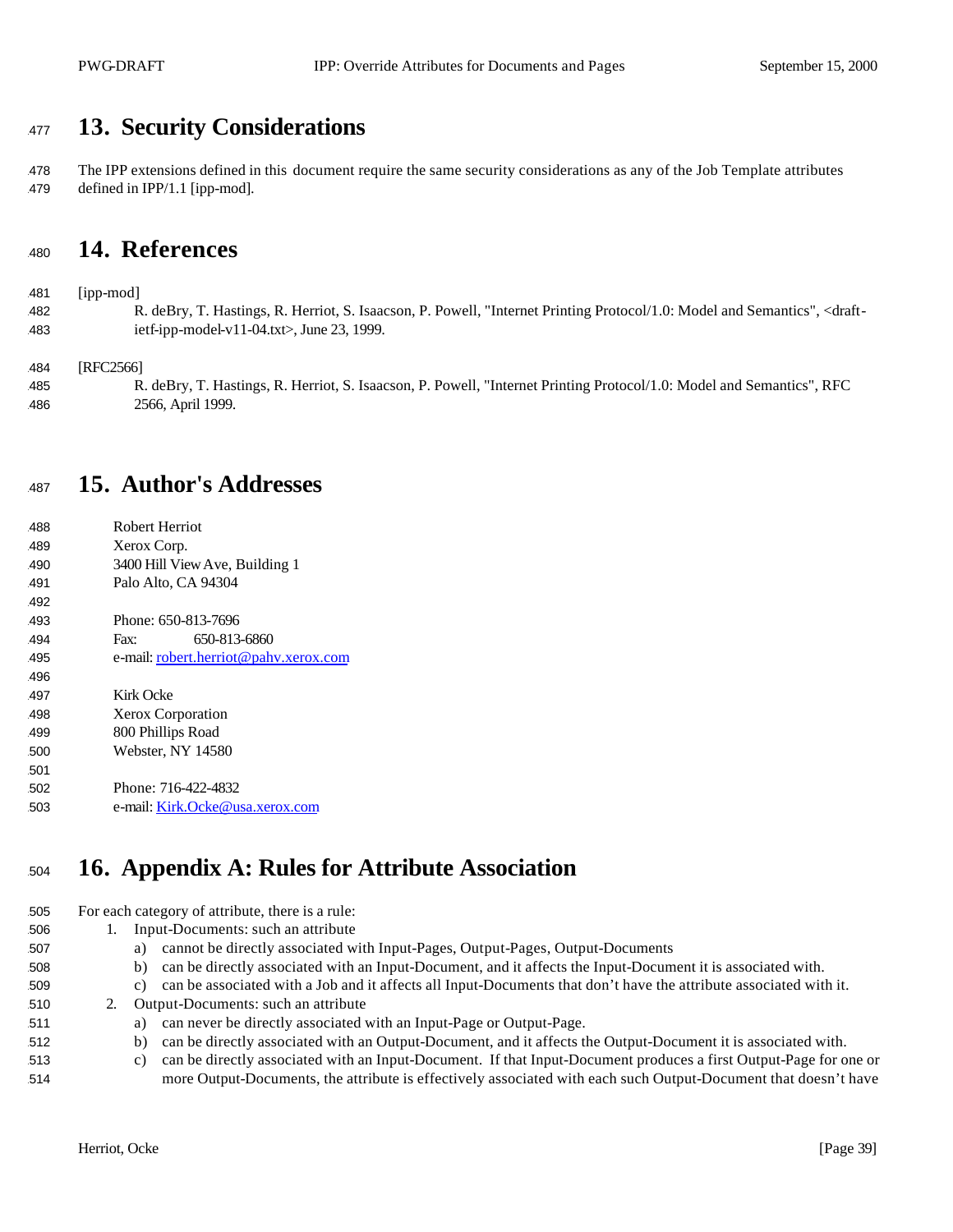| 515 |                                                                                                                            | the attribute directly associated with it. Now use rule 2b). If that Input-Document doesn't produce any first Output- |  |
|-----|----------------------------------------------------------------------------------------------------------------------------|-----------------------------------------------------------------------------------------------------------------------|--|
| 516 |                                                                                                                            | Pages of an Output-Document, it is ignored and the Printer produces a warning message.                                |  |
| 517 | d)                                                                                                                         | can be associated with a Job and it affects all Output-Documents that don't have the attribute associated with it.    |  |
| 518 | $\mathfrak{Z}$ .                                                                                                           | Sheets: such attributes                                                                                               |  |
| 519 | a)                                                                                                                         | can be directly associated with an Output-Page, and it affects the associated Output-Page.                            |  |
| 520 | b)                                                                                                                         | can be directly associated with an Input-Page, and it is effectively associated with the Output-Page determined by    |  |
| 521 |                                                                                                                            | the relationship described for the four cases in section 4.2 if that Output-Page doesn't have the attribute directly  |  |
| 522 |                                                                                                                            | associated with it. Now use rule 3a)                                                                                  |  |
| 523 | c)                                                                                                                         | can be directly associated with an Output-Document, and it affects all Output-Pages in the specified Output-          |  |
| 524 |                                                                                                                            | Document that don't have the attribute associated directly with it or the corresponding Input-Page.                   |  |
| 525 | d)                                                                                                                         | can be directly associated with an Input-Document, and it is effectively associated with all Input-Pages in the       |  |
| 526 |                                                                                                                            | specified Input-Document that don't have the attribute associated directly with it. By transitivity, the attribute is |  |
| 527 |                                                                                                                            | effectively associated with all corresponding Output-Pages (see section 4.2) that don't have the attribute associated |  |
| 528 |                                                                                                                            | directly with the them or the containing Output-Document. Now use rule 3a)                                            |  |
| 529 | e)                                                                                                                         | can be associated with a Job and it affects all Output-Pages that don't have the attribute associated with it.        |  |
| 530 |                                                                                                                            |                                                                                                                       |  |
| 531 | When an association includes the "document-copies" attribute, it modifies the meaning of the above rules slightly for each |                                                                                                                       |  |
| 532 | effective association. If the attribute effectively associates with:                                                       |                                                                                                                       |  |
| 533 |                                                                                                                            |                                                                                                                       |  |
| 534 |                                                                                                                            | Input-Documents, the Printer ignores the "document-copies" attribute.                                                 |  |
| 535 | $\overline{\phantom{a}}$                                                                                                   | Output-Documents, the attribute affects the specified copies of the Output-Documents (See Item 2b))                   |  |
|     |                                                                                                                            |                                                                                                                       |  |
| 536 | $\overline{\phantom{a}}$                                                                                                   | Sheets: the attribute affects the sheets of the specified copies of Output-Documents (See Items 3a) and 3c)).         |  |

# **17. Appendix B: Change History**

 This section summarizes the changes to the document. Each sub-section is in reverse chronological order. Adding or removing ISSUES that don't change the document are not listed here.

### **17.1 Changes to the January 3, 2000 version to make the January 31, 2000 version**

- The following changes to the January 3, 2000 version to make the January 31, 2000 version:
- 1. Changed the format to be a PWG-DRAFT. No technical content changed.

# **18. Appendix C: Description of the IEEE-ISTO PWG**

 The Printer Working Group (or PWG) is a Program of the IEEE Industry Standards and Technology Organization (ISTO) and is an alliance among printer manufacturers, print server developers, operating system providers, network operating systems providers, network connectivity vendors, and print management application developers chartered to make printers and the applications and operating systems supporting them work together better. All references to the PWG in this document implicitly mean "The Printer Working Group, a Program of the IEEE ISTO." In order to meet this objective, the PWG will document the results of their work as open standards that define print related protocols, interfaces, procedures and conventions. Printer manufacturers and vendors of printer related software will benefit from the interoperability provided by voluntary conformance to these standards.

- In general, a PWG standard is a specification that is stable, well understood and is technically competent, has multiple,
- independent and interoperable implementations with substantial operational experience, and enjoys significant public support.